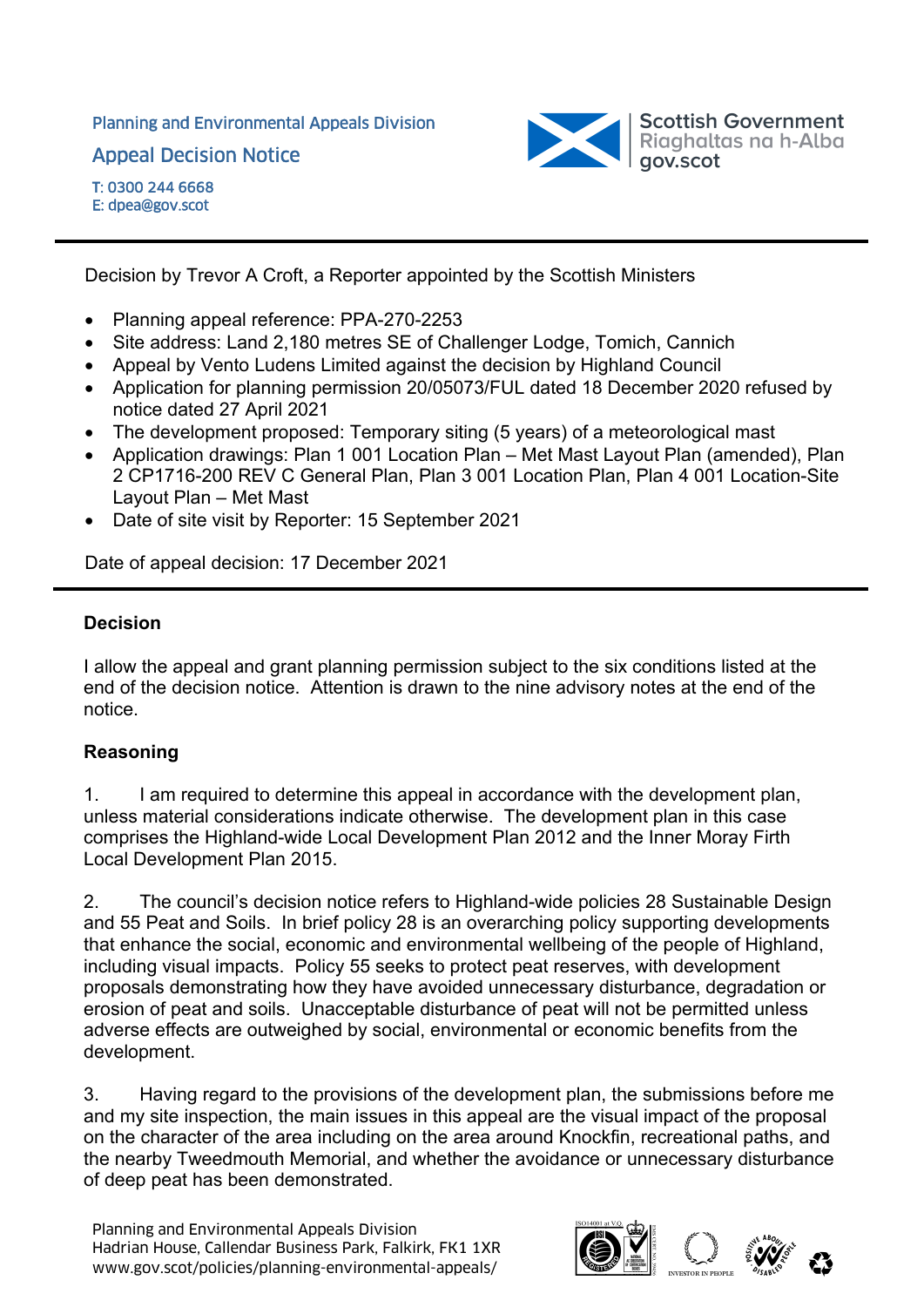# The proposal

4. The proposed development is the erection of a meteorological mast for a limited period of five years. The mast would have a total height of 101.6 metres. It would collect meteorological data about the wind resource including speed, direction, air pressure and temperature.

5. The mast would consists of tubular sections of 3 metres length in a triangular plan form. It would be supported by sets of guy wires secured to the ground by anchor blocks extending outwards to a radius of 60 metres. A lighting rod would be located at the top of the mast to protect against any potential lightning strikes.

6. There would be meteorological measurement instruments installed on the tower, namely:

- five anemometers at heights of 60, 80 (two), 97.6 and 101.6 metres;
- two wind vanes at heights 60 and 97.6 metres; and
- environmental sensors for temperature/humidity, temperature and pressure.

7. The proposed site is located 2.1 kilometres to the south-east of Challenger Lodge at Tomich, and some seven kilometres south-south-west of Cannich village. It lies one kilometre east of the Beauly to Denny 275 and 400 kilovolt overhead transmission line. The site itself is located on open ground that has been clear felled in recent years. Access is gained via a forestry track that winds through existing forest from the road approximately one kilometre south of Tomich. To the south of this access road, where it passes the site, is an extensive area of planted forestry in a fairly large block some 1.5 kilometres wide running south-west to north-east about six kilometres in length.

8. At my accompanied site inspection it was found that the exact site indicated on the original application did not accord with that shown on the appellant's hand held GPS locator, the latter being about 30 metres to the east. I subsequently made a further information request seeking clarification of the siting. In response the appellant acknowledges that the original application 110 metre radius circular red site boundary is not centred on the now proposed location of the met mast. The new location is shown on the appellant's appendix 2 plan of its response to my request. The appellant considers it remains valid because it still encompasses the placement of component infrastructure. I accept this view.

9. One consequence of this, however, is that the new location of the mast closer to the boundary of the appeal site means the normal 50 metre radius micrositing area would be partially outwith the application site. The area of the micrositing circle outwith the boundary would therefore not have planning permission and this would reduce the scope for locating the proposed mast. The appellant's appendix 2 plan shows a microsited location closer to the centre of the circle, thus ensuring the guy wires would be within the permitted boundary. For certainty this could be controlled by condition in the event the appeal being granted.

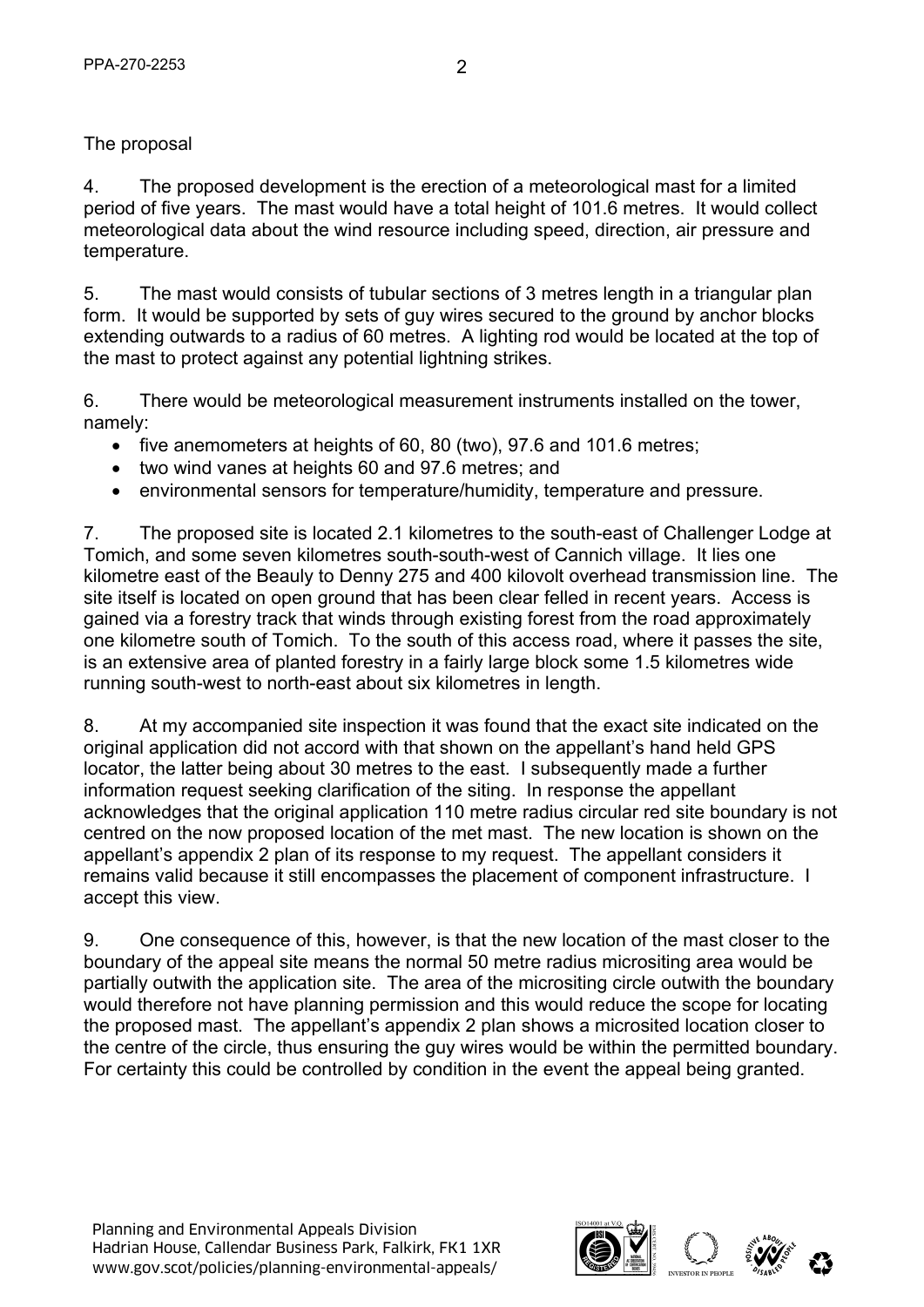#### Landscape and amenity

10. The key points in the Council's decision notice concerning policy 58, as referred to above, are the excessive height of the proposed mast with resulting undesirable visual prominence from the area around Knockfin and at the entrance to Glen Affric, together with the disparity in height with the Tweedmouth memorial on Beinn Mhòr.

11. The council's report of handling notes that although the proposed mast would be tall, it would have a relatively slender profile, with its widest face being only 0.35 metres across. The report notes that the site does not lie within or next to any landscape designations considers. It adds that the nearest road is 2.2 kilometres away at Tomich and that popular visual receptors such as the Glen Affric Corbetts and Munros are at least seven kilometres to the north, north-west and west and the closer Dundreggan hill tops at least 3.3 kilometres to the south-east, south and south-west. It concludes that the installation of a lattice meteorological mast would be unlikely to have a significantly adverse impact on the landscape as a visual resource.

12. The council's south planning applications committee disagreed with this and considered the proposed mast would create significant adverse visual effects which would detrimentally impact on receptors such as recreational users of surrounding paths. Other parties emphasise the proximity to the network of paths in the area, including core paths, and the proximity of the proposed site to the area around Knockfin and the entrance to Glen Affric.

13. The presence of this network of footpaths is acknowledged by the appellant. As well as the Affric-Kintail long distance route there are several core paths and the council has emphasised the need for these to be kept open in the event of planning permission being granted. Other parties have referred to a wider network of paths, including those at Plodda Falls. The latter network lies some four kilometres south-west of Tomich at the end of a forest track where there is a public car park which was relatively full at the time of my late afternoon site inspection, including by camper vans. It also lies within the Glen Affric National Nature Reserve. This area is part of a relatively large forest and parties have drawn my attention to felling proposals in the next few years that would open up views towards the appeal site and especially the proposed mast.

14. The appellant's zone of theoretical visibility shows the full height of the mast would be visible from a relatively small area in the immediate vicinity of the site as well as a much wider area to the west and north-west on the far side of Glen Affric. These are generally over seven kilometres away as noted in the report of handling's comments referred to above. Other intervening areas would have more restricted views showing the upper parts of the proposed mast.

15. I am in no doubt that there would be an adverse visual impact if the proposed mast is erected. The Beauly to Denny high voltage transmission line runs close to the appeal site to its west, as referred to above, and this is also detracts visually from the wider area. There would also be impacts on the users of the wide network of paths. That said, taking into account the various viewpoints I visited in the wider area following my accompanied site inspection, including those referred to in the council's reasons for refusal, I do not consider the adverse impact of the slender mast would be such as to justify the refusal of planning permission.

Planning and Environmental Appeals Division Hadrian House, Callendar Business Park, Falkirk, FK1 1XR Planning and Environmental Appeals Division<br>Hadrian House, Callendar Business Park, Falkirk, FK1 1XR<br>www.gov.scot/policies/planning-environmental-appeals/ abcorded about a correct about a correct about a correct

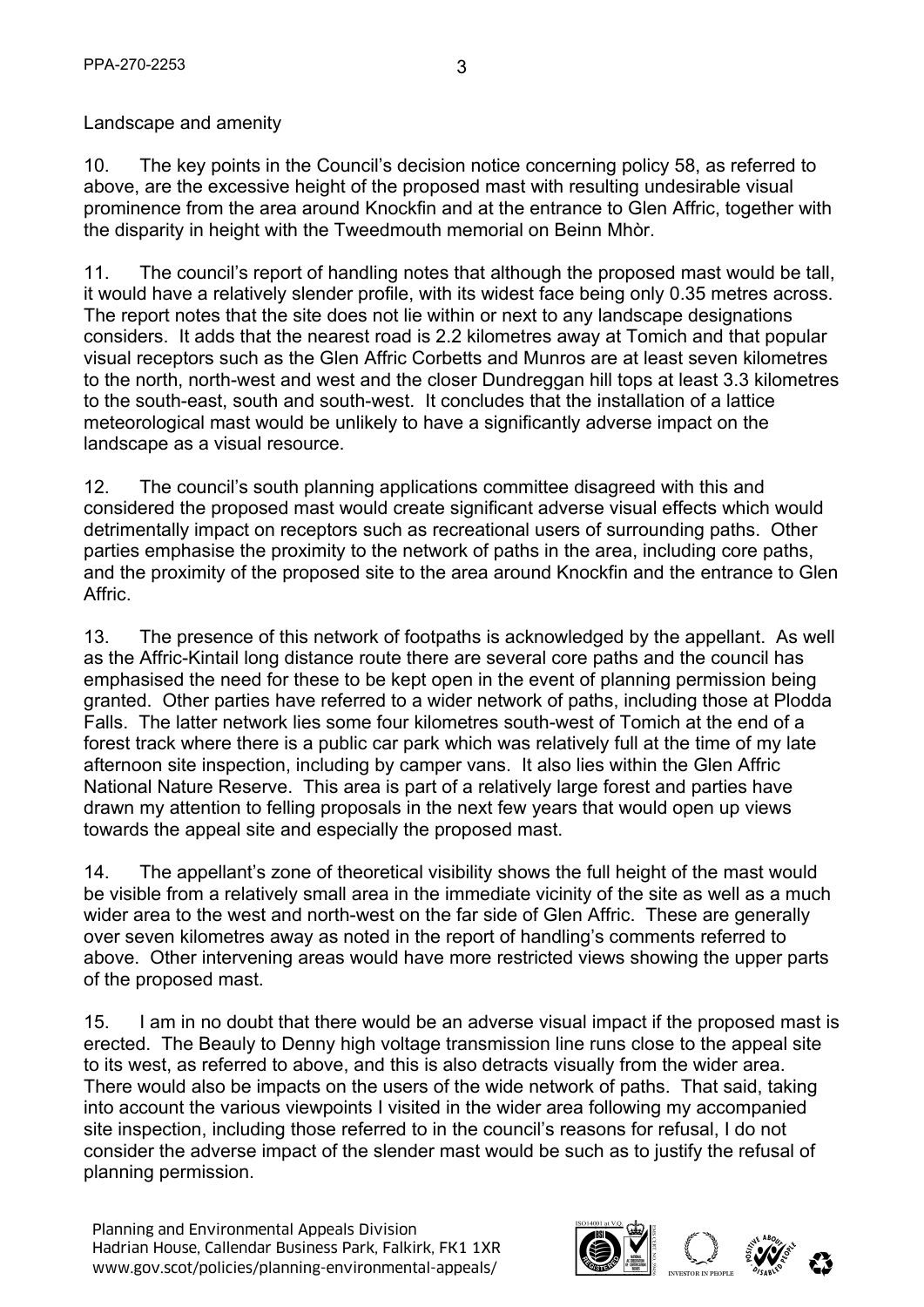# The Tweedmouth Memorial

16. The council also refers specifically to the Tweedmouth Memorial in its reasons for refusal. This is located on the summit of Beinn Mhòr and at a distance of 2.1 kilometres from the appeal site is clearly visible from it. Although it is prominent it does not, in my opinion, dominant the wider landscape, as stated by third parties. The council's paper in response to the appeal refers to the memorial as a category B listed building and cites document THC4, but this is incorrect. The document THC4 (wrongly labelled as THC3) is the citation for the Tweedmouth Memorial *Fountain* (my emphasis), which is a category B building located on the east side of the road just south-west of Tomich. Erected in 1910 it has its back to rising ground and faces across the road and is dedicated to the 1<sup>st</sup> Lord Tweedmouth and his wife Isobel who lived in the area from 1854 to 1905 and built the village of Tomich. There is no sight of the appeal site from the fountain and it has no relationship to it.

4

17. The Beinn Mhòr Monument is also dedicated to Lady Tweedmouth and her husband. Although the proposed mast would be clearly visible from the monument I do not consider the latter would lose its prominence. Its location on Beinn Mhòr at a level nearly 130 metres higher above ordnance datum would continue to give it prominence despite its overall height being nearly 50 metres lower than that of the proposed mast. Again I do not find the impact of the proposal on the monument to be of such significance as to justify the refusal of planning permission.

18. Taking all these points together I find the proposed development does not accord with policy 28 because of the adverse impact it would have on landscape and the users of footpaths in the vicinity of the appeal site. As this adverse impact would be small I do not consider it would be to an extent that would justify the refusal of planning permission.

### Peat

19. The council's second reason for refusal refers to policy 55 and states the proposal does not demonstrate avoidance and/or unnecessary disturbance to deep peat. The Scottish Government Energy Consents Unit Best Practice Guide for Proposed Electricity Generation Developments, 2nd Edition 2017 classifies deep peat as a peat soil with a surface organic layer greater than one metre in depth.

20.. The depths recorded by the appellant in its surveys vary, with between 1.01 and 1.5 metres being described in the original application. Figure 13 submitted with the second location shows depths as being generally between 0.1 and 0.71 metres. Interpolated depths over most of the application site are below 0.5 metres but these rise to over one beyond the west part of the site, although the application boundary is not recorded on that plan. Third party tests around the potential site shown on the Microsited Met Mast Location drawing show depths in excess of one metre to the west of the mast location and these have not been challenged.

21. Whilst it may be the case that deep peat is found on the site the proposed development is not, however, one that requires a significant amount of peat excavation. The proposed mast would be located on a plinth formed of a temporary timber raft base. The total excavated peat to form this would have a volume up to some 2.3 cubic metres of

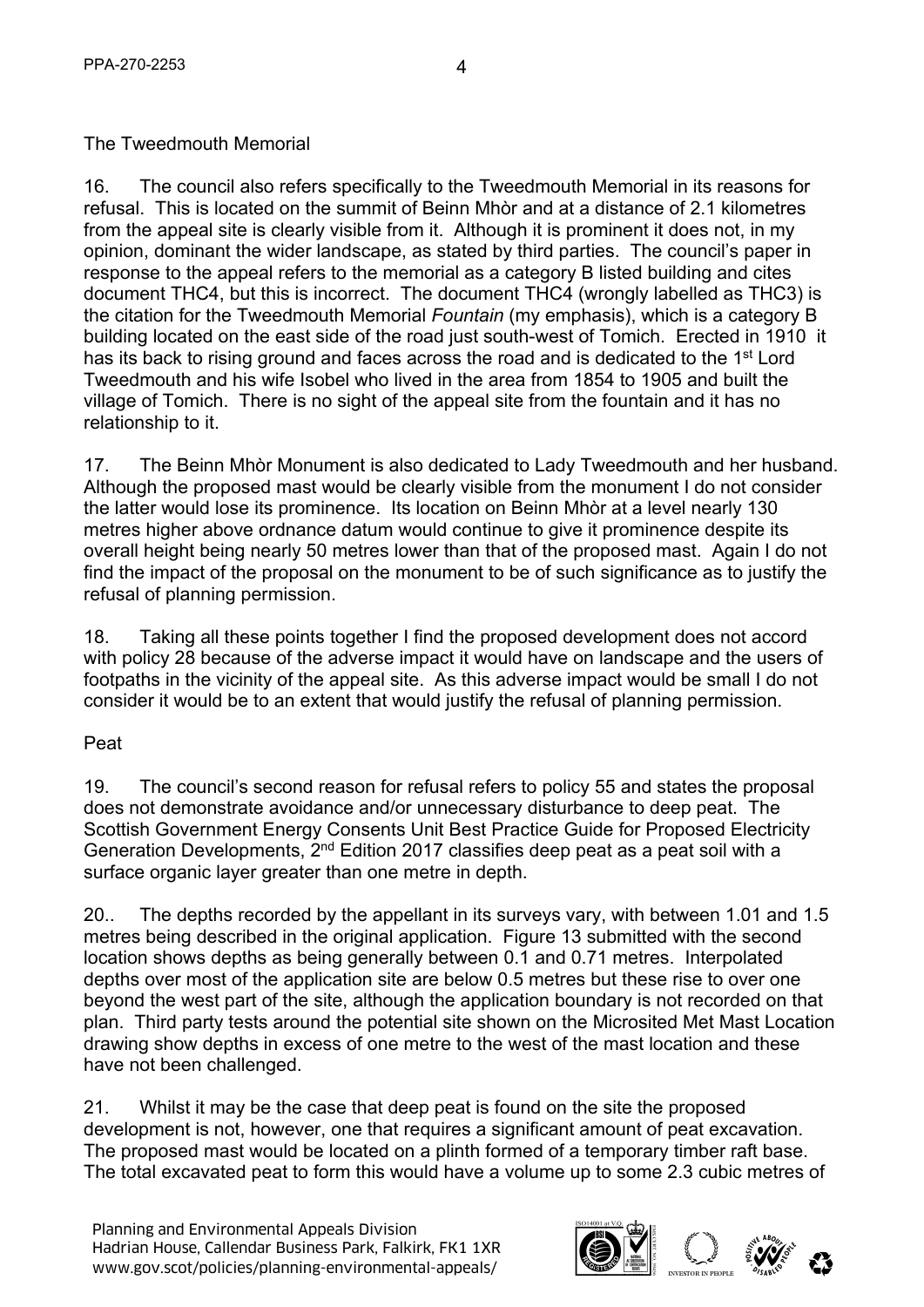soil. The six guy anchors would be buried but no concrete or permanent fixings would be required.

22. Under these circumstances I find the proposed development has demonstrated how it has avoided unnecessary disturbance of the peat layer and is therefore in accordance with policy 55.

### Other development plan matters

23. No other matters are referred to in the council's reasons for refusal. The council's report of handling refers to protected species, access and road infrastructure and air safety. None of its consultation responses on these matters have revealed any areas of concern and I have no evidence before me to suggest otherwise.

### Other material considerations

24. Scottish Planning Policy is supportive of developments related to renewable energy, although it does not deal specifically with meteorological data recording masts. A number of third parties see the proposed development as a precursor to a windfarm application. Whilst this may be a possibility development proposals must be looked at on their own merits. It does not necessarily follow there would be a wind farm application on the appeal site. In any event such a future proposal would be examined on its own and judged accordingly. Such considerations do not affect my determination of this appeal.

25. Following consultations Strathglass Community Council objected to the proposals on grounds relating primarily to landscape and amenity issues affecting natural, built and cultural heritage, tourism and local residences. 140 timeous representations were received by the council. A further 61 were received direct to DPEA from organisations and individuals both in the area and farther afield, including numerous submissions from Glen Affric Friends Say No. The majority objected to the proposals and grounds that have been considered above.

### **Conditions**

26. The council's report of handling proposed six conditions to be imposed in the event of planning permission being granted. The appellant states that these do not include a reference to peat restoration and that it would be happy for such a condition to be included. I note there is in effect a reference to this by default in condition 1 but I have adjusted this to provide a clear reference to peat.

27. The council referred in its appeal response to these conditions in the report of handling. It stated however that because it was opposed to the proposed development it would not comment on the conditions.

28. I have considered the conditions carefully and find they are in accordance with circular 4/1998 on the use of conditions in planning permission. Subject to minor editing and adjustment noted above I have adopted them for my determination.

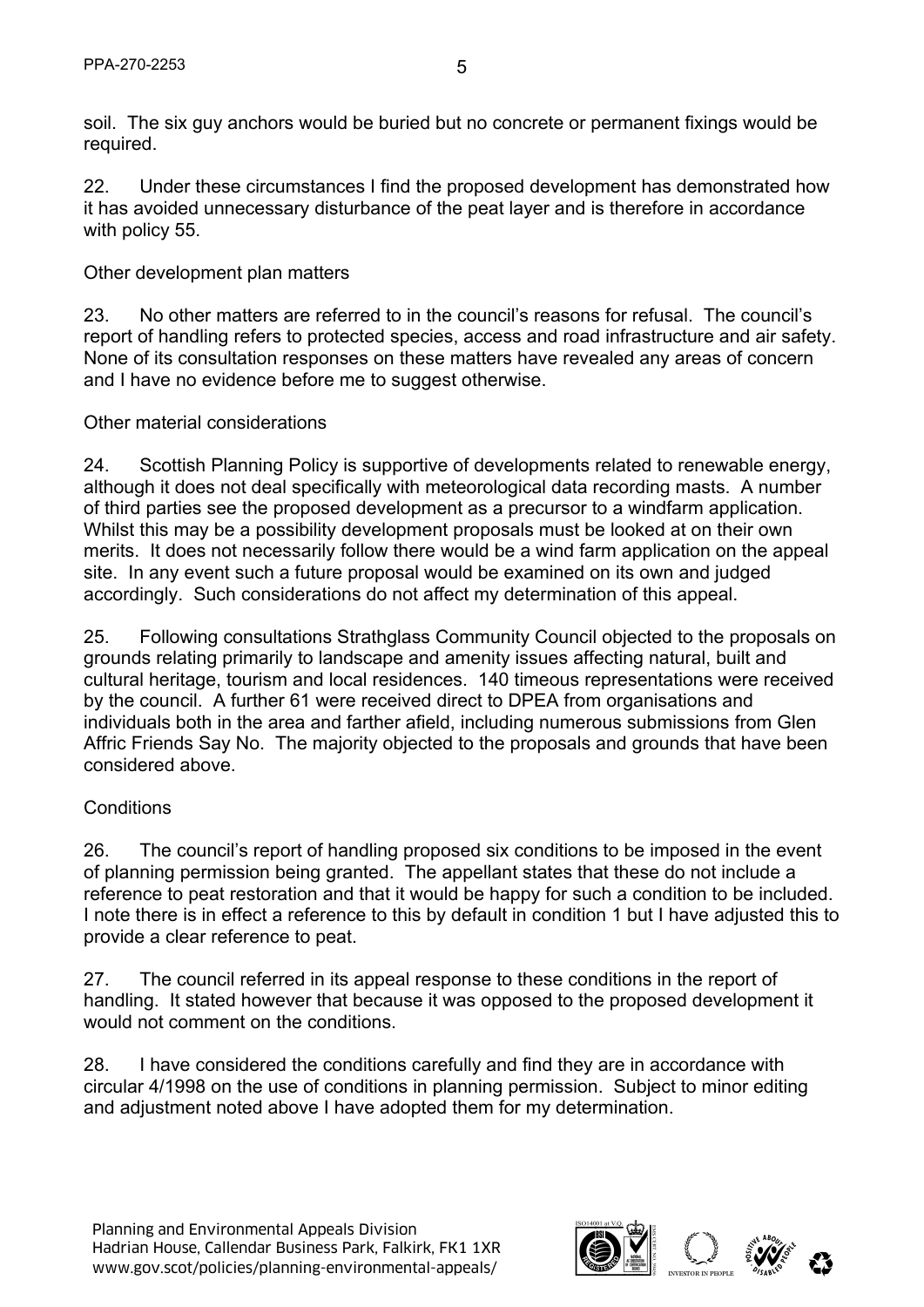#### **Conclusion**

29. I therefore conclude, for the reasons set out above, that while the proposed development does not accord overall with the relevant provisions of the development plan, the departure is not so significant as to justify the refusal of planning permission.

30. I have considered all the other matters raised, but there are none which would lead me to alter my conclusions.

# *Trevor A Croft*

Reporter

### **Conditions**

1. Planning permission is hereby granted for a temporary period only and shall cease to have effect five years from the date of this permission (the 'cessation date'). Prior to the cessation date, the application site shall be cleared of all development approved under the terms of this permission (including any subsequent ancillary works, infrastructure, fixtures, fittings and any temporary developments permitted under Class 14 of the Town and Country Planning (General Permitted Development) (Scotland) Order 1992 (as amended)) and reinstated to a condition comparable with that of the adjoining land, to the satisfaction of the planning authority. For the avoidance of doubt a scheme for the restoration of the site, including the peat environment, shall be submitted for the written approval of the planning authority by the end of the fourth year from the date of this permission. The site shall then be restored in accordance with the agreed scheme.

*Reason: In recognition of the temporary nature of the proposed development, to enable the planning authority to reassess the impact of the development after a given period of time and secure removal and restoration.* 

2. The mast shall be fitted with a minimum intensity 25 candela omni-directional red flashing light or equivalent infra-red light fitted at the highest practicable point of the structure.

*Reason: To ensure that the mast is visible to aircraft to safeguard aeronautical safety.* 

3. Bird deflectors shall be fitted to all guy wires and be spaced evenly at 5 metre intervals. Stops or clamps shall be fitted to the guy wires to prevent the deflectors from sliding down the wires. The mast shall be regularly maintained to ensure the deflectors remain in place. Prior to the commencement of each bird breeding season in April the developer shall check over each guy wire to confirm that the bird diverters are in place and replace any missing diverters as necessary.

*Reason: To make the guy wires more visible and thus reduce the risk of collision from birds and to ensure that the bird markers are effective for the lifetime of the development.* 

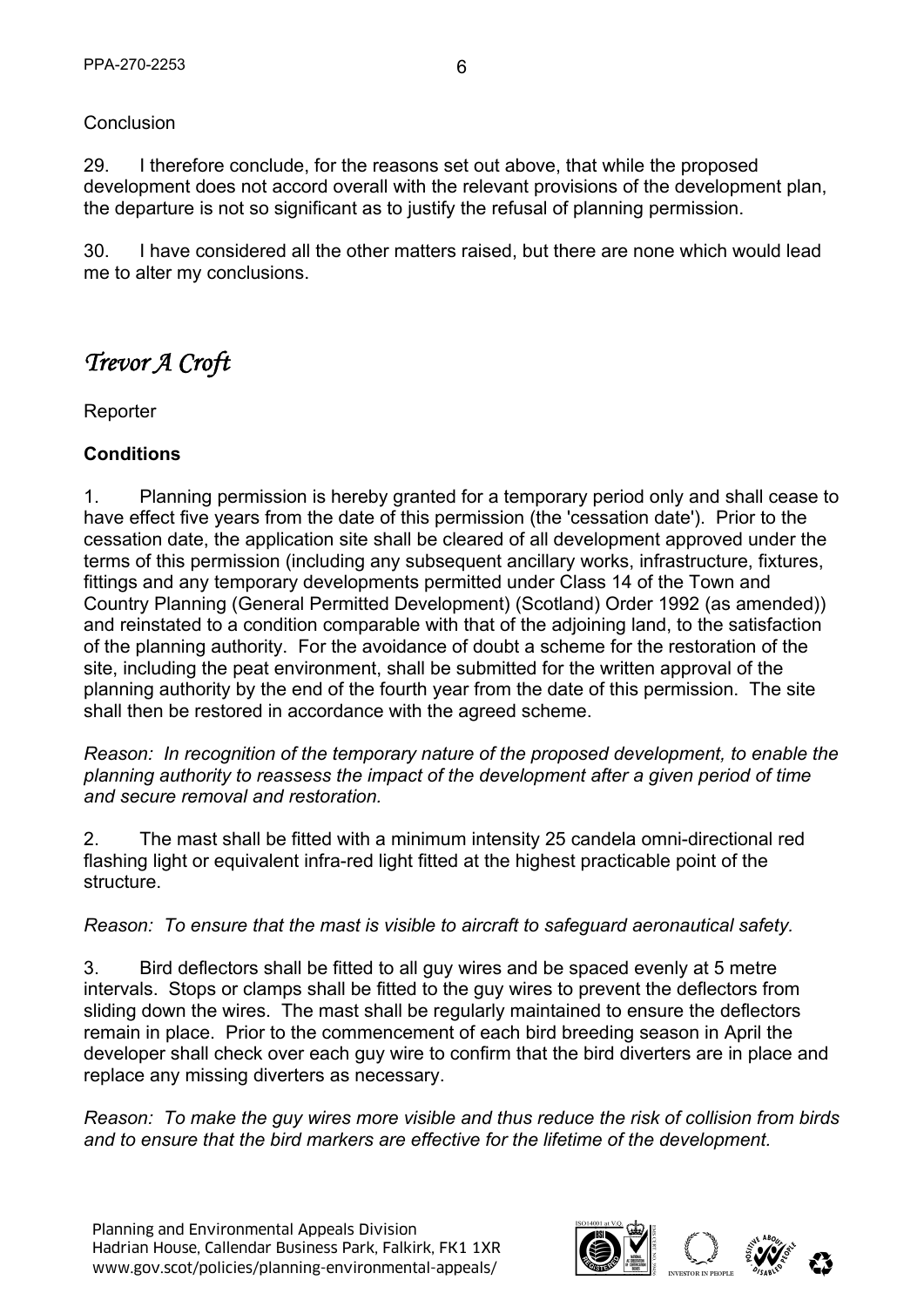4. No development shall commence on site until the developer has notified the UK DVOF & Power lines at the Defence Geographic Centre with the following information: a) Precise location of development;

- b) Date of commencement of construction;
- c) Proposed date of completion of construction;
- d) The height above ground level of the tallest structure;
- e) The maximum extension height of any construction equipment; and
- f) Details of aviation warning lighting fitted to the structure(s)

#### *Reason: To safeguard aeronautical safety.*

5. The development is to be located at OS NGR 231219 824247, or micro-sited within a 50 metre radius of this point. For the avoidance of doubt any micrositing of any part of the development must be located within the red site boundary on the application plan.

*Reason: To confirm the exact positioning of the development.* 

6. The access to the site including along part of the Core Paths IN05.07 and IN05.03/ Public Right of Way HI9 shall remain open and free from obstruction or encroachment before, during and on completion of the development.

*Reason: To uphold public access rights.* 

#### **Advisory notes**

1. **The length of the permission:** This planning permission will lapse on the expiration of a period of three years from the date of this decision notice, unless the development has been started within that period (See section 58(1) of the Town and Country Planning (Scotland) Act 1997 (as amended)).

2. **Notice of the start of development:** The person carrying out the development must give advance notice in writing to the planning authority of the date when it is intended to start. Failure to do so is a breach of planning control. It could result in the planning authority taking enforcement action (See sections 27A and 123(1) of the Town and Country Planning (Scotland) Act 1997 (as amended)).

3. **Notice of the completion of the development:** As soon as possible after it is finished, the person who completed the development must write to the planning authority to confirm the position (See section 27B of the Town and Country Planning (Scotland) Act 1997 (as amended).

#### **Council advisory notes**

#### **Accordance with Approved Plans and Conditions**

You are advised that development must progress in accordance with the plans approved under, and any conditions attached to, this permission. You must not deviate from this permission without consent from the Planning Authority (irrespective of any changes that may separately be requested at the Building Warrant stage or by any other Statutory Authority). Any pre-conditions (those requiring certain works, submissions etc. prior to commencement of development) must be fulfilled prior to work starting on site. Failure to

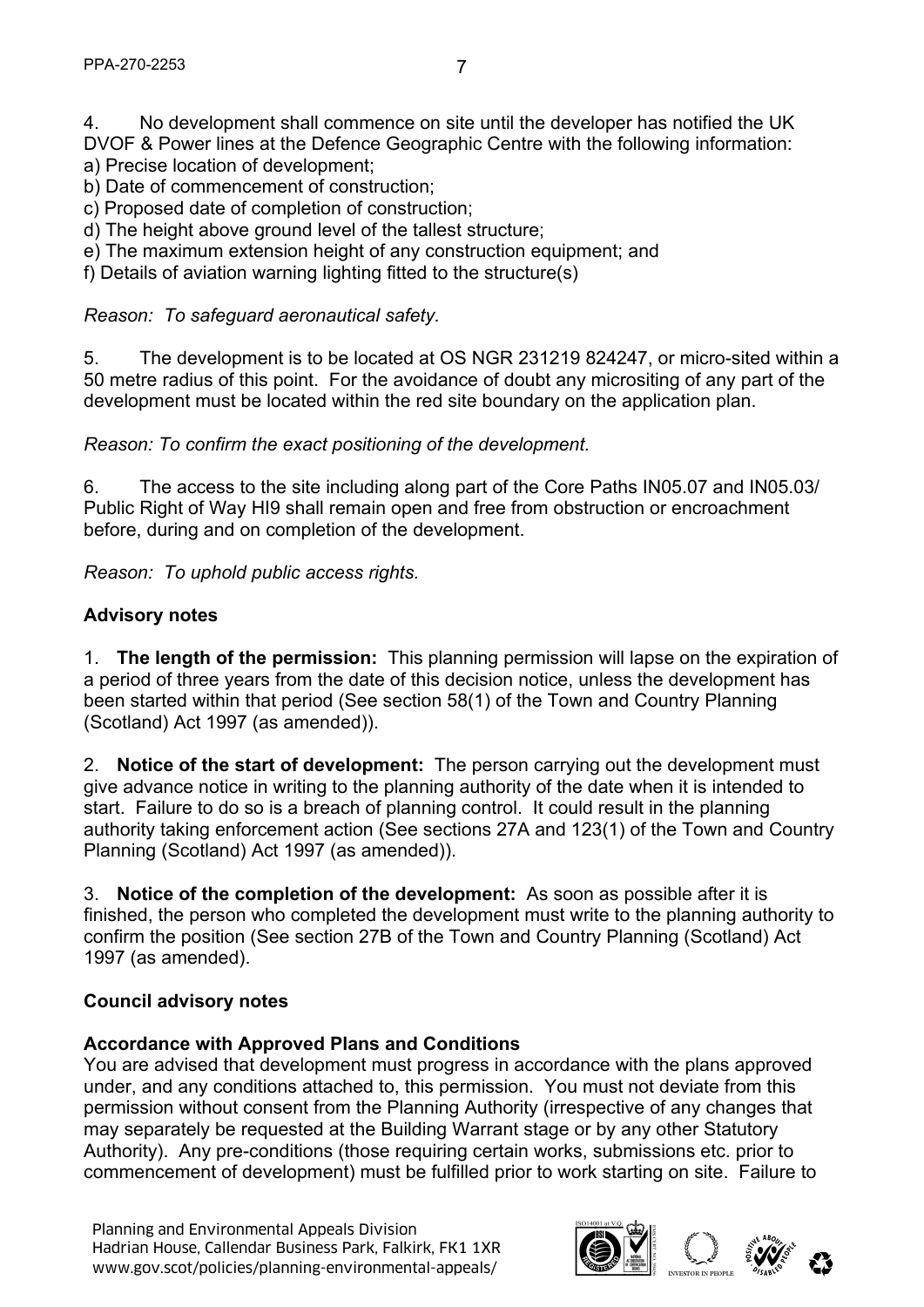adhere to this permission and meet the requirements of all conditions may invalidate your permission or result in formal enforcement action.

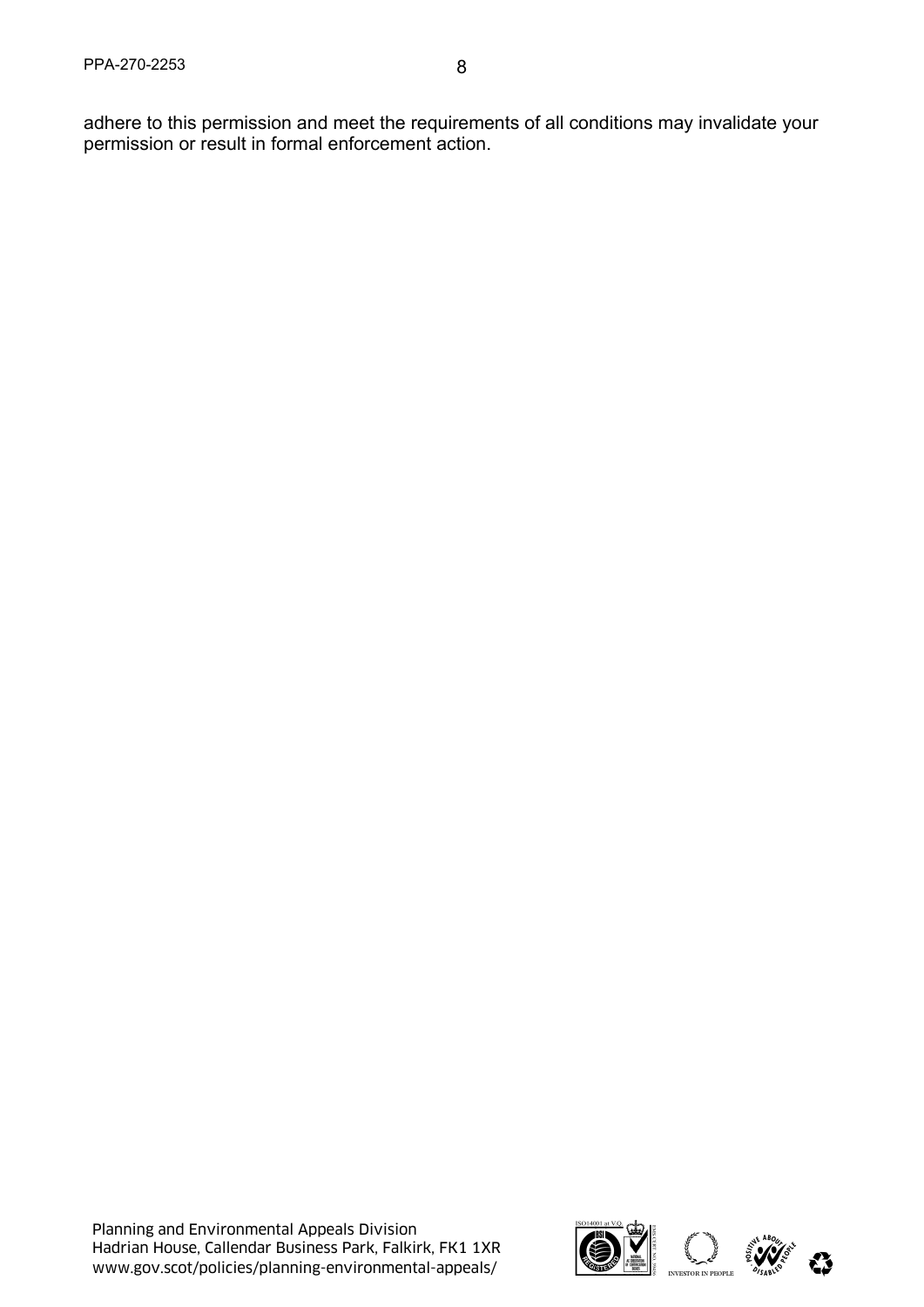# **Ministry of Defence**

UK DVOF and Power lines at: dvof@mod.gov.uk or post it to: D-UKDVOF and Power Lines Air Information Centre Defence Geographic Centre DGIA Elmwood Avenue Feltham Middlesex TW13 7AH

# **Local Roads Authority Consent**

In addition to planning permission, you may require one or more separate consents (such as road construction consent, dropped kerb consent, a road openings permit, occupation of the road permit etc.) from the Area Roads Team prior to work commencing. These consents may require additional work and/or introduce additional specifications and d you are therefore advised to contact your local Area Roads office for further guidance at the earliest opportunity. Failure to comply with access, parking and drainage infrastructure requirements may endanger road users, affect the safety and free-flow of traffic and is likely to result in enforcement action being taken against you under both the Town and Country Planning (Scotland) Act 1997 and the Roads (Scotland) Act 1984.

Further information on the Council's roads standards can be found at:

http://www.highland.gov.uk/yourenvironment/roadsandtransport

Application forms and guidance notes for access-related consents can be downloaded from:

http://www.highland.gov.uk/info/20005/roads\_and\_pavements/101/permits\_for\_working\_on \_public\_roads/2

### **Mud and Debris on Road**

Please note that it an offence under Section 95 of the Roads (Scotland) Act 1984 to allow mud or any other material to be deposited, and thereafter remain, on a public road from any vehicle or development site. You must, therefore, put in place a strategy for dealing with any material deposited on the public road network and maintain this until development is complete.

### **Construction Hours and Noise-Generating Activities**

You are advised that construction work associated with the approved development (including the loading/unloading of delivery vehicles, plant or other machinery), for which noise is audible at the boundary of the application site, should not normally take place outwith the hours of 08:00 and 19:00 Monday to Friday, 08:00 and 13:00 on Saturdays or at any time on a Sunday or Bank Holiday in Scotland, as prescribed in Schedule 1 of the Banking and Financial Dealings Act 1971 (as amended).

Work falling outwith these hours which gives rise to amenity concerns, or noise at any time which exceeds acceptable levels, may result in the service of a notice under Section 60 of the Control of Pollution Act 1974 (as amended). Breaching a Section 60 notice constitutes an offence and is likely to result in court action.

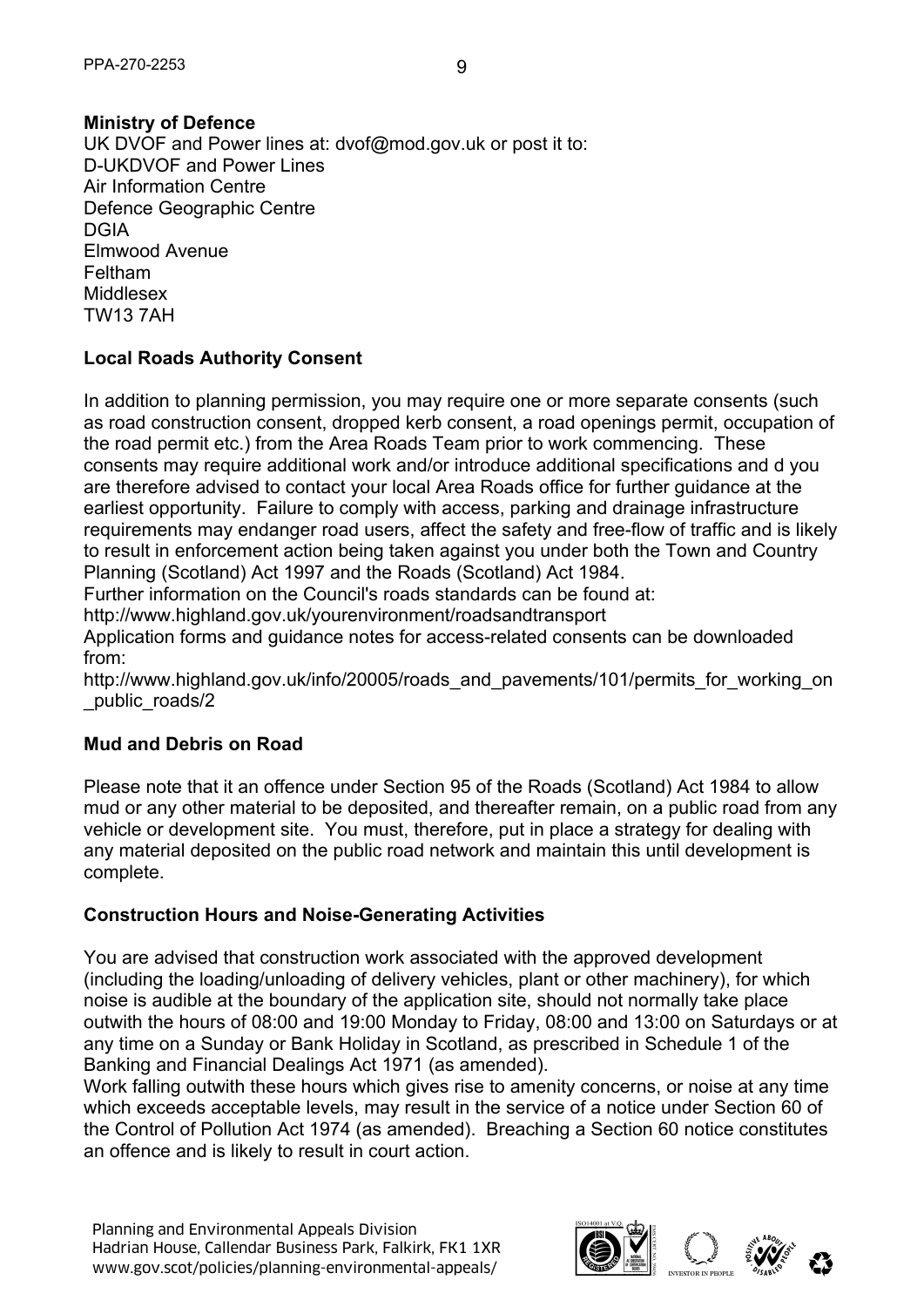If you wish formal consent to work at specific times or on specific days, you may apply to the Council's Environmental Health Officer under Section 61 of the 1974 Act. Any such application should be submitted after you have obtained your Building Warrant, if required, and will be considered on its merits. Any decision taken will reflect the nature of the development, the site's location and the proximity of noise sensitive premises. Please

#### **Protected Species – Halting of Work**

contact env.health@highland.gov.uk for more information.

You are advised that work on site must stop immediately, and NatureScot must be contacted, if evidence of any protected species or nesting/breeding sites, not previously detected during the course of the application and provided for in this permission, are found on site. For the avoidance of doubt, it is an offence to deliberately or recklessly kill, injure or disturb protected species or to damage or destroy the breeding site of a protected species. These sites are protected even if the animal is not there at the time of discovery. Further information regarding protected species and developer responsibilities is available from NatureScot: https://www.nature.scot/professional-advice/planning-anddevelopment/ planning-and-development-advice/planning-and-development-protectedspecies

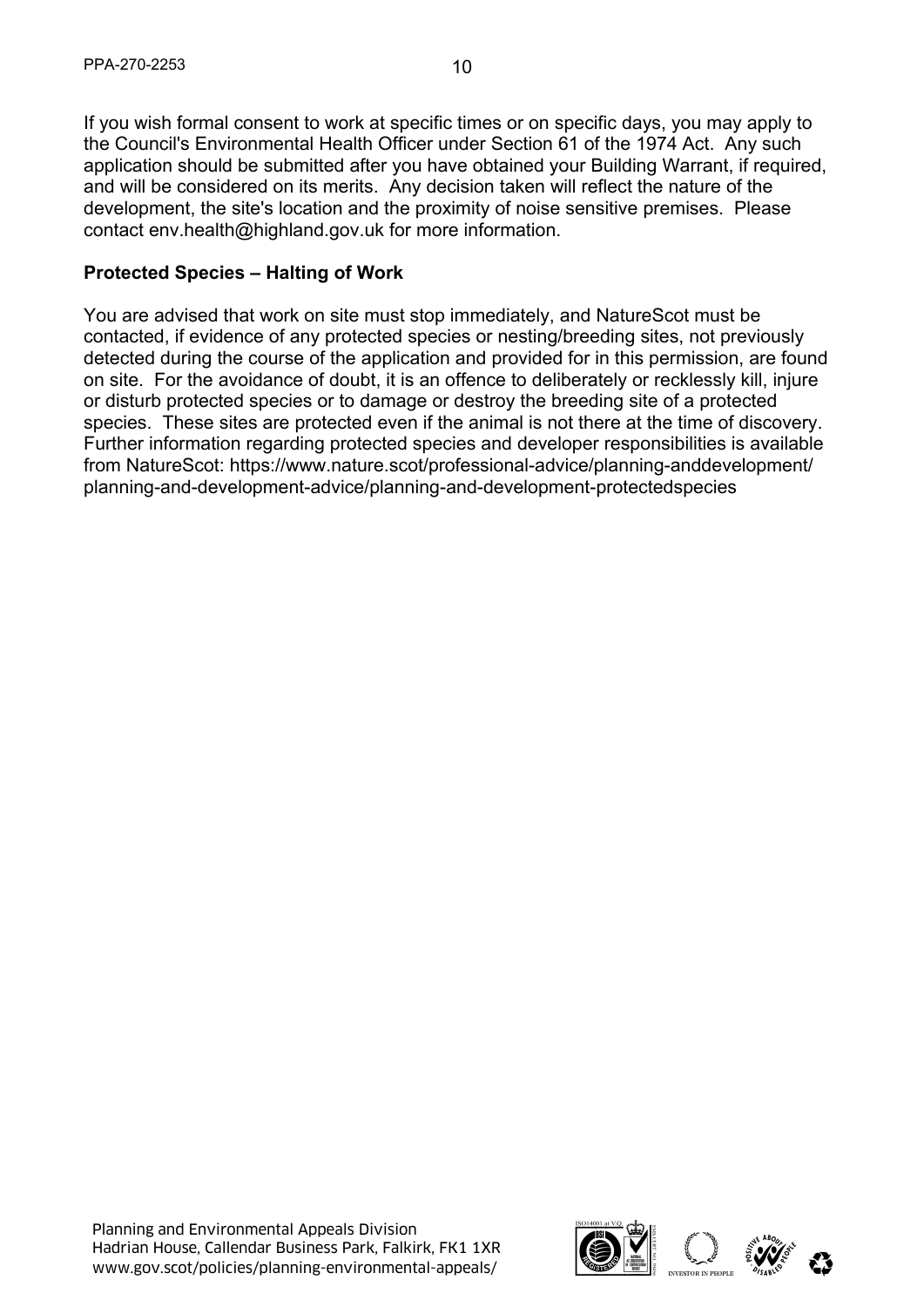Directorate for Local Government and **Communities** Planning and Architecture Division: Planning Decisions



T: 0131-244-7867 E: planning.decisions@gov.scot

Colin Mackenzie GH Johnston Building Consultants Ltd

yvonne@ghjohnston.co.uk

\_\_\_ Our Ref: PPA-270-2241 Planning Authority Ref: 20/01728/FUL 21 December 2021

Dear Mr Mackenzie,

#### **DECISION NOTICE**

**TOWN AND COUNTRY PLANNING (SCOTLAND) ACT 1997 PLANNING PERMISSION APPEAL FOR PROPOSED CHANGE OF USE FROM EQUESTRIAN CENTRE TO HOLIDAY, LEISURE AND HOSPITALITY FACILITIES INCLUDING 13 LODGES, CAFÉ/SHOP, RECEPTION, LAUNDRY AND RESTAURANT ON LAND AT TREETOP STABLES, FEABUIE, CULLODEN MOOR, INVERNESS, IV2 5EQ (the 'proposed development') (20/01728/FUL)**

- 1. This letter contains Scottish Ministers' decision on the above planning appeal by Inverness Paving Ltd.
- 2. The application for planning permission was made to the planning authority, the Highland Council, on 6 May 2020. Under the Town and Country Planning (Determination of Appeals by Appointed Persons) (Prescribed Classes) (Scotland) Regulations 2010 the appeal came into a class to be determined by a person appointed by Scottish Ministers, rather than by Scottish Ministers themselves. In exercise of the powers under paragraph 3(1) of Schedule 4 to the Act, Scottish Ministers directed, on 24 March 2021, that they would determine the case themselves. The reason given for the direction was the proposed development's potential impact on Culloden Battlefield, which is a nationally important battlefield.
- 3. The appeal was considered by written submissions and unaccompanied site inspections which took place on 30 June and 1 July 2021, conducted by Mr Christopher Warren, a Reporter appointed by Scottish Ministers for that purpose.

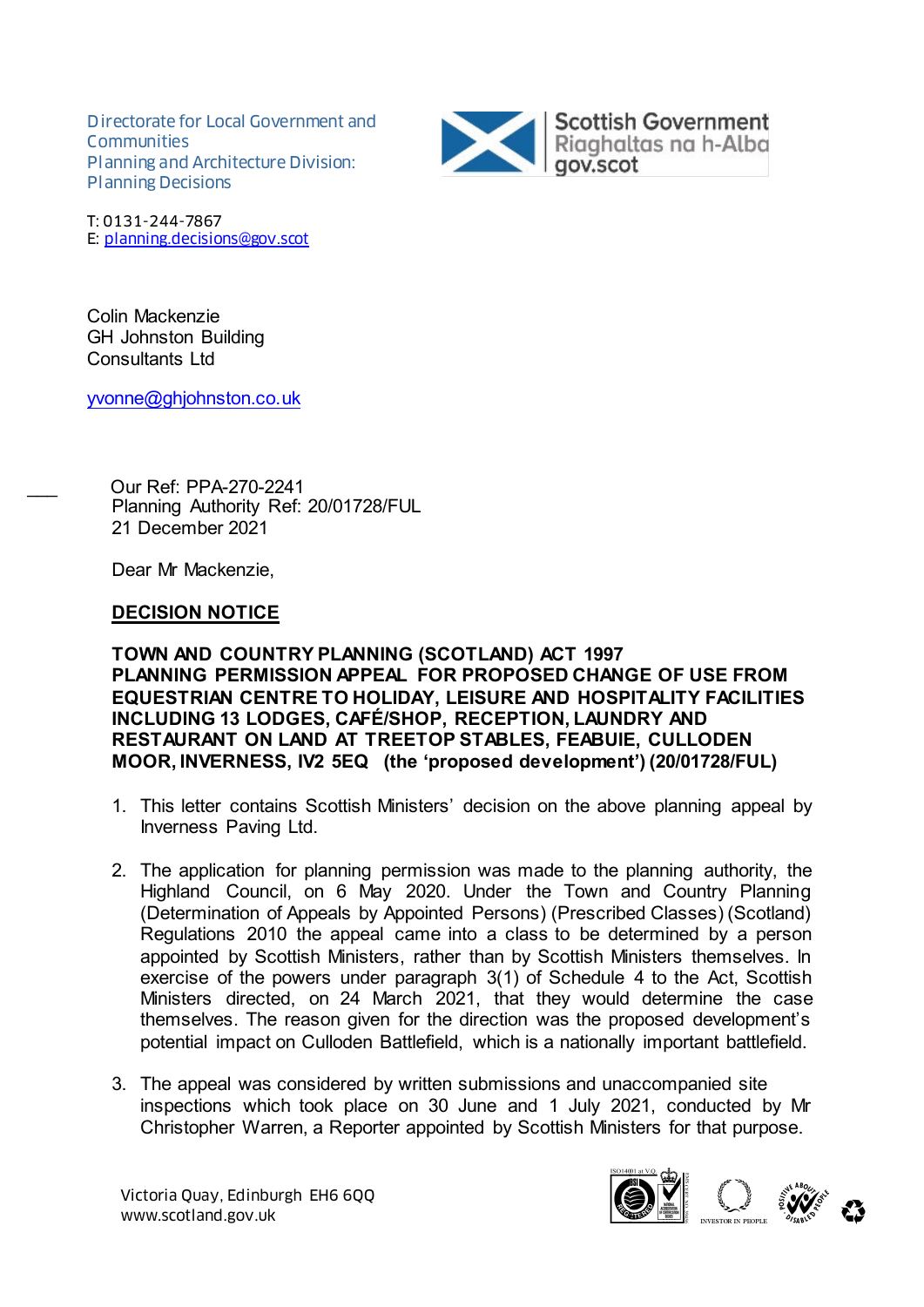# **Reporter's Recommendation and Scottish Ministers' Decision**

4. The Reporter has recommended that the appeal be allowed subject to conditions. Scottish Ministers have carefully considered all the evidence presented and the Reporter's conclusions and recommendation. Scottish Ministers disagree with the Reporter's recommendation and refuse planning permission, for the reasons given below. A copy of the Reporter's report ('the Report') is enclosed. All references to paragraph numbers, unless otherwise stated, are to that report.

# **The Reporter's Report**

5. The Reporter's conclusions and recommendations are set out in Chapter 6 of the Report. The Reporter recommends that planning permission is granted subject to nineteen conditions.

### **Legal and Development Plan Context**

- 6. Under the terms of section 25 of the Town and Country Planning (Scotland) Act 1997 all applications must be determined in accordance with the development plan, unless material considerations indicate otherwise. In this case, the development plan comprises:
	- the Highland-wide Local Development Plan adopted in 2012 (HwLDP);
	- the Inner Moray Firth Local Development Plan adopted in 2015; and
	- associated supplementary guidance on a range of topics, adopted by The Highland Council.
- 7. The draft Fourth National Planning Framework ('NPF4') was issued on 10 November. Ministers give NPF4 limited weight in the determination of this application given its consultation draft status. National Planning Framework 3 and Scottish Planning Policy will remain in force until NPF4 is adopted.
- 8. With respect to any buildings or other land in a conservation area, Section 64 of the Planning (Listed Buildings and Conservation Areas) (Scotland) Act 1997 requires special attention to be paid to the desirability of preserving or enhancing the character or appearance of the conservation area. As the site is located within the Culloden Muir Conservation Area, Ministers have given special attention to this matter
- 9. In addition to the development plan, several Historic Environment Scotland (HES) policy statements and guidance notes are relevant to the consideration of the proposal. These include the Historic Environment Policy for Scotland, and Managing Change in the Historic Environment: Historic Battlefields, which is a nonstatutory guidance note.
- 10. The Reporter agreed with the Council's screening opinion that the proposed development does not require an Environmental Impact Assessment (EIA).

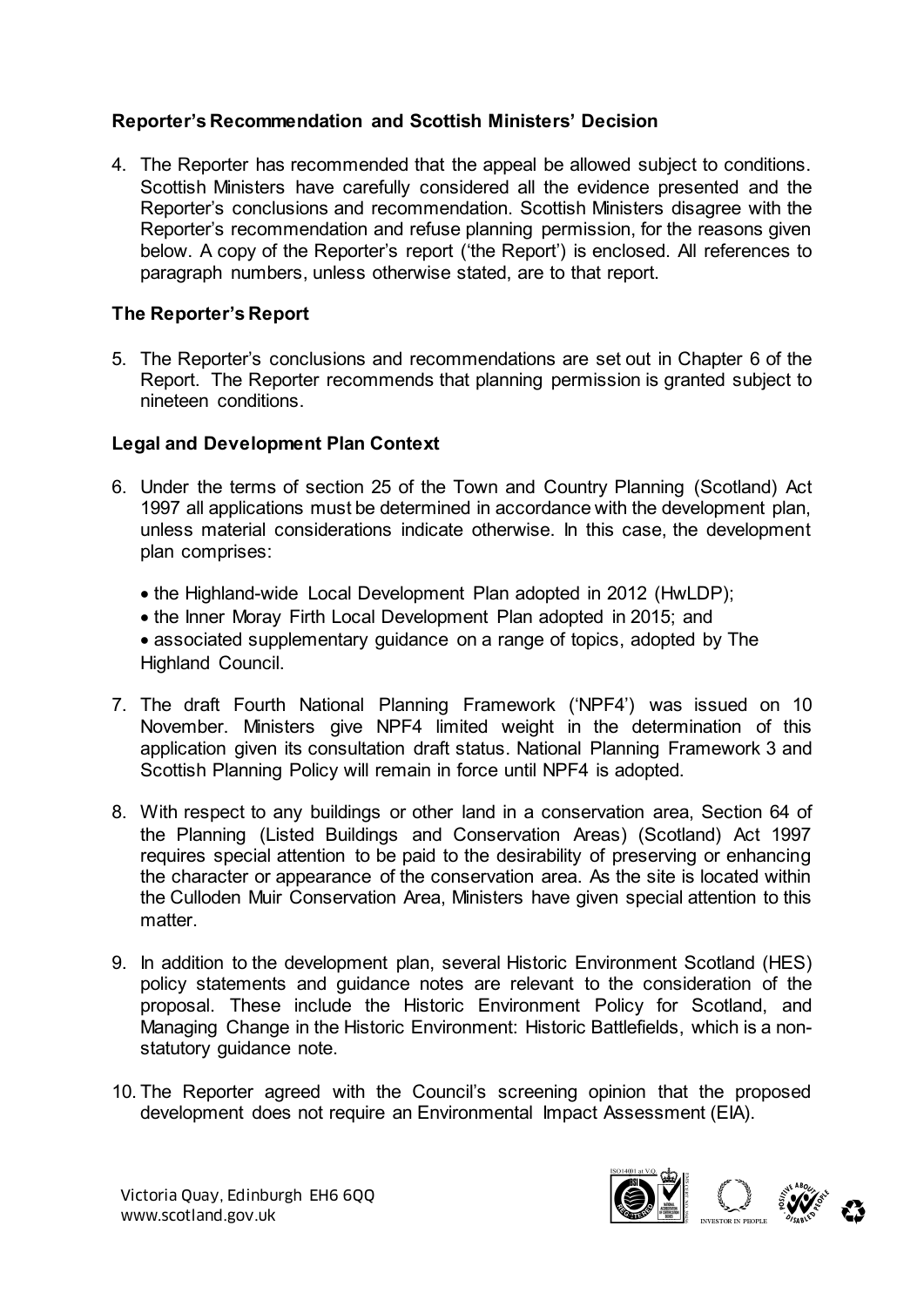# **Proposal**

11. The appeal is for the change of use and redevelopment of an existing riding centre to create a tourism and leisure facility. The proposal includes the creation of a 100 cover restaurant; 64 space carpark; playpark; and 13 self-contained holiday accommodation lodges positioned within an area of undeveloped mature Scots Pine woodland, which is the subject of a Tree Preservation Order (TPO). Five of these lodges would be located within an area of unauthorised hardstanding within the woodland. The lodges would be finished in timber cladding with 'green roofs' and accessed by raised boardwalk paths while the converted buildings on site would be finished in timber cladding, steel roofing and smooth white rendered panels. The site is situated in a semi-rural location within a mostly woodland setting approximately 1 km south-east of the settlement of Balloch and lies wholly within the Culloden Muir Conservation Area and the designated Culloden Inventory **Battlefield** 

# **Main Issues**

- 12. Scottish Ministers consider that the main issues in this case are those identified by the Reporter and these are set out below. These will be considered in turn –
	- The principle of a countryside location;
	- The principle and effects of the development's location within an inventory battlefield and conservation area;
	- The principle and effects of the development's location within woodland; and,
	- Other relevant considerations.

### **The principle of a countryside location**

13. Ministers agree with the Reporter in paragraph 2.34 that the appeal site is located outwith the development plan's defined settlement development areas, and is therefore classed as countryside in terms of the Highland-wide Local Development Plan (HwLDP), within the identified hinterland of Inverness. Ministers agree with the Reporter's consideration that the lodges and ancillary development (café/shop) should be assessed separately from the proposed restaurant, due to the nature and scale of the latter element. In considering the lodges, the Reporter notes that HwLDP contains a dedicated policy for tourist accommodation (Policy 44), which cross references Policy 35 'Housing in the Countryside (Hinterland Areas)' and the associated 'Housing in the Countryside and Siting and Design' supplementary guidance. The Reporter considers that policy 35 does not identify holiday accommodation of the type proposed as a potentially appropriate form of development in this countryside location. The Reporter concludes, in paragraph 2.43, that the overarching principle of the proposed tourist accommodation being sited within this hinterland area is in accordance with the 'Housing in the Countryside and Siting and Design' supplementary guidance and is appropriate, subject to the site being deemed to be suitable in all other regards.

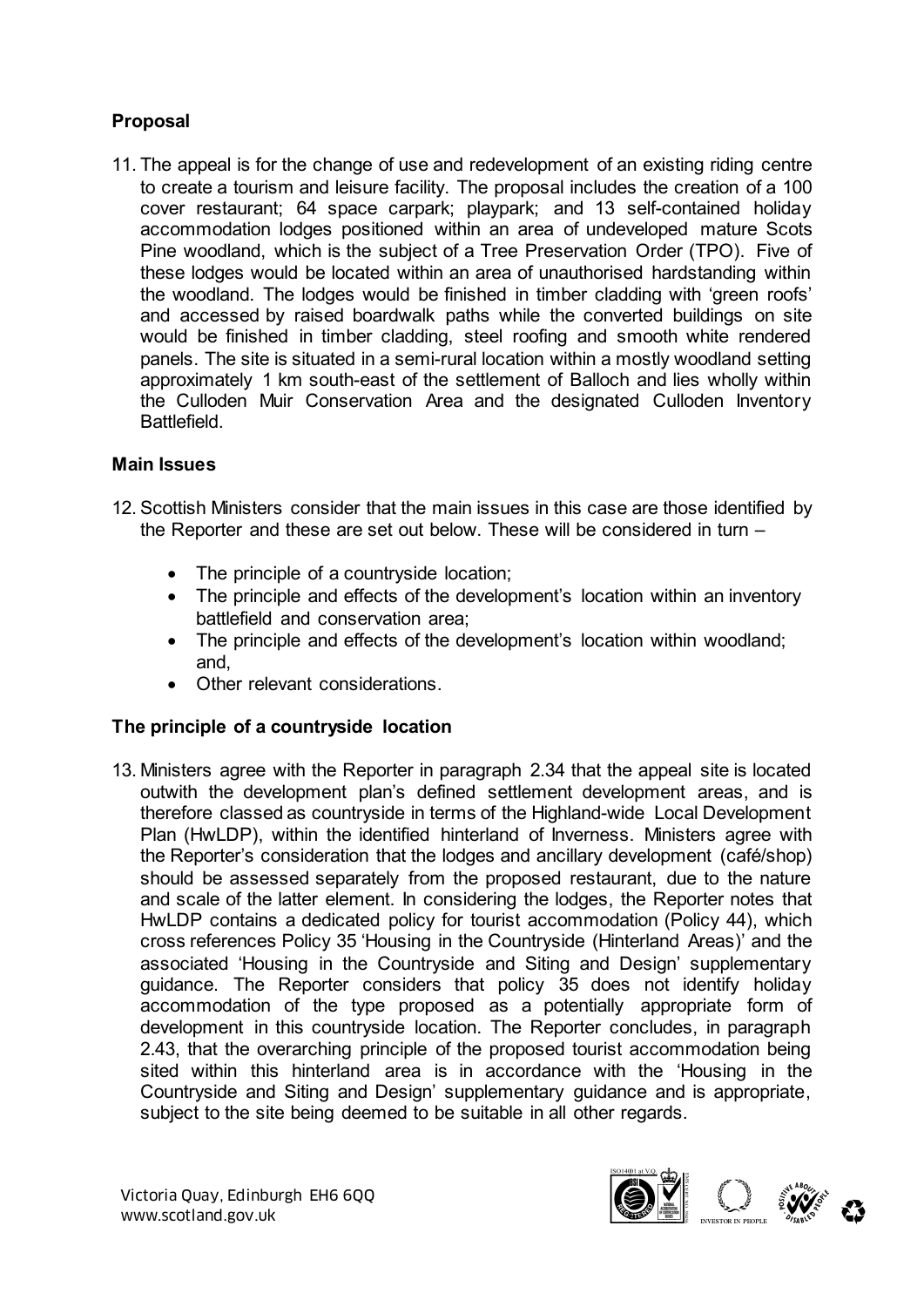- 14. Ministers have taken into account that the 'Housing in the Countryside and Siting and Design' supplementary guidance and the Housing in the Countryside Briefing Note 2016 have been superseded by the Rural Housing Supplementary Guidance (RHSG) adopted by the Highland Council on 10 December 2021, and which now forms part of the development plan. The guidance has been developed to fully accord with policies in the HwLDP. The superseded guidance stated that selfcatering tourist let accommodation may be supported where accommodation relates to a clearly defined business opportunity relating to the development of tourism and supported by a business plan. The RHSG sets out criteria to support small scale tourist accommodation developments in the countryside. This criteria requires: that the premises complies with definition of tourist accommodation; that evidence is provided to demonstrate how the business is to be funded and how it will be financially viable and sustainable for a period of at least 5 years; and, a Site Selection Report that demonstrates the site has been selected in accordance with the Site Selection Sequential Approach (this considers if a sequentially preferable site is available).
- 15. In paragraph 2.42, the Reporter notes that the proposed development is accompanied by an outline business case, which identifies demand for the type of tourist accommodation being proposed in this location. The Reporter considers that while some of the predicted economic benefits appear rather ambitious, there is no reason to doubt that there is a strong business opportunity behind the proposed development. Overall the Reporter concludes in paragraph 2.50 and 6.2 that on balance, the proposed countryside location would sufficiently align with the provisions of the development plan.
- 16. Minister have taken into account that the new RHSG provides support to tourist accommodation development of this type. However Ministers consider that the lodge proposal and ancillary development are contrary to Policy 43 'Tourism' and Policy 44 'Tourist Accommodation', which provides criteria against which proposals for tourist accommodation and facilities will be assessed. Ministers do not consider that these elements of the proposed development can be achieved without adversely affecting the landscape character or the natural and cultural heritage features of the area.
- 17. Ministers consider the lodges would have a detrimental impact on protected woodland, which is the subject of a Tree Preservation Order (TPO) and important to the character, setting and amenity of the surrounding landscape. Ministers also consider the scale and nature of new lodges and ancillary development proposed would contribute to a suburbanising effect on its countryside location, and increase the density of development which is not in keeping with the existing character or appearance of the conservation area or the special qualities of the inventory battlefield.
- 18. The Reporter has considered the restaurant against wider locational principles outlined in the relevant local development plan that are applicable to a food and drink use. The Reporter notes, in paragraph 2.46, that the HwLDP pre-dates Scottish Planning Policy (SPP), and so does not fully reflect the expectations of SPP in relation to town centre uses. The Reporter finds that more fundamental

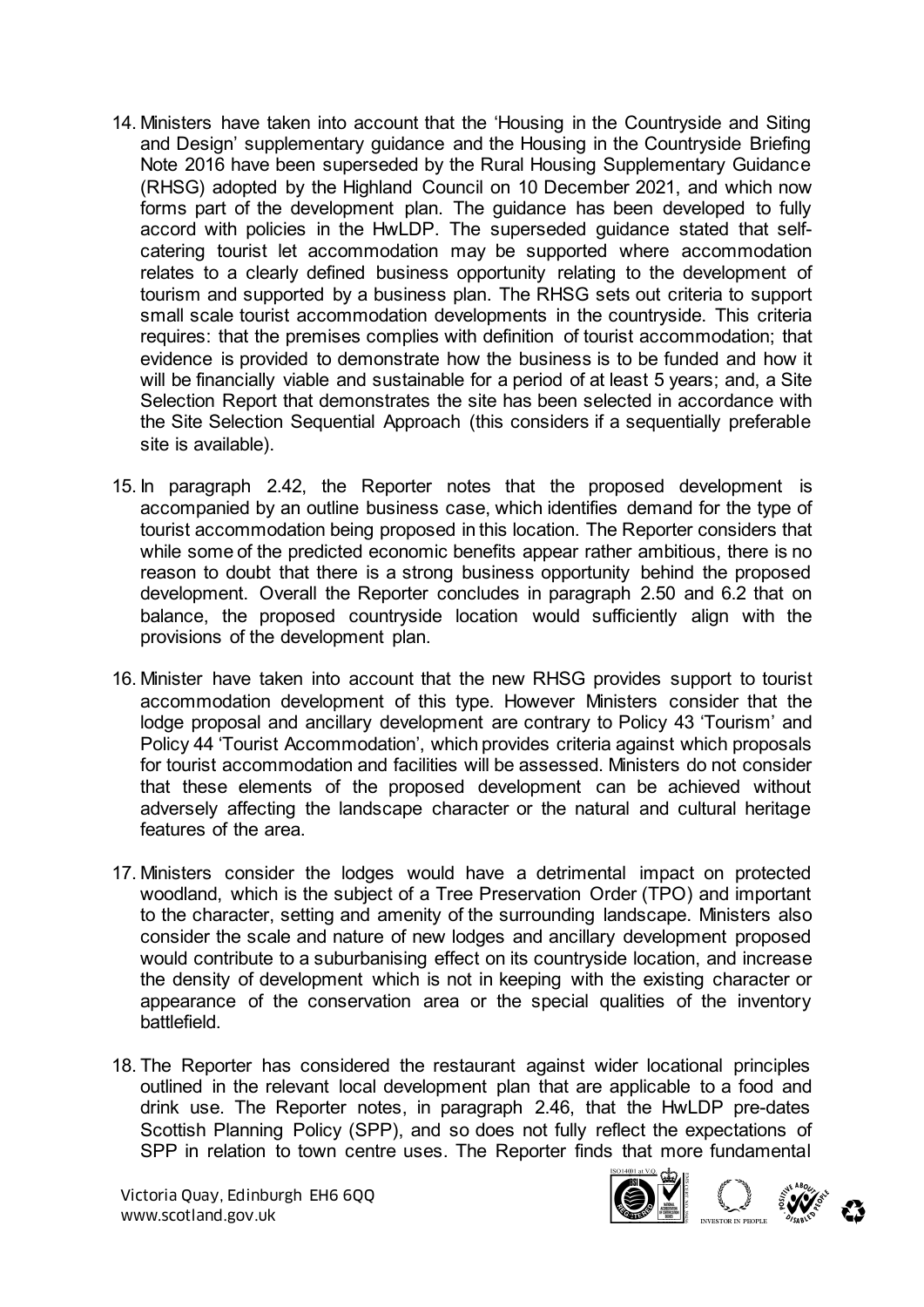locational principles for this particular type of use are set by policy relating to 'town centre' uses in the Inner Moray Firth LDP Policy 1 (Promoting and Protecting City and Town Centres). The Reporter considers this broadly reflects the provisions of Policy 40 (Retail Development) of the HwLDP, but it applies to a wider range of uses beyond retail developments.

- 19. The Reporter concludes, in paragraphs 2.48-9 and 6.2, that the proposed restaurant is unlikely to adversely impact on the vitality and viability of identified centres and that the characteristics of the proposed development sufficiently align with the development plan and would complement the proposed lodges in terms of the appeal of the accommodation to visitors. However, in paragraph 6.3, the Reporter sets out that this is a matter that Ministers may wish to consider further, as it could legitimately be found that the restaurant component is of a sufficient scale in its own right to indicate that sequentially preferable locations should have been explored before proposing a location of this type.
- 20. The Reporter has not clarified the restaurant size in the report. The appellant notes (as stated in paragraph 2.15) that the restaurant would be 1,478 sq. m and the extent of retail floorspace proposed would extend to 10 sq. m. In paragraph 2.25 it is noted that the Council consider the restaurant would have 254 square metres of 'net' dining/drinking accommodation. In paragraph 2.47, the Reporter considers that that the proposed restaurant would inevitably generate footfall and that trips would likely be predominantly car-based given its out-of-centre and countryside location. However, the Reporter does not consider this situation significant for a development of the scale proposed.
- 21. As noted in paragraph 2.48, Policy 1 'Promoting and protecting city and town centres' of the Inner Moray Firth LDP states that developers should consider sites in identified centres where it would generate footfall (not only 'significant' footfall). However, the policy only presumes against development that is likely to have an adverse effect on the vitality and viability of identified centres. The Reporter considers that there is a degree of tension with this policy as alternative locations in defined centres have not been assessed. Ministers consider that the nature and scale of the 100 seater restaurant and 64 space carpark exceeds what is necessary to serve 13 lodges. Ministers consider that in view of its scale and operational impact within a countryside location, it cannot be clearly concluded that the restaurant proposals would have no adverse impact on identified centres. Ministers have not attached significant weight to the impacts in the decision.

#### **The principle and effects of the development's location within an inventory battlefield and conservation area**

22. Ministers have taken into account that the Reporter has given weight and draws particular support from the position of Historic Environment Scotland (HES) in reaching his findings (paragraph 3.39). HES finds that the development would not have a significant effect upon the battlefield given its relative position in relation to the core battlefield and its woodland setting. HES set out that their decision not to object should not be taken as support for the proposals and that the appeal should

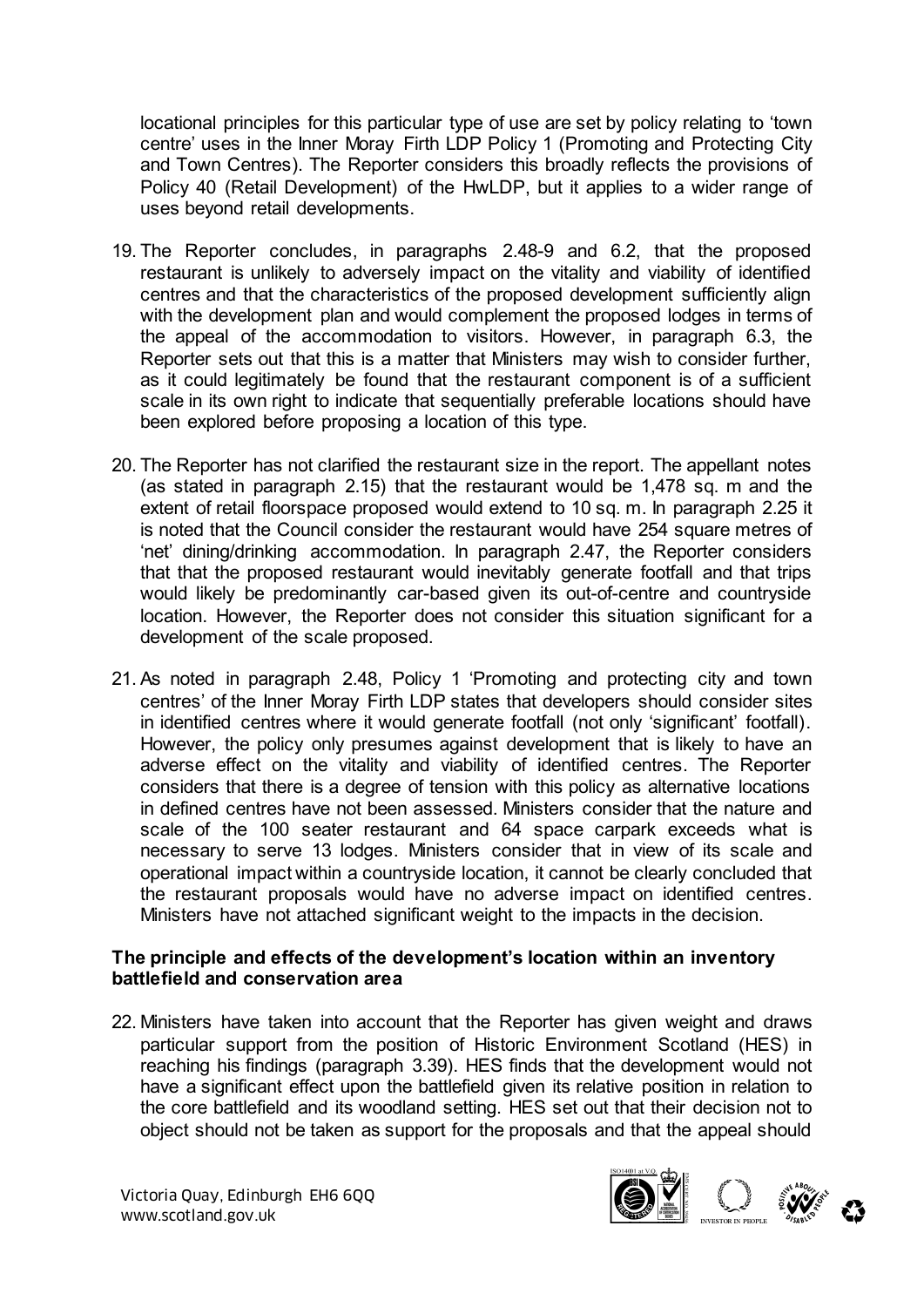be determined in accordance with national and local policy on development affecting the historic environment, together with related policy guidance.

- 23. Scottish Planning Policy (SPP) requires planning authorities to protect, conserve and where appropriate, enhance the key landscape characteristics and special qualities of sites in the Inventory of Historic Battlefields. Policy 57 'Natural, built and cultural heritage' of the HwLDP states, amongst its provisions, that for features of national importance, development will be allowed where it can be shown not to compromise the natural environment, amenity and heritage resource and where there may be significant adverse effects these must be outweighed by social or economic benefits of national importance. The Historic Environment Policy for Scotland (HEPS) sets out the need to ensure that decisions affecting the historic environment are informed by an inclusive understanding of its breadth and the cultural significance of the heritage asset. HEPS is supported by HES guidance notes including 'Managing Change in the Historic Environment: Historic Battlefields'. That guidance note sets out the importance, when assessing proposals, of identifying less tangible values such as the contribution that a battlefield can make to a sense of place or cultural identity, noting that these issues can be appreciated at a local, national and even international level. Ministers consider that the area has high sensitivity to new development due to the national historic significance and cultural associations of the battlefield, as well as the rural character of the area.
- 24. Ministers do not agree with the Reporter's view in paragraphs 3.49 and conclusions in 6.5-7 that the proposal would not have a significant adverse impact on Culloden Inventory Battlefield or on the character or appearance of the Culloden Muir Conservation Area. Ministers also disagree with the Reporter's view that the proposal would comply with Policy 57 and the 'Highland Historic Environment Strategy' Supplementary Guidance.
- 25. Ministers disagree with the Reporter's finding in 3.49 that the partly developed nature and commercial use of the appeal site as an equestrian centre limits the magnitude of change that would arise from the proposed development. Ministers have taken into account that several of the existing buildings on the site would be removed or altered to facilitate the development. This includes the substantial alteration and extension of an existing single storey stable building to form a 2 storey 100 cover restaurant with associated 64 space car park and playpark. The proposed restaurant will have a terrace and contains large areas of glazing that mean the restaurant will be visible during the day and night. Ministers consider that the conversion of these existing buildings and the significant expansion of the existing stable building to a restaurant is not proportionate to its local landscape context within an historic battlefield. Ministers do not consider that the nature and scale of the major development proposed can be absorbed into an area characterised by sporadic individual farming properties in open countryside. Ministers consider that the nature and scale of the development proposed would have a suburbanising effect on the site and would cause a high level of harm to the significance that the battlefield draws from its rural setting, a key component of its significance and character.



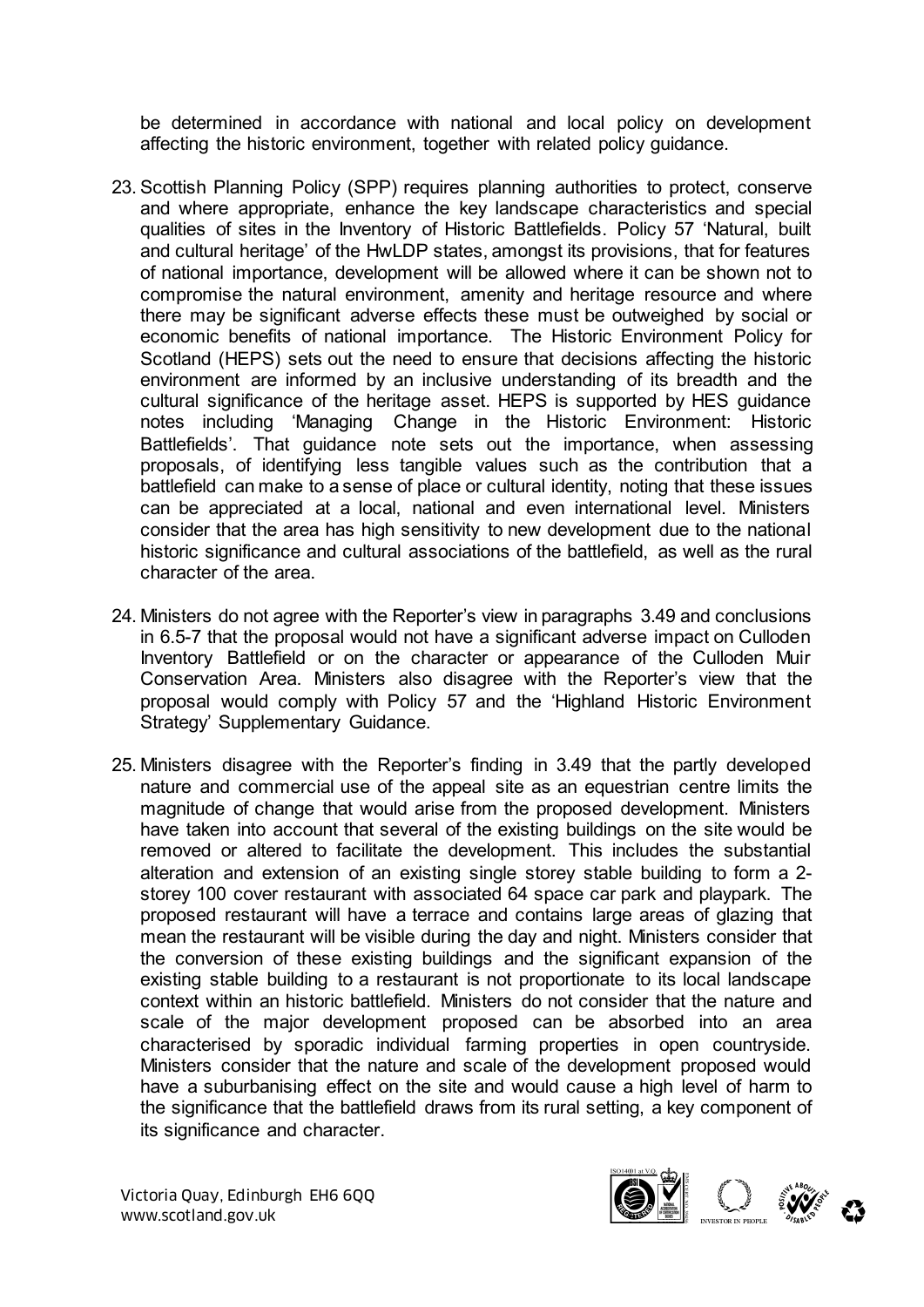- 26. The Reporter considers, in paragraph 3.43, that the applicant's visual impact assessment demonstrates that the development would not have any significant effects upon the battlefield designation, or upon the appearance of the conservation area more widely. The Reporter finds, in paragraph 3.49, that the development would be discreetly located where it would not be widely visible. Ministers consider that the extent to which the development will be temporarily visible during various tree felling and potential restocking phases means that the visual impacts predicted would have a degree of uncertainty. Ministers have also taken into account that the visual impact assessment did not include an assessment of the proposed restaurant building and the ancillary development in its immediate or wider location. The applicant's visual assessment concentrated on the impacts of the lodges and did not take into account the impacts of the restaurant building. Ministers consider that the proposed development is inconsistent with the Council's own visual setting assessment which accompanies the Culloden Muir Conservation Area Appraisal and Management Plan. This document states on page 51 paragraph 10.6 that 'changes in the proposed conservation area should be limited to low density, small scale development of a quality and design in keeping with its existing character.'
- 27. The proposed development would increase the number of buildings visible (from Feabuie Road and the north-east corner of the designated battlefield) within the surrounding undulating agricultural and battlefield landscape. In this area it remains possible to appreciate the former marshland topography over which the Government troops may have advanced. The landscape of the whole battlefield makes a major contribution to the ability to inform about the battle events and related terrain and thus it contributes directly to the cultural significance of Culloden. Ministers consider that new development of this nature and scale could alter how the battlefield's wider setting would be perceived. Ministers consider that while the Reporter has focussed on the setting and visibility impacts of the proposed development within the more sensitive parts of the battlefield, he has not fully considered the impacts on the cultural significance of the whole battlefield, its special qualities and the open landscape characteristics of the site. Ministers consider that the proposed development would not be in keeping with the character of the conservation area nor with the special qualities of the inventory battlefield. Instead, it would reduce the ability to appreciate the course of the battle within this wider area.
- 28. Ministers consider that the nature and scale of the proposed development would have suburbanising effects would result in cumulative negative impact on the special qualities, sense of place and character of the area apparent to many visitors to the inventory battlefield. As such, Ministers consider the proposed development is contrary to SPP, HwLDP Policy 57, HEPS and the HES Historic Battlefields guidance.

#### **The principle and effects of the development's location within woodland**

29. The development plan contains a strong presumption in favour of protecting woodland. HwLDP Policy 52 'Principle of development in woodland' sets out that development proposals (of wooded sites) will only be supported where they offer



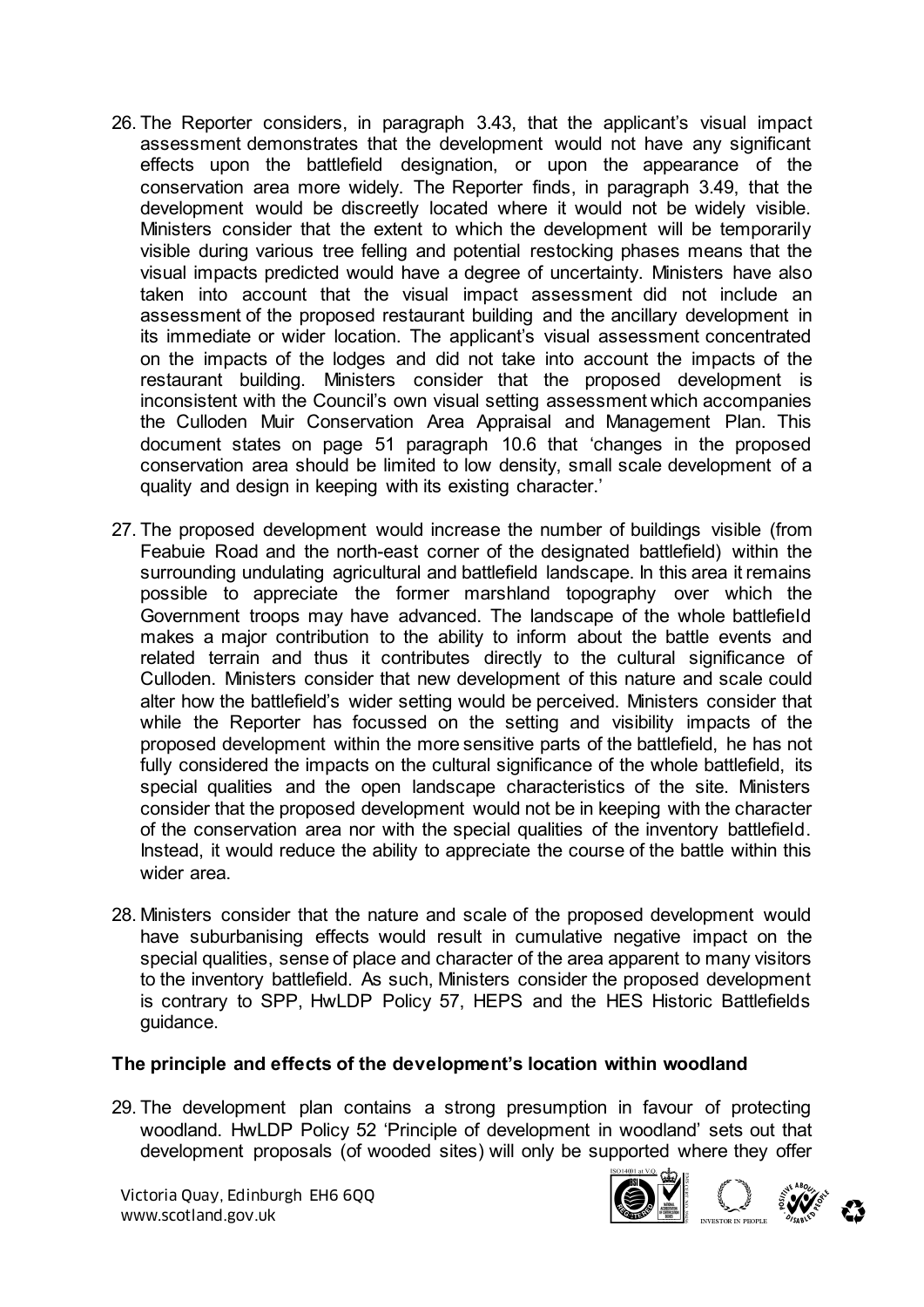clear and significant public benefit. This presumption is strengthened in the accompanying Trees, Woodland and Development Supplementary Guidance which identifies all trees protected by a tree preservation order (TPO), such as the woodland area within the appeal site, as features of national importance.

- 30. Ministers have taken into account that an area of hardstanding has been formed, which involved the loss of protected woodland. The Council has identified the hardstanding as being unauthorised and this has not been disputed by the appellant. Ministers agree with the Reporter in paragraph 4.32 that the area of hardstanding is an incongruous intrusion into the wooded area. It is indicated in the Reporter's report that approximately 20 trees might have been removed. In paragraphs 4.35-7 the Reporter has taken into account the Trees, Woodland and Development Supplementary Guidance statement on page 11 that "an area which has recently been felled and awaiting restocking is still considered as woodland..". The Reporter considers that while tree restocking is not proposed, it is logical the same principle is applied and simply because trees have been felled it does not mean the site should not still be considered as woodland in policy terms. Ministers agree with the Reporter that the unauthorised hardstanding area should be considered part of the woodland in policy terms and that the proposed siting of five lodges on this part of the site would effectively result in the permanent loss of this part of the TPO woodland.
- 31. An arboricultural impact assessment that accompanied the planning application indicated that 24 out of the 446 surveyed trees would need to be removed. Of these, 8 need to be removed to accommodate development and 16 should be removed irrespective of whether development goes ahead. The assessment considers the direct impact of the development on existing trees would be relatively minor, but it is noted that several trees are in poor condition as a consequence of previous unauthorised construction or build-up of materials. The Reporter considers in paragraph 4.31 that while the minimal felling of individual trees is proposed, none of the trees which would require to be removed are individually important or in particularly good condition. Ministers disagree with the Reporter and consider that the incremental erosion of woodland together with the unauthorised hardstanding has a cumulative adverse impact on protected woodland.
- 32. Ministers disagree with the weight the Reporter has given, in chapter 6, to his judgment in paragraph 4.44 that the proposed development's delivery of potential improvements to the unauthorised part of the site, through reinstating the original contours of the land, and a requirement for compensatory planting, would in practice, be a more favourable outcome for woodland interests than if planning permission is refused.
- 33. Ministers consider that further development that results in permanent tree loss and incremental erosion of this protected woodland is unacceptable and contrary to development plan policies that seek to protect woodland within TPOs. Ministers consider that the positioning of five of the proposed lodges on unauthorised hardstanding would be contrary to HwLDP Policy 52 'Principle of development in woodland' and SPP which aligns with The Scottish Government's Control of Woodland Removal Policy and includes a presumption in favour of protecting

Victoria Quay, Edinburgh EH6 6QQ Wictoria Quay, Edinburgh EH6 6QQ<br>www.scotland.gov.uk



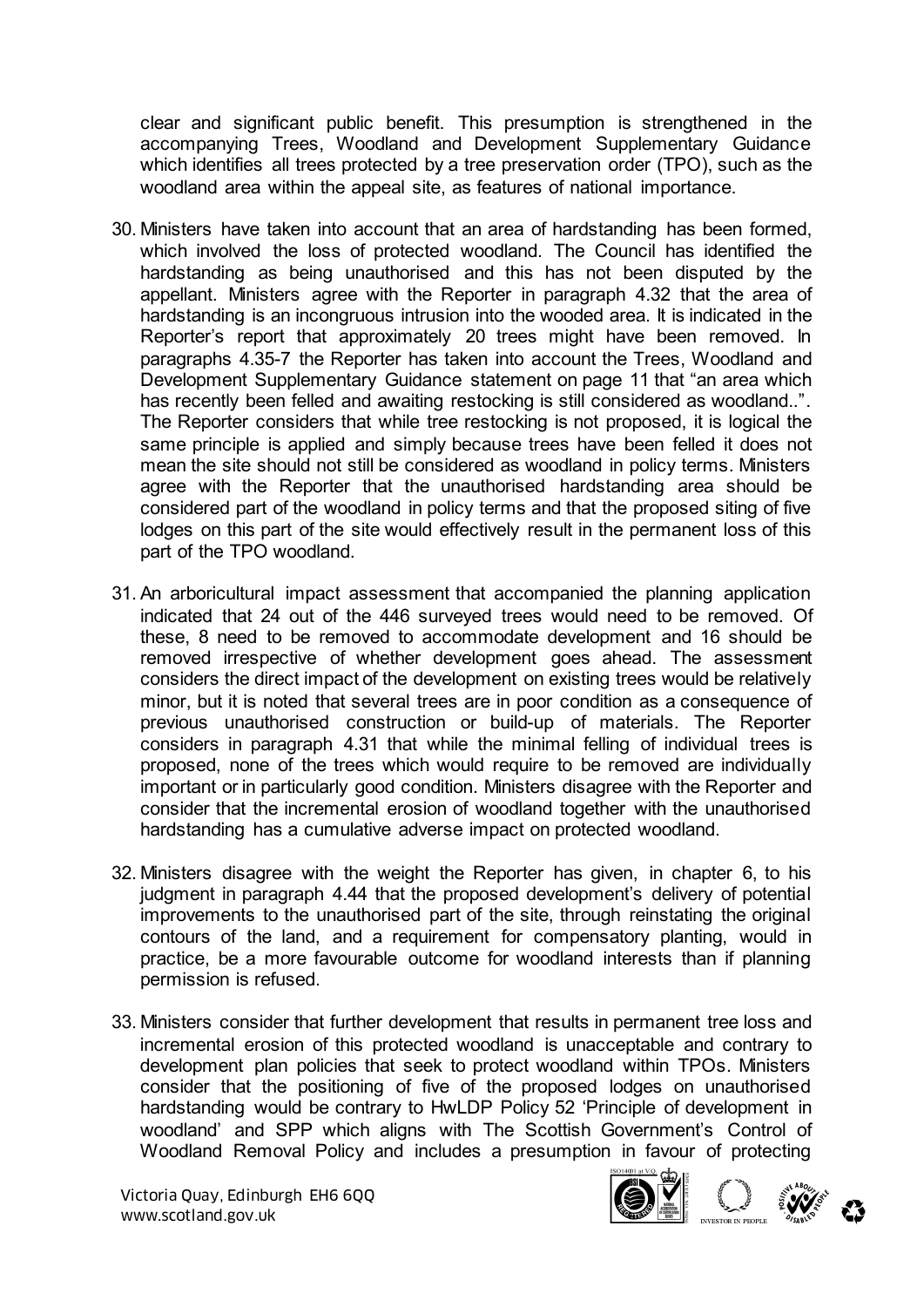woodland. Ministers consider that while there would be economic and tourism benefits associated with the proposed development they are not of such significant public benefit that they would outweigh the harm to protected woodland of national importance.

#### **Other relevant considerations**

#### *Siting, layout and design*

34. For the reasons set out above, Ministers disagree with the Reporter's finding, in paragraph 5.5, that the siting, layout and design of the development would be appropriate and would accord with the relevant provisions of HwLDP Policy 28 'Sustainable design'; Policy 29 'Design quality and place-making'; and the associated Sustainable Design Supplementary Guidance. Ministers have taken into account that the lodges would be constructed of timber and the stilt legged, elevated design of the proposed lodges does seek to minimise the impact of development on the protected woodland. However, this does not override the principle in Policy 52 (principle of development in woodland) and the associated supplementary guidance that where woodland removal is proposed, compensatory planting will usually be required. The proposed development would be contrary to Policy 52 by allowing development in an area which has been subject to unauthorised development and further planned TPO tree loss to accommodate the lodges. Ministers do not consider that the size and scale of the proposed restaurant and ancillary development would make a positive contribution to the sensitive battlefield and countryside context. Overall Ministers do not consider that the siting and layout of proposed development is in keeping with the local character, its historic and natural environment assets and landscape setting.

### *Noise*

35. Ministers agree with the Reporter, in paragraphs 5.10-11, that the development would be sufficiently distant from other residential properties to avoid it giving rise to any discernible increase in noise and disturbance from general activity and movements on the site. Ministers also agree that that a condition to control noise levels from ventilation, heating and other systems would be an appropriate safeguard.

#### *Roads and traffic considerations*

- 36. Ministers agree with the Reporter that suitable conditions could address the access, traffic and road safety concerns. However Ministers have taken into account that the proposed development is at a location which would increase reliance on the car.
- 37. In Chapter 5, the Reporter considers a number of other issues relating to this development in paragraphs 5.12 to 5.16 – Flooding and drainage; Habitats and protected species; and Archaeology. While Ministers agree that these issues could be adequately controlled and mitigated against by conditions, Ministers do not

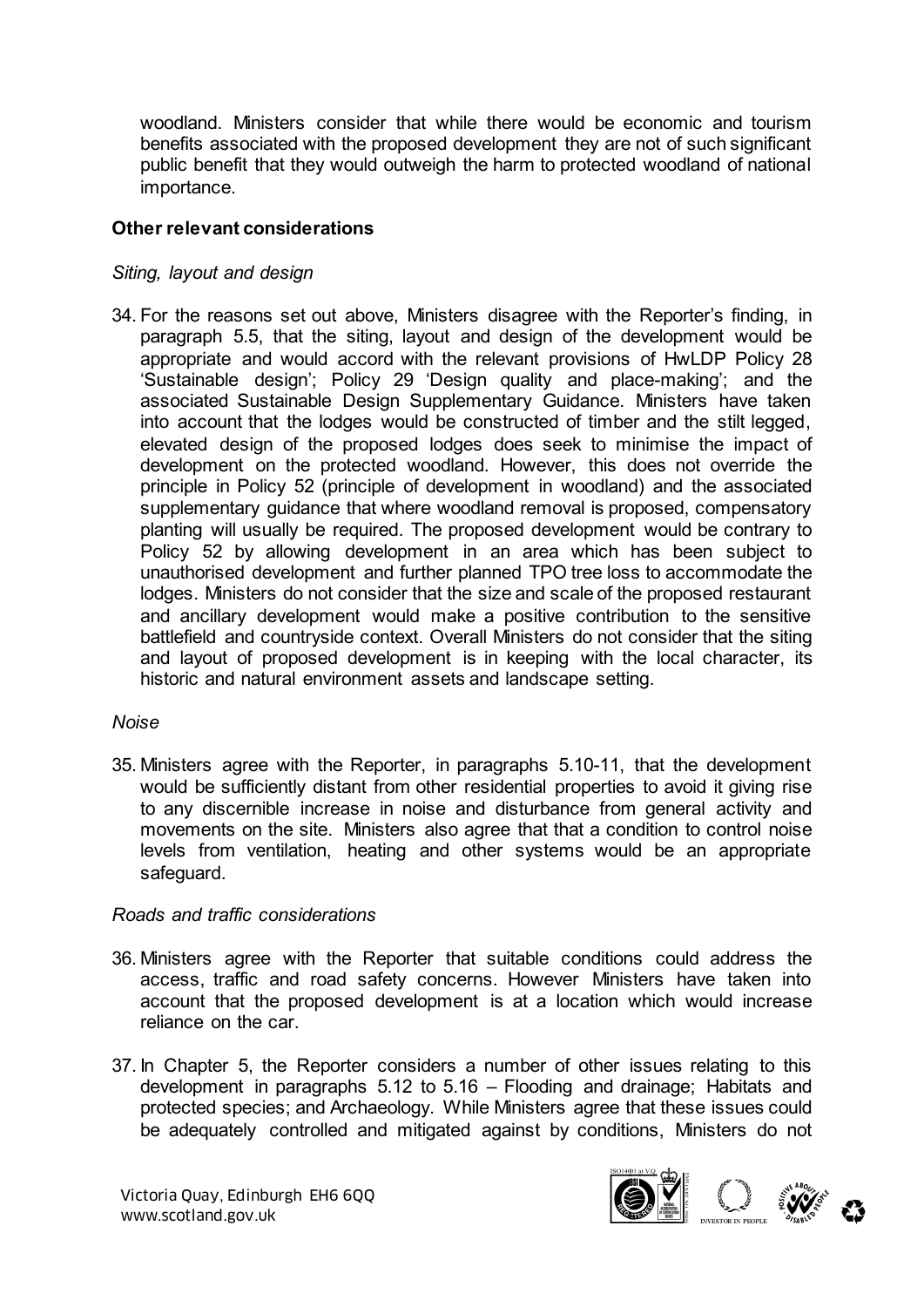consider that the principle of development is acceptable at this location for the reasons set out above.

# **Scottish Planning Policy**

- 38. Paragraph 33 of Scottish Planning Policy (SPP) states that where relevant policies in a development plan are out-of-date or the plan does not contain policies relevant to the proposal, then the presumption in favour of development that contributes to sustainable development will be a significant material consideration. Decisionmakers should also take into account any adverse impacts which would significantly and demonstrably outweigh the benefits when assessed against the wider policies in this SPP. The same principle should be applied where a development plan is more than five years old.
- 39. As the Highland-wide Local Development Plan and Inner Moray Firth LDP are more than five years old, Ministers are applying the principle set out in paragraph 33 of SPP and regard the presumption in favour of development that contributes to sustainable development as a significant material consideration in this case. Paragraph 28 of SPP states that the planning system should support economically, environmentally and socially sustainable places by enabling development that balances the costs and benefits of a proposal over the longer term. The aim is to achieve the right development in the right place; it is not to allow development at any cost. SPP also sets out 13 principles which should guide policies and decisions.
- 40. In paragraph 4.39, the Reporter has taken into account the appellant's assessment in their outline business case, that the proposal is forecast to create 62 full-time equivalent jobs at the regional level and 69 nationally; and £1.47 million of gross value added annually for the Highland economy and £1.74 million annually to the national economy. Whilst the Reporter considers the job creation estimates appear quite high, he accepts them at face value as there is no evidence before him which would disprove the forecasts. In paragraph 4.40 the Reporter recognises that the proposed development appears to offer a strong commercial opportunity, but that it has not been demonstrated that it is required for the equestrian business to remain viable; nor has a clear case been made to show why the diversification argument should carry weight in the decision-making process.
- 41. Ministers consider that the proposed development would provide some net economic benefits and tourism/leisure opportunities and in those respects, would contribute to sustainable development as set out in SPP principles. Ministers consider the nature and scale of the proposed restaurant and ancillary development would result in intensification of use, increased car based development and suburbanisation in a countryside location and historic battlefield. Ministers consider the proposed development does not protect, conserve or enhance the cultural significance and special qualities of an Inventory of Historic Battlefields site and would promote unnecessary and an unacceptable scale of commercial activity within the boundary of Culloden Battlefield. The proposed lodges would also result in the further removal of trees and permanent loss of protected woodland of national importance covered by a Tree Preservation Order.

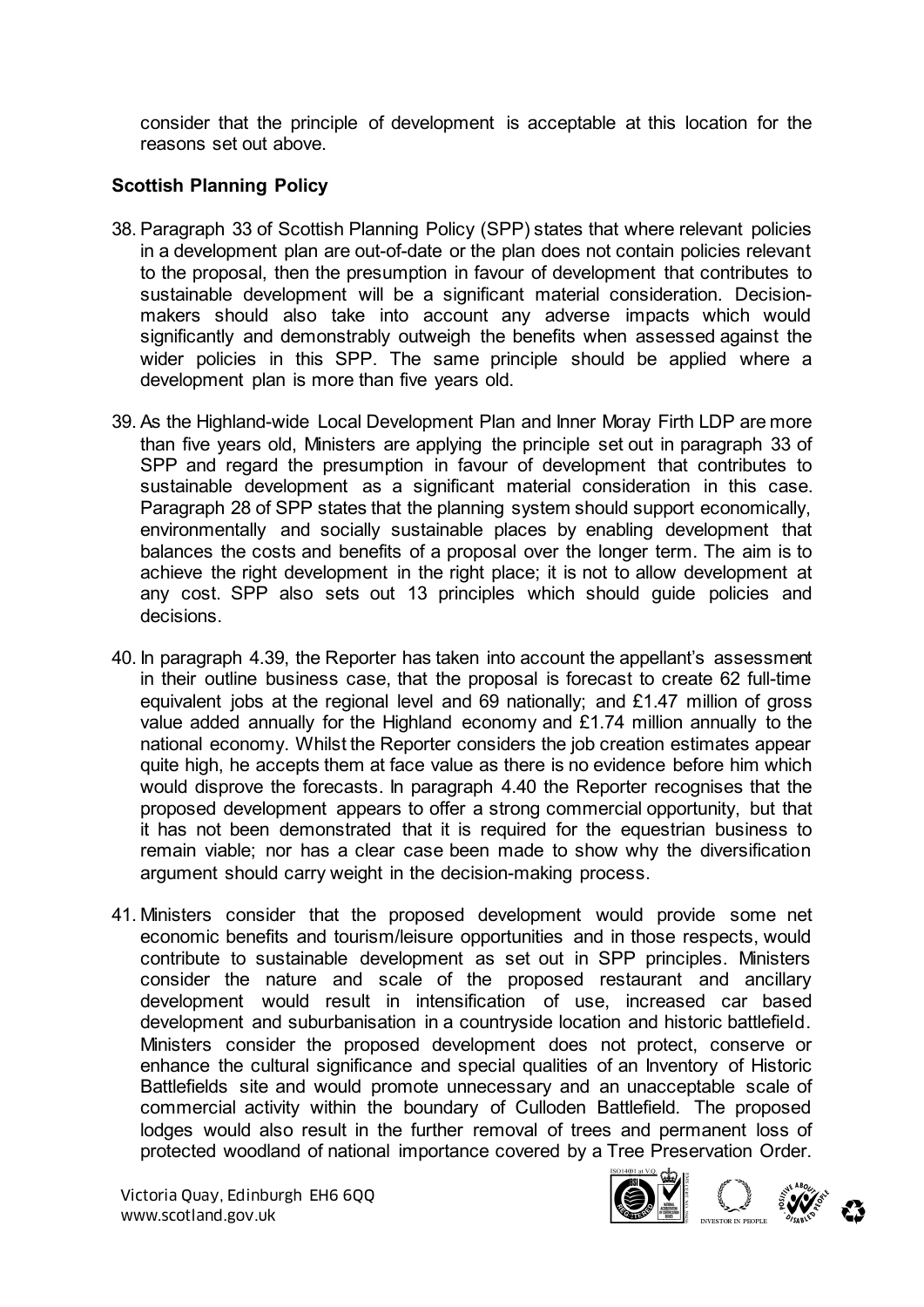For the same reasons, Ministers consider that the proposed development does not support good design in a sustainable location or has regard to the sustainable land use principles.

42. Given those shortcomings, and even when taking into account the presumption in favour of development that contributes to sustainable development as part of this judgement, Ministers consider that the proposed development would not in overall terms, be a sustainable development, and would not represent "the right development in the right place" as expected by paragraph 28 of SPP. Ministers consider the adverse impacts of the proposed development as identified above significantly and demonstrably outweigh the benefits of the proposed development, despite the presumption in favour of development that contributes to sustainable development.

### **Overall Conclusions**

- 43. Whilst recognising that unauthorised woodland removal has already taken place, Ministers conclude that the permanent loss of TPO woodland required to enable the proposed lodges and ancillary development is unacceptable. Based on the information available and the nature and scale of the proposed restaurant, Ministers consider that there is too much uncertainty concerning the principle of proposed restaurant's out-of-centre location and potential impacts on identified centres. Minister are unable to reach a view on whether it complies with Policy 1 of the Inner Moray Firth LDP and have attached little weight to these impacts in the overall decision. Ministers also consider the proposed development would have an suburbanising effect on the open countryside and detract from the character and appearance of the conservation area, the special qualities of the battlefield and sense of identity.
- 44. Scottish Ministers do not accept the Reporter's conclusions, as set out in Chapter 6, that a departure from the development plan is justified. Ministers consider that the loss of protected woodland, together with the impacts on the historic environment assets of Culloden Inventory Battlefield and the Culloden Muir Conservation Area mean the proposed development is contrary to the development plan overall. The material considerations, including the economic and tourism benefits, do not outweigh the identified significant and demonstrable adverse impacts, nor do they warrant a departure from the development plan.

#### **Formal Decision**

45. Accordingly, for the reasons given above, Scottish Ministers disagree with the Reporter's recommendation and hereby dismiss the appeal and refuse planning permission for the 'Proposed change of use from equestrian centre to holiday, leisure and hospitality facilities including 13 lodges, café/shop, reception, laundry and restaurant on land at Treetop Stables, Feabuie, Culloden Moor, Inverness IV2 5EQ' in accordance with planning application ref: 20/01728/FUL dated 06 May 2020.

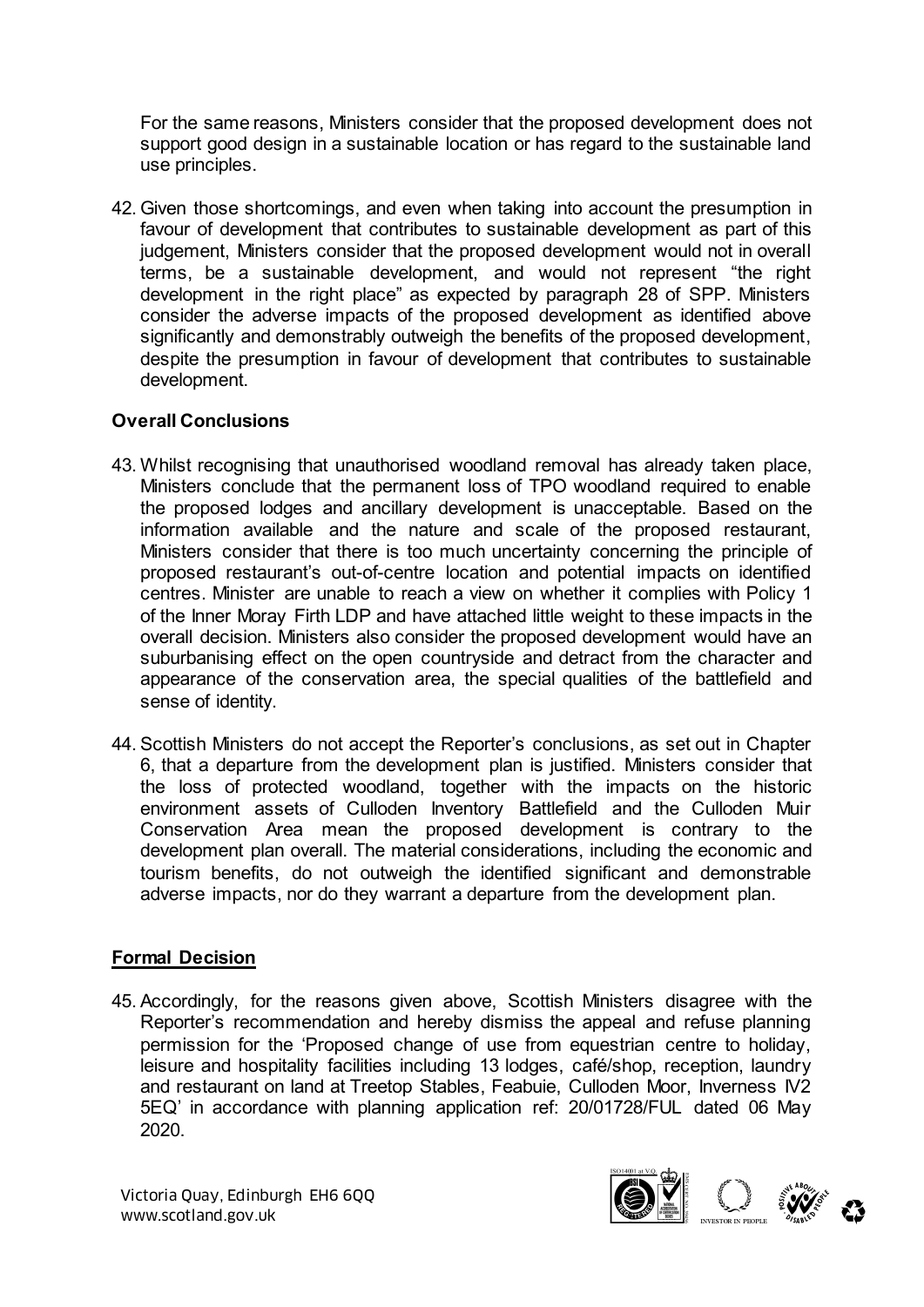#### **Right to Challenge**

- 46. This decision of Scottish Ministers is final, subject to the right conferred by Sections 237 and 239 of the Town and Country Planning (Scotland) Act 1997, of any person aggrieved by the decision to apply to the Court of Session within 6 weeks of the date of this letter. If such an appeal is made, the Court may quash the decision if satisfied that it is not within the powers of the Act, or that the applicant's interests have been substantially prejudiced by a failure to comply with any requirements of the Act, or of the Tribunals and Inquiries Act 1992, or any orders, regulations or rules made under these Acts.
- 47. A copy of this letter and the Reporter's report has been sent to The Highland Council. Those parties who lodged representations will also be informed of the decision.

Yours sincerely,

**Fiona Simpson Chief Planner** 

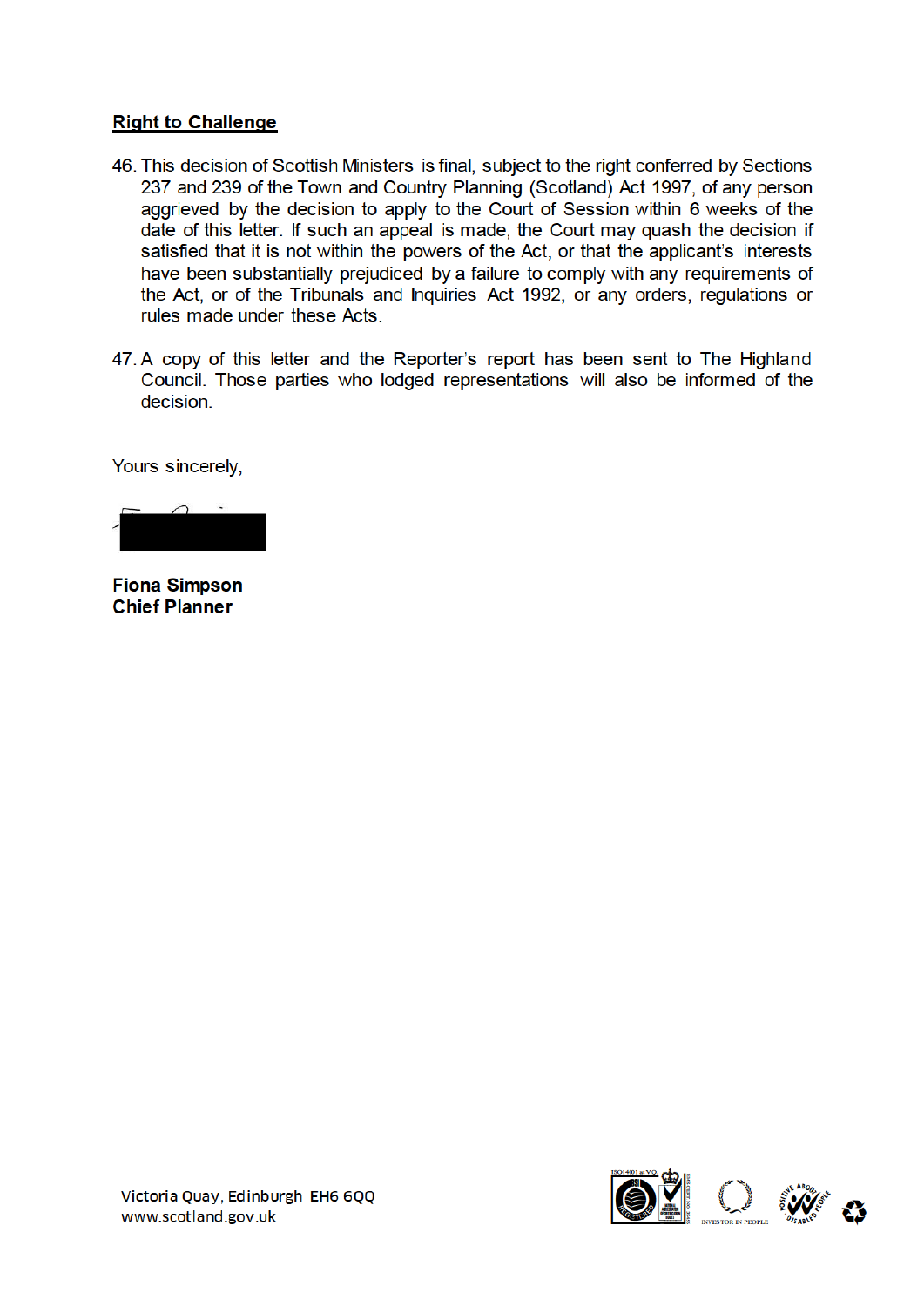Directorate for Local Government and **Communities** Planning and Architecture Division: Planning Decisions



T: 0131-244-7867 E: planning.decisions@gov.scot

> Colin Mackenzie G H Johnston Building Consultants Ltd

yvonne@ghjohnston.co.uk

 21 December 2021 Our ref: PPA-270-2241 Planning Authority Ref: 20/01728/FUL

Dear Mr Mackenzie,

 $\overline{\phantom{a}}$ 

### **CLAIM FOR AN AWARD OF EXPENSES**

#### **TOWN AND COUNTRY PLANNING (SCOTLAND) ACT 1997**

#### **PLANNING PERMISSION APPEAL FOR PROPOSED CHANGE OF USE FROM EQUESTRIAN CENTRE TO HOLIDAY, LEISURE AND HOSPITALITY FACILITIES INCLUDING 13 LODGES, CAFÉ/SHOP, RECEPTION, LAUNDRY AND RESTAURANT ON LAND AT TREETOP STABLES, FEABUIE, CULLODEN MOOR, INVERNESS, IV2 5EQ**

1. I refer to your claim for an award of expenses, on behalf of Inverness Paving Ltd against The Highland Council, in respect of the above planning appeal. This letter contains Ministers' decision on that claim for expenses.

#### **Consideration by the Reporter**

2. I attach a copy of the Reporter's report which sets out the background to the claim and the Reporter's reasoning, conclusion and recommendation.

### **Ministers' Decision**

3. It is normal practice in planning appeals that all parties are expected to meet their own expenses unless one party can be shown to have acted unreasonably, vexatiously or frivolously. In considering whether an award of expenses might be made on the grounds of unreasonable behaviour, the main criterion is whether one party has been put to unnecessary expense. Further information can be found in Circular 6/1990 at the following link: Circular 6/1990 (webarchive.org.uk).

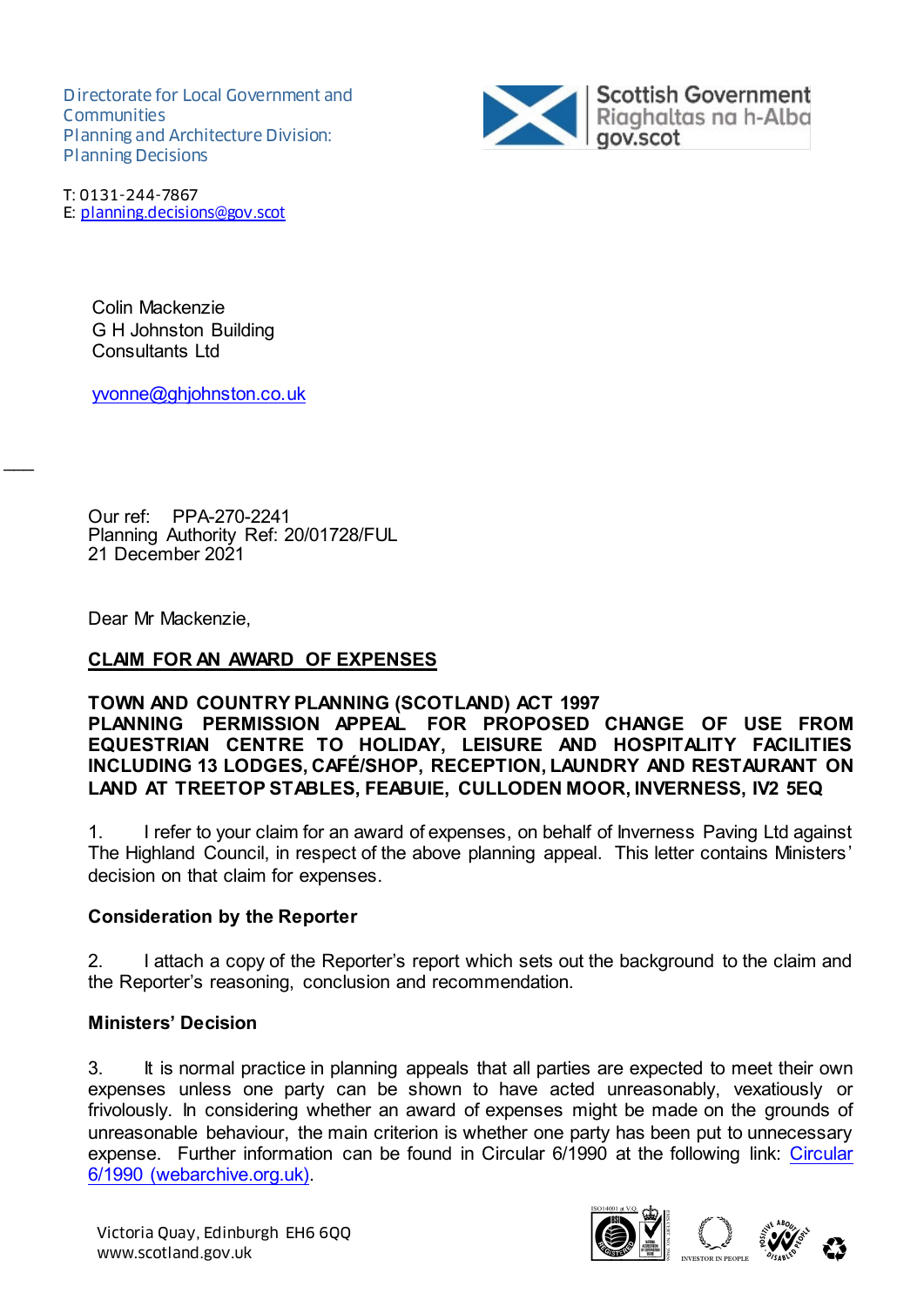After careful consideration of the detail set out in the Reporter's report, Ministers agree  $4.$ with the Reporter's reasoning and conclusion and accept the recommendation that the Council has not acted in an unreasonable manner and should not be liable for expenses incurred. The claim for an award of expenses made by Inverness Paving Ltd is, therefore, dismissed and Ministers decline to make any award.

 $5<sub>1</sub>$ A copy of this letter and the report have been sent to The Highland Council.

Yours sincerely,



**Fiona Simpson Chief Planner** 

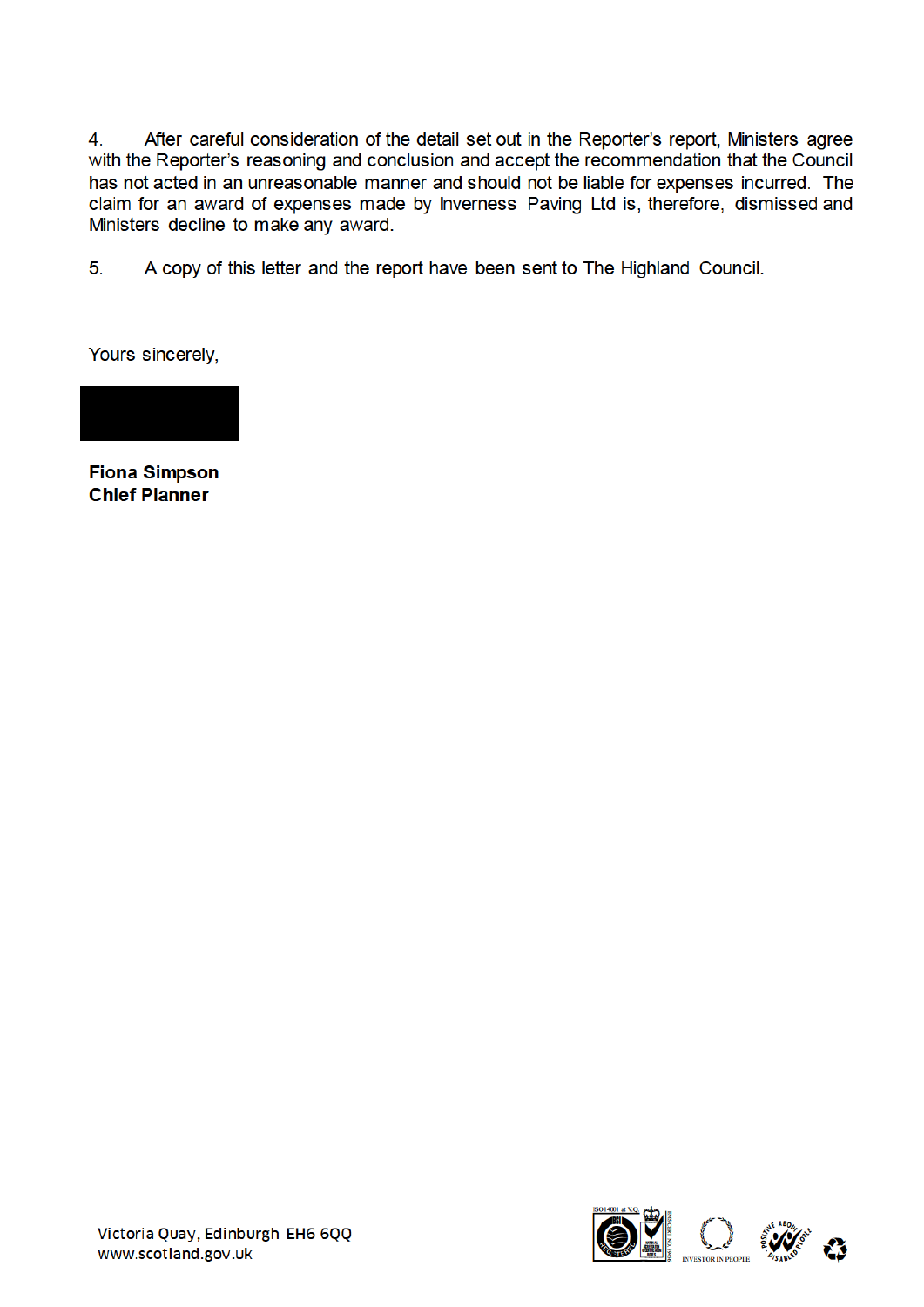Directorate for Local Government and **Communities** Planning and Architecture Division: Planning Decisions



T: 0131-244-7867 E: planning.decisions@gov.scot

Sent by email to :

MRH Design info@mrhdesign.co.uk

\_\_\_ Our Ref: PPA-270-2239 Planning Authority Ref: 20/04611/FUL 21 December 2021

Dear Mr and Mrs Hornby,

### **DECISION NOTICE**

#### **TOWN AND COUNTRY PLANNING (SCOTLAND) ACT 1997 PLANNING APPEAL: CHANGE OF USE AND CONVERSION OF STEADING TO FORM PRIVATE DWELLING - LAND 120 METRES SOUTH-WEST OF CULCHUNAIG FARMHOUSE, WESTHILL, INVERNESS (20/04611/FUL)**

1. This letter contains Scottish Ministers' decision on the above planning application submitted to The Highland Council by Mr Mark Hornby, MRH Design on 23 November 2020.

2. The appeal was recalled for Scottish Ministers' determination on 22 March 2021. The appeal was considered by means of written submissions and an unaccompanied site inspection which took place on 3 May 2021, conducted by Mr Steve Field, a Reporter appointed by Scottish Ministers for that purpose. A copy of the Reporter's report ("the report") is enclosed.

### **Proposal**

3. The application is for the proposed change of use and conversion of a derelict, but substantially intact, traditional farm steading at Culchunaig, to form a single house. The site is surrounded by agricultural land with the nearest property being Culchunaig farmhouse, located 120 metres to the north-east. The site is within the Inventory



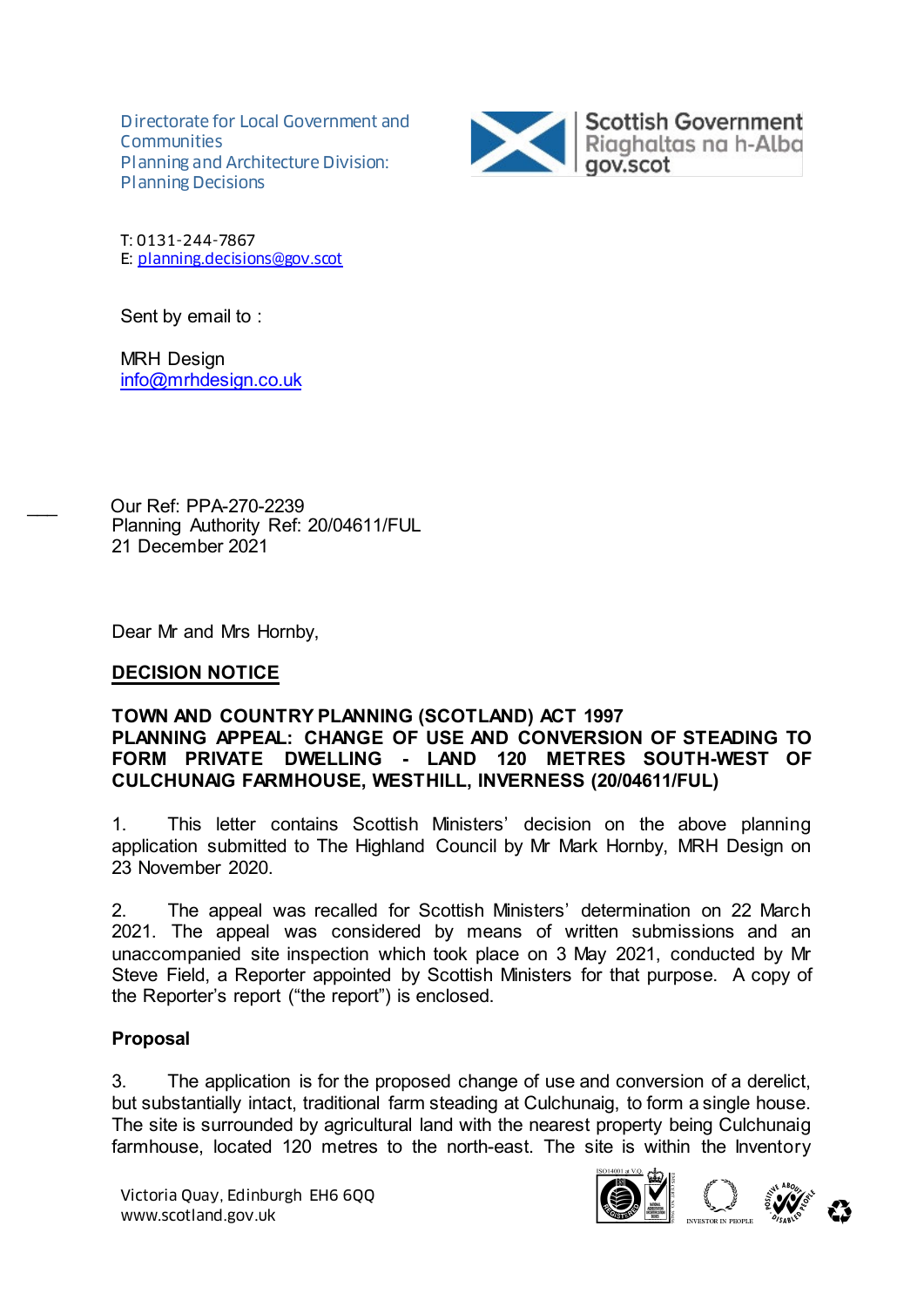Battlefield of Culloden boundary and the Culloden Muir Conservation Area. The proposals have been revised from a previous scheme which was refused by Ministers in 2020, the main difference being a scaled back conversion of the main steading and the removal of all proposed outbuildings within the garden area due to their location and sensitivity within the core of the battlefield.

# **Reporter's Recommendation and Scottish Ministers' Decision**

4. The Reporter's conclusions and recommendations are set out in Chapter 5 of the main report. The Reporter has recommended that planning permission be granted with conditions. Scottish Ministers have carefully considered the Reporter's report. They agree with the Reporter's overall conclusions and recommendation and adopt them for the purpose of their own decision. They, therefore, accept the Reporter's recommendation that planning permission should be granted subject to conditions.

# **Summary of Reporter's Findings**

5. Ministers agree with the Reporter's findings and conclusions in Chapter 5 of the report that the proposed development accords with the Development Plan overall and there are no material considerations which would justify refusing planning permission. In relation to the Highland-wide Local Development Plan (HwLDP), the Reporter considers that the conversion and reuse of a traditional building would qualify as an exception to the presumption against new housing in the countryside, set out in Policy 35 Development in the Countryside (Hinterland Areas) and the associated Housing in the Countryside/Siting and Design Supplementary Guidance. Ministers also agree with the Reporter that through the use of conditions, the proposals comply with Policy 28 Sustainable Design and the associated Sustainable Design Guide; Policy 57 Natural, Built and Cultural Heritage; and supplementary guidance relating to physical constraints, developer contributions, travel, protected species, flood risk, waste water treatment and sustainable drainage.

6. Ministers have taken into account that the 'Housing in the Countryside and Siting and Design' supplementary guidance and the Housing in the Countryside Briefing Note 2016 have been superseded by the Rural Housing Supplementary Guidance (RHSG), adopted by The Highland Council on 10 December 2021, and which now forms part of the development plan. The guidance has been developed to fully accord with policies in the HwLDP. With regards to the conversion, reuse and replacement of traditional buildings, the RHSG has strengthened the importance the Council places on the protection, preservation and reuse of existing building stock to support their declaration of a Climate & Ecological Emergency. Ministers consider that the proposed development meets the relevant requirements of the RHSG, and remain of the view that it accords with Policy 35 of the HwLDP.

7. Ministers agree with the Reporter's conclusions that the proposals comply with Scottish Planning Policy, Historic Environment Policy for Scotland and Historic Environment Scotland's guidance note on Managing Change in the Historic Environment: Historic Battlefields.

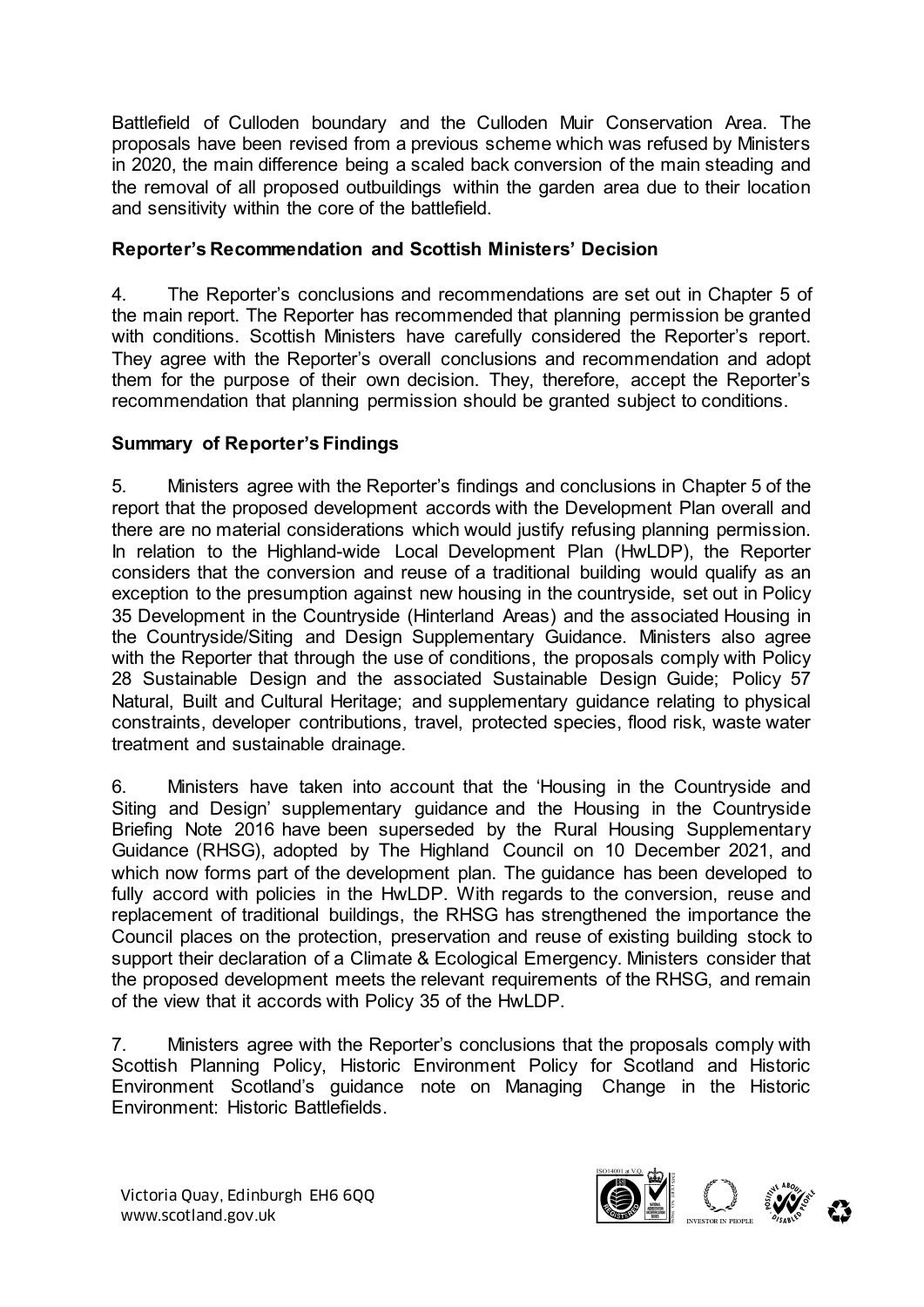8. Ministers agree with the Reporter's findings in paragraph 5.50 that whilst the battlefield is vulnerable to incremental change, it is not considered that the carefully executed restoration of an existing building could reasonably be said to contribute to an unacceptable cumulative impact with past, present or future development, or commercial planting. The Reporter also considers that the use of planning conditions would preserve the rural setting of the steading and they do not consider that the sensitive conversion would spoil the public experience of this part of the battlefield nor impact on key views or alter the character of the landscape or special qualities of the battlefield. Ministers agree with the Reporter's overall conclusions in Chapter 5 that the proposals would not have any significant adverse effects on the historic battlefield and would meet the statutory test of preserving or enhancing the character or appearance of the Culloden Muir Conservation Area.

# **Residential Permitted Development**

9. In paragraphs 5.22-3 the Reporter has adopted the Council's condition that, if planning permission is granted, to protect the setting of the steading, a condition is used to ensure certain development cannot be undertaken on the property by virtue of permitted development rights. The Reporter has considered that some planning authorities use Article 4 Directions in tandem with conservation area designations to withdraw permitted development rights but there is no evidence to suggest that is the case in the Culloden Muir Conservation Area. The Reporter considers the appeal proposals to be an exceptional case and has applied a condition to protect the property from development carried out under permitted development rights in order to protect this unusually sensitive battlefield site. Scottish Ministers have applied a planning condition which will restrict certain development on the steading or within its curtilage which may otherwise have been carried out under permitted development rights. Specifically, other development within the garden/curtilage of the dwelling house incidental to its enjoyment and domestic microgeneration equipment.

10. It is understood from the report that the appellant has not objected to a condition of this nature if it is considered necessary. Ministers consider there is great sensitivity around the issue of new developments encroaching onto sensitive battlefield sites, especially at Culloden. Ministers agree with the Reporter's reasoning and consider that a condition to restrict certain types of development without planning permission is necessary. Ministers have amended the Reporter's planning condition 2, to specify the development types that are to be restricted without further planning permission. This is in order to protect the site from new development that may have significant adverse impacts on the character and appearance of the conservation area, the setting of the building, any archaeological remains and the special landscape characteristics of Culloden Battlefield.

### **Developer Contributions**

11. Scottish Ministers agree with the Reporter in paragraph 5.80 that a section 75 planning obligation would not be appropriate in this instance due to the relatively modest sum involved. The Council had agreed with the applicant that the required contribution (£1,175) in total would be paid upfront, prior to the issue of any planning permission. This is not possible as the application is currently with Ministers.

Victoria Quay, Edinburgh EH6 6QQ Wictoria Quay, Edinburgh EH6 6QQ<br>www.scotland.gov.uk





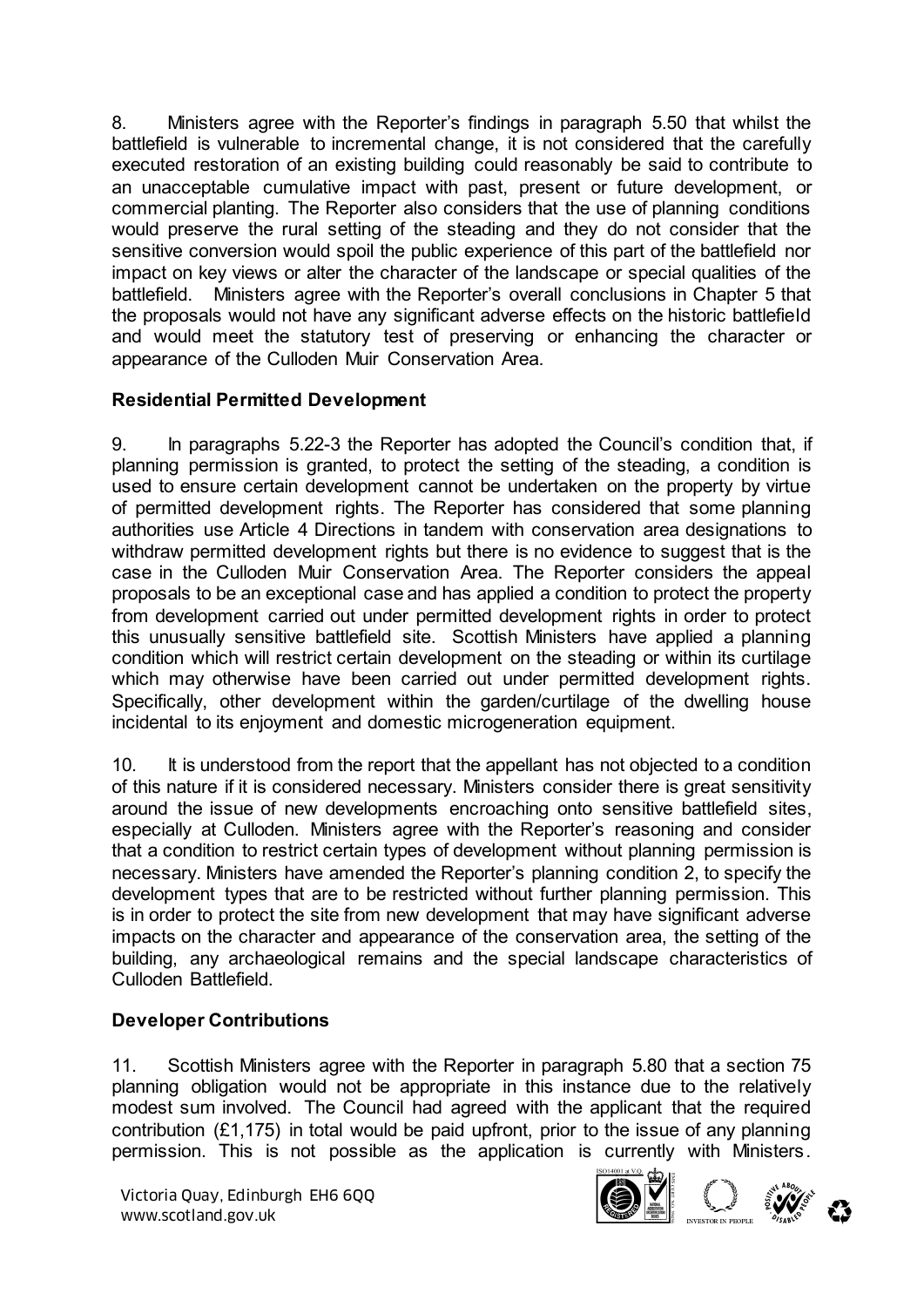Therefore, the Reporter has recommended a Grampian style planning condition which would provide a mechanism for the authority to secure payment of the contributions towards education infrastructure before development can commence. Ministers have amended the Reporter's planning condition 1 to specify the index linked payment required in line with the Council's supplementary guidance on Developer Contributions.

# **Scottish Planning Policy**

12. Paragraph 33 of Scottish Planning Policy (SPP) states that where relevant policies in a development plan are out-of-date or the plan does not contain policies relevant to the proposal, then the presumption in favour of development that contributes to sustainable development will be a significant material consideration. Decision-makers should also take into account any adverse impacts which would significantly and demonstrably outweigh the benefits when assessed against the wider policies in this SPP. The same principle should be applied where a development plan is more than five years old.

13. As the Highland-wide Local Development Plan (which contains the relevant policies) is more than five years old, Ministers are applying the principle set out in paragraph 33 of SPP. Ministers consider that the proposed development is development that contributes to sustainable development, and regard the presumption in favour of such development as a significant material consideration in this case.

14. Ministers consider that the sensitive restoration and conversion of the steading to domestic use would protect and enhance the natural and cultural heritage of the area and would support good design. For the reasons summarised above and in the Reporter's report, Scottish Ministers consider that the Proposed Development would be a sustainable development, and would represent "the right development in the right place" as expected by paragraph 28 of SPP.

15. The draft Fourth National Planning Framework (NPF4) was issued on 10 November. National Planning Framework 3 and Scottish Planning Policy will remain in force until NPF4 is adopted. Whilst the draft NPF4 is a material consideration, Ministers give it limited weight in the determination of this application given its consultation draft status.

### **Formal Decision**

16. Accordingly, for the reasons set out in the Reporter's report and as summarised above, Scottish Ministers hereby grant planning permission subject to the conditions set out in Appendix 1 to this letter.

17. The decision of Scottish Ministers is final, subject to the right conferred by Sections 237 and 239 of The Town and Country Planning (Scotland) Act 1997 of any person aggrieved by the decision to apply to the Court of Session within 6 weeks of the date hereof. On any such application the Court may quash the decision if satisfied that it is not within the powers of the Act, or that the appellant's interests have been substantially prejudiced by a failure to comply with any requirements of the Act, or of

Victoria Quay, Edinburgh EH6 6QQ Wictoria Quay, Edinburgh EH6 6QQ<br>www.scotland.gov.uk



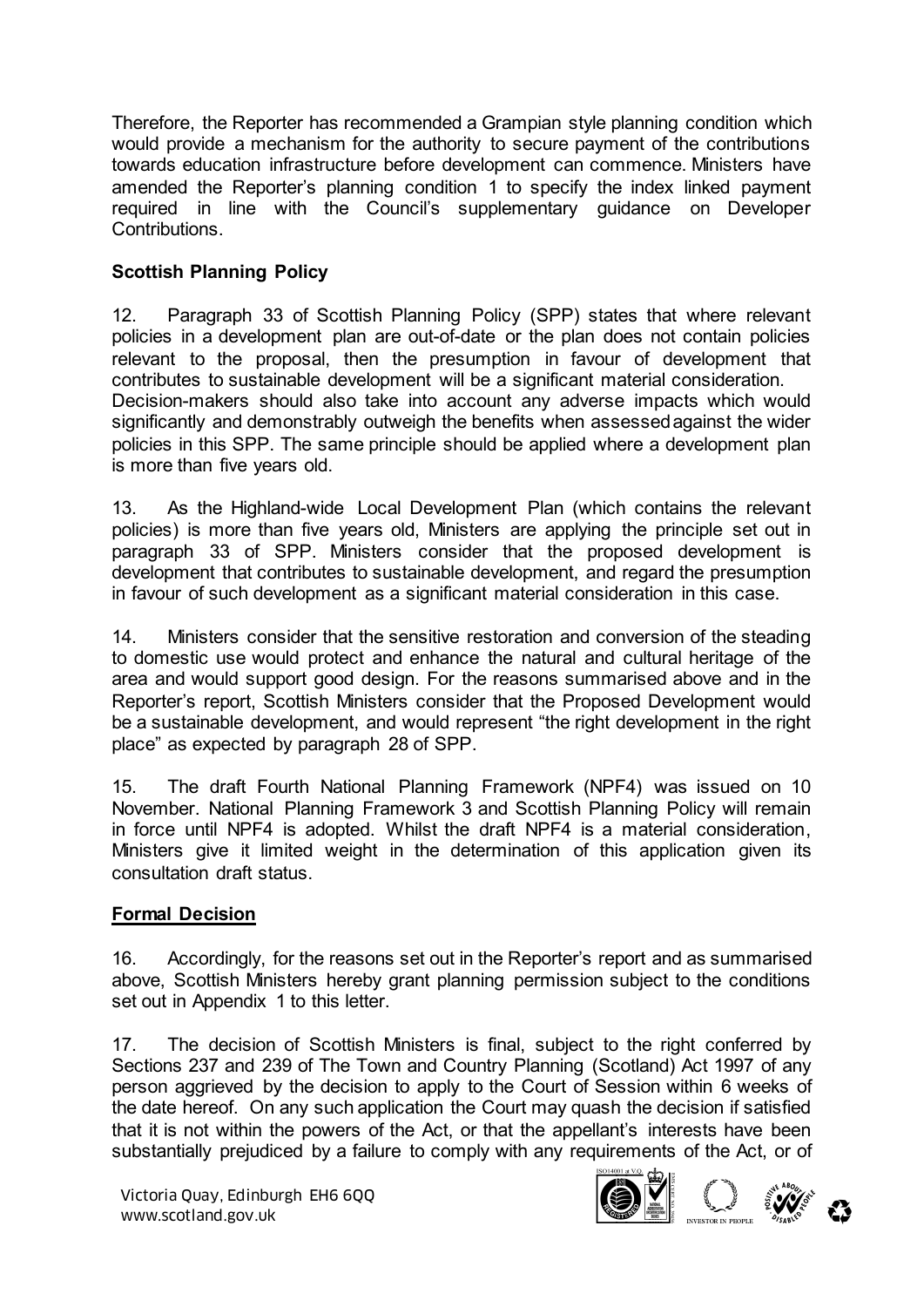the Tribunals and Inquiries Act 1992, or any orders, regulations or rules made under these Acts.

A copy of this decision letter and the report has been sent to The Highland  $18.$ Council. Those parties who lodged representations will also receive a copy of this letter.

Yours sincerely,



**Fiona Simpson Chief Planner** 

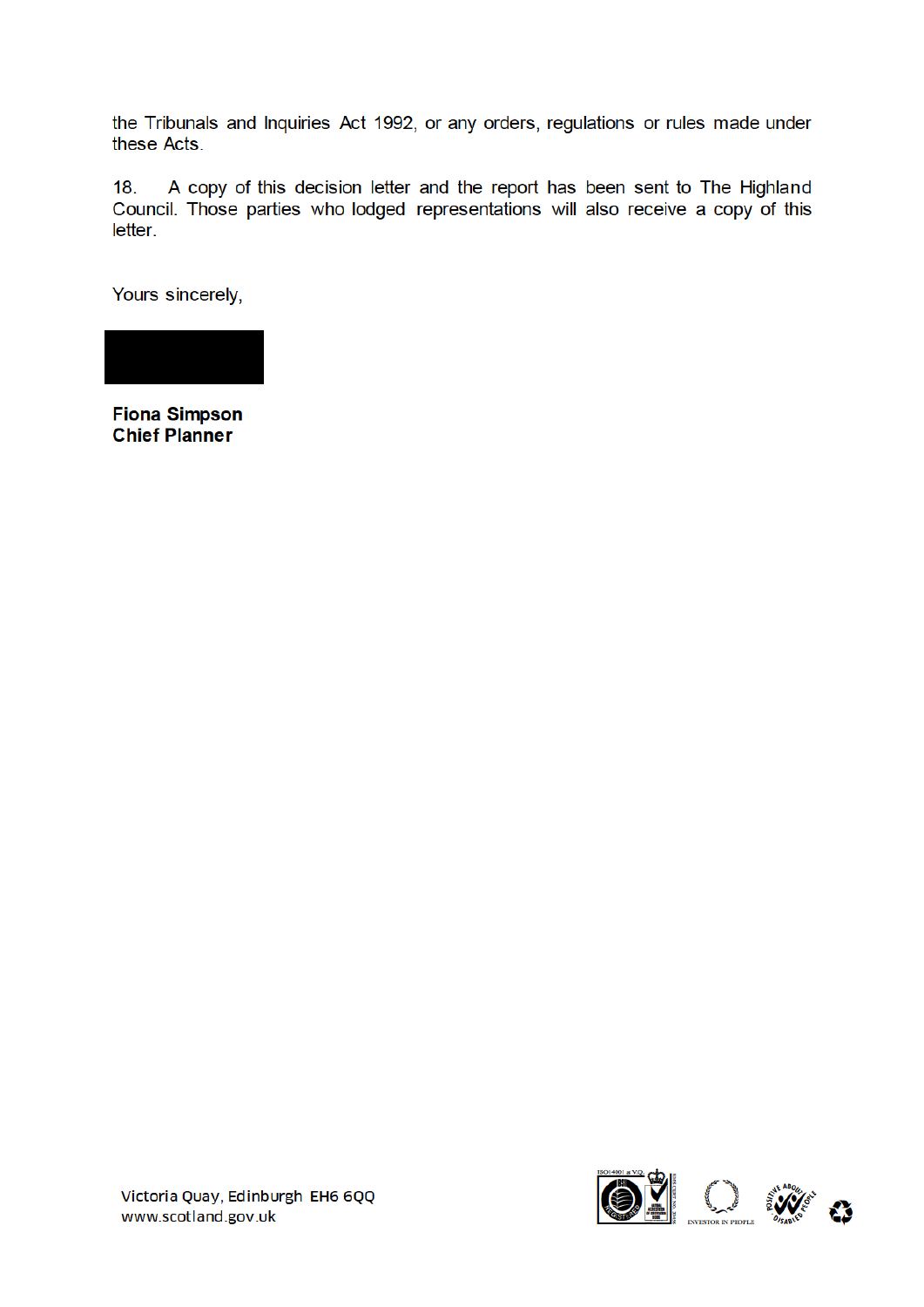# **APPENDIX 1: Recommended Planning Conditions**

#### Provision of education infrastructure

1. The approved development shall not commence until after the developer has paid The Highland Council the undernoted contributions towards education infrastructure. The payments should be confirmed in writing and submitted to the planning authority for approval. All contributions are to be indexed-linked from the date of this permission to the date of payment using the BCSI All-in TPI index. The following contributions are sought:

- £434 towards the build costs of a classroom extension to Balloch Primary School: and
- £741 towards the build costs of a new Culloden Secondary School.

#### *Reason: To ensure the appropriate provision of education infrastructure.*

#### Residential permitted development

2. The following development shall not take place (on the dwelling house or within the curtilage of the dwelling house) without first obtaining planning consent from the Local Planning Authority:

- ancillary buildings such as sheds, garages, sun houses, garden rooms, greenhouses and storage buildings of any sizewithin the curtilage of the dwelling house;
- erection, construction, maintenance or improvement of any deck or raised platform within the curtilage of the dwelling house;
- installation, alteration or replacement of a flue forming part of a combined heat and power system, heating and heat pump systems on a dwelling or within the curtilage of a dwelling house;
- installation, alterations or replacement of freestanding wind turbines, free standing solar panels, air source heat pumps on a dwelling or within the curtilage of a dwelling house;

*Reason: To safeguard the character, appearance and setting of the building to be converted, any archaeological remains and the historic battlefield designation.*

#### Archaeology

3. Development or work (including site clearance, installation of a site compound, stripping back of the courtyard, provision of access and parking, installation of the septic tank and soakaway and undergrounding of cables and pipes) shall not commence until proposals for an archaeological watching brief, to be carried out during site clearance and excavation works, has been submitted to, and approved in writing by, the planning authority. This is to include measures to ensure all spoil is scanned by metal detector. The brief shall take full account of the recommendations in the archaeological investigation report (April 2019), including proposals for the

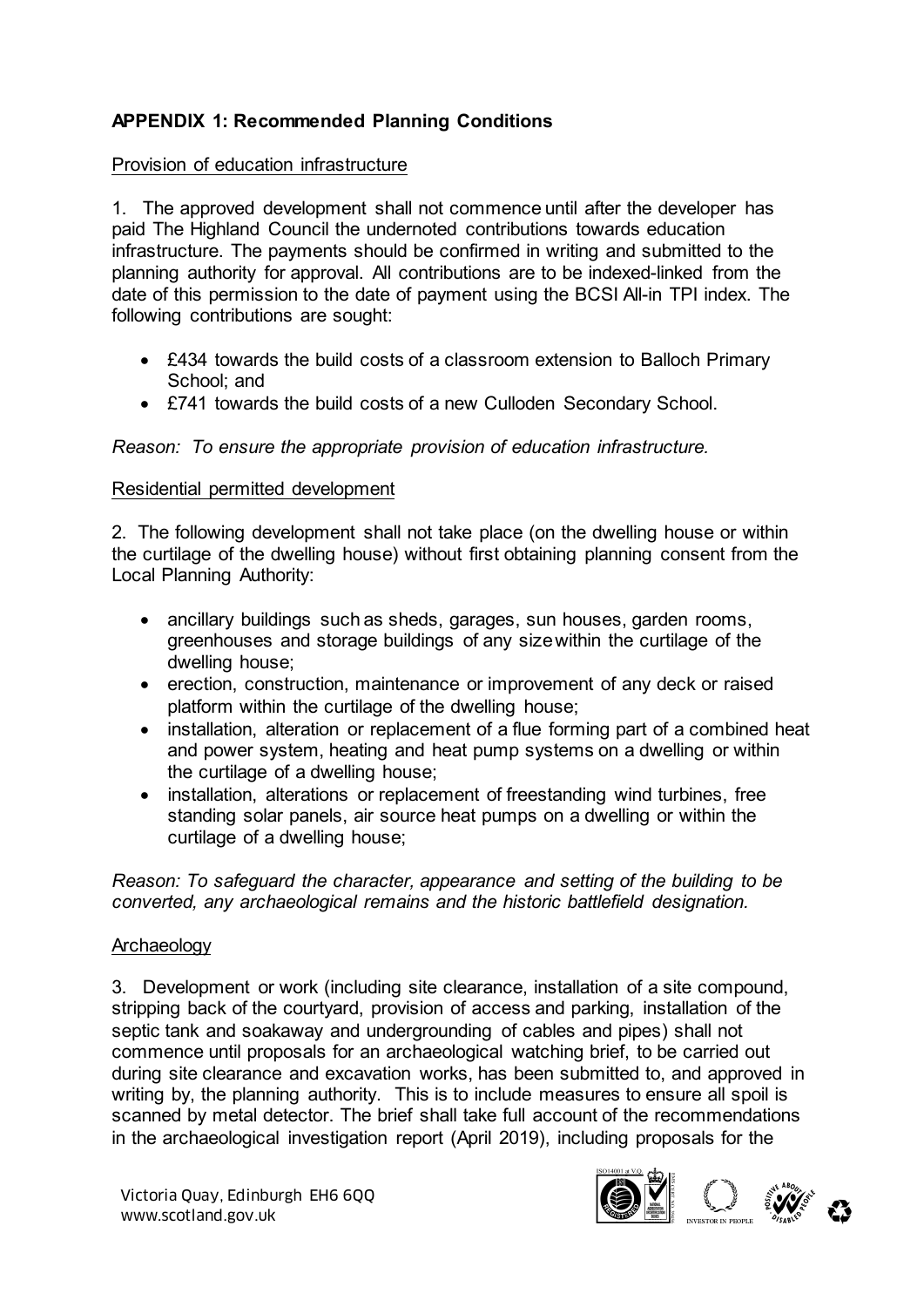preservation, recording and interpretation of any archaeological finds and be prepared in line with The Highland Council's Standards for Archaeological Work. Thereafter, the watching brief shall be implemented as approved.

#### *Reason: In order to protect the archaeological and heritage interest of the site.*

4. The graffitied wooden panel referred to in the archaeological investigation report shall be preserved and reused in the conversion in a way to be approved in advance of works and in writing by the planning authority.

*Reason: In order to protect the archaeological and heritage interest of the site.* 

#### Protected species

5. Development shall not commence before the developer has submitted mitigation and compensatory proposals based on the measures identified in the Species Protection Plan (August 2019 and as subsequently updated) for the consideration and written approval of the planning authority. Thereafter, the development shall be undertaken in accordance with the agreed details.

*Reason: In the interests of reducing risks to protected species.* 

#### Site compound

6. No development shall commence until full details of any temporary site compounds and storage areas (including their location, scale and means of enclosure) shall be submitted to, and approved in writing by, the planning authority. Thereafter, the site compounds and storage areas shall be formed in accordance with the approved details. Furthermore, all site compounds shall be maintained in a tidy, safe and secure fashion and be removed from the application site within one month of the development being completed.

*Reason: To ensure that the site compounds are sensitively located and are adequately secured to prevent unauthorised entry.* 

#### **Design and Materials**

#### Stonework restoration

7. Development shall not commence before the appellant has prepared a one metre square panel of picked and re-pointed stonework for inspection by the planning authority to demonstrate the standard of work to be carried out in restoring the walls of the steading. The remaining picking and re-pointing shall be carried out in accordance with the standard approved in writing by the planning authority, unless otherwise agreed in writing with the planning authority.

*Reason: To safeguard the character and appearance of the building to be converted.*

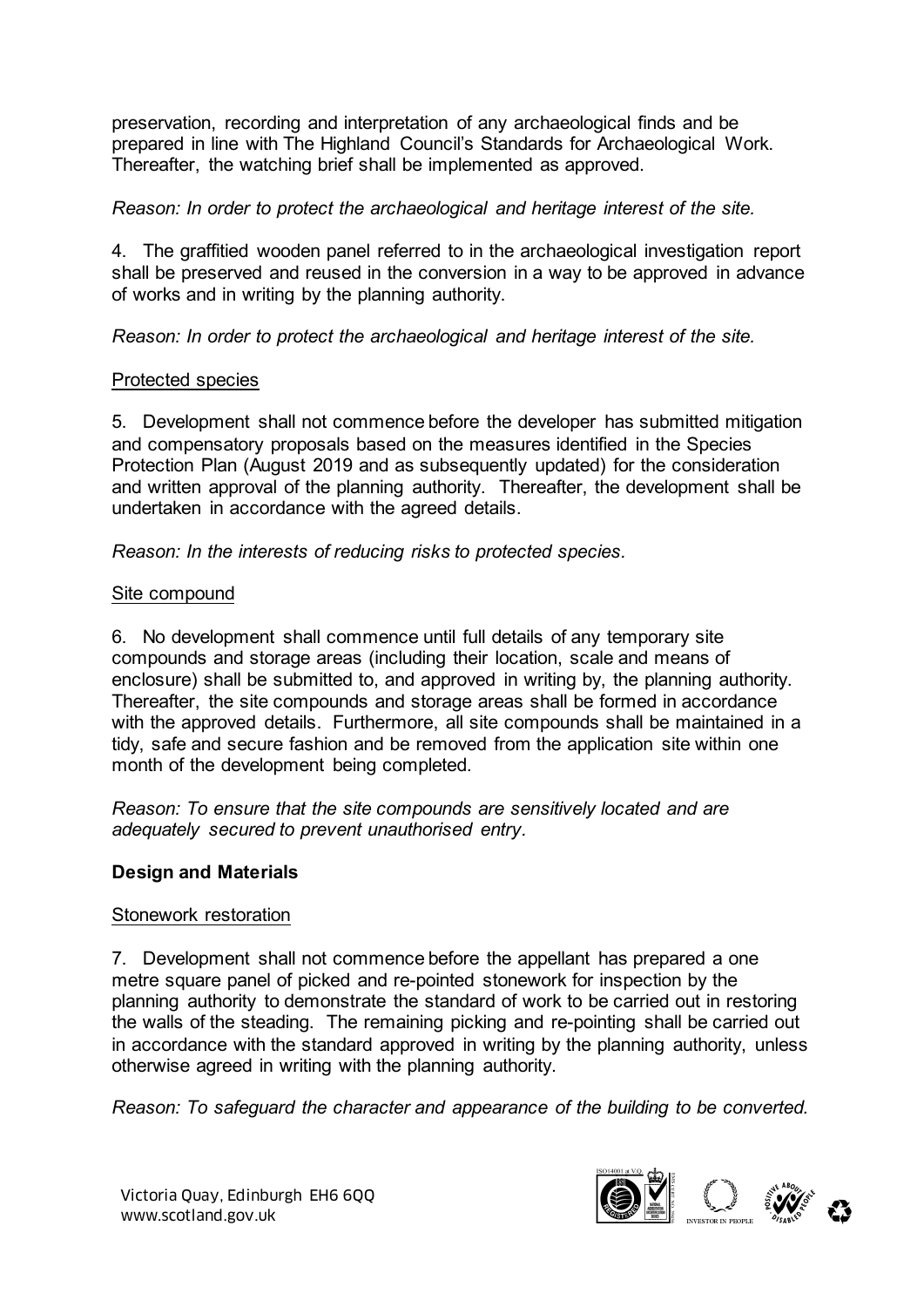# Retention of stone features

8. All existing stone features such as lintels, cills, quoins and copes shall be retained in situ unless written consent to replace individual features is granted by the planning authority. As far as possible, replacements for any existing feature stones must match the existing stones to the prior written satisfaction of the planning authority.

# *Reason: To safeguard the character and appearance of the building to be converted.*

# Retention of external stone staircase

9. Development shall not commence before the developer has submitted proposals for the consideration and written approval of the planning authority showing the retention and refurbishment of the external stone staircase on the north elevation of the steading. The staircase shall then be restored in accordance with the approved proposals, unless otherwise agreed in writing with the planning authority.

*Reason: To safeguard the character and appearance of the building to be converted.*

# Air source heat pump and flues

10. Development shall not commence before the developer has submitted proposals for the consideration and written approval of the planning authority showing the proposed external finish to the air source heat pump and flues. These proposals shall be designed to minimise the visual impact of this equipment. The pump and flues shall then be finished in accordance with the specification approved.

*Reason: To safeguard the character and appearance of the building to be converted.*

# Doors, windows and rooflights

11. Development shall not commence before the developer has submitted detailed specifications of all windows and doors and window and door surrounds, first floor glazed safety screens, the glazed hallway and rooflights, which must be to a conservation specification, for the consideration and written approval of the planning authority. These features shall then be installed in accordance with the approved proposals.

*Reason: To safeguard the character and appearance of the building to be converted.*

# Roofs

12. All serviceable roofing slates shall be preserved and reused in the conversion. As far as possible, any replacement slates must match the existing slates to the prior written satisfaction of the planning authority.

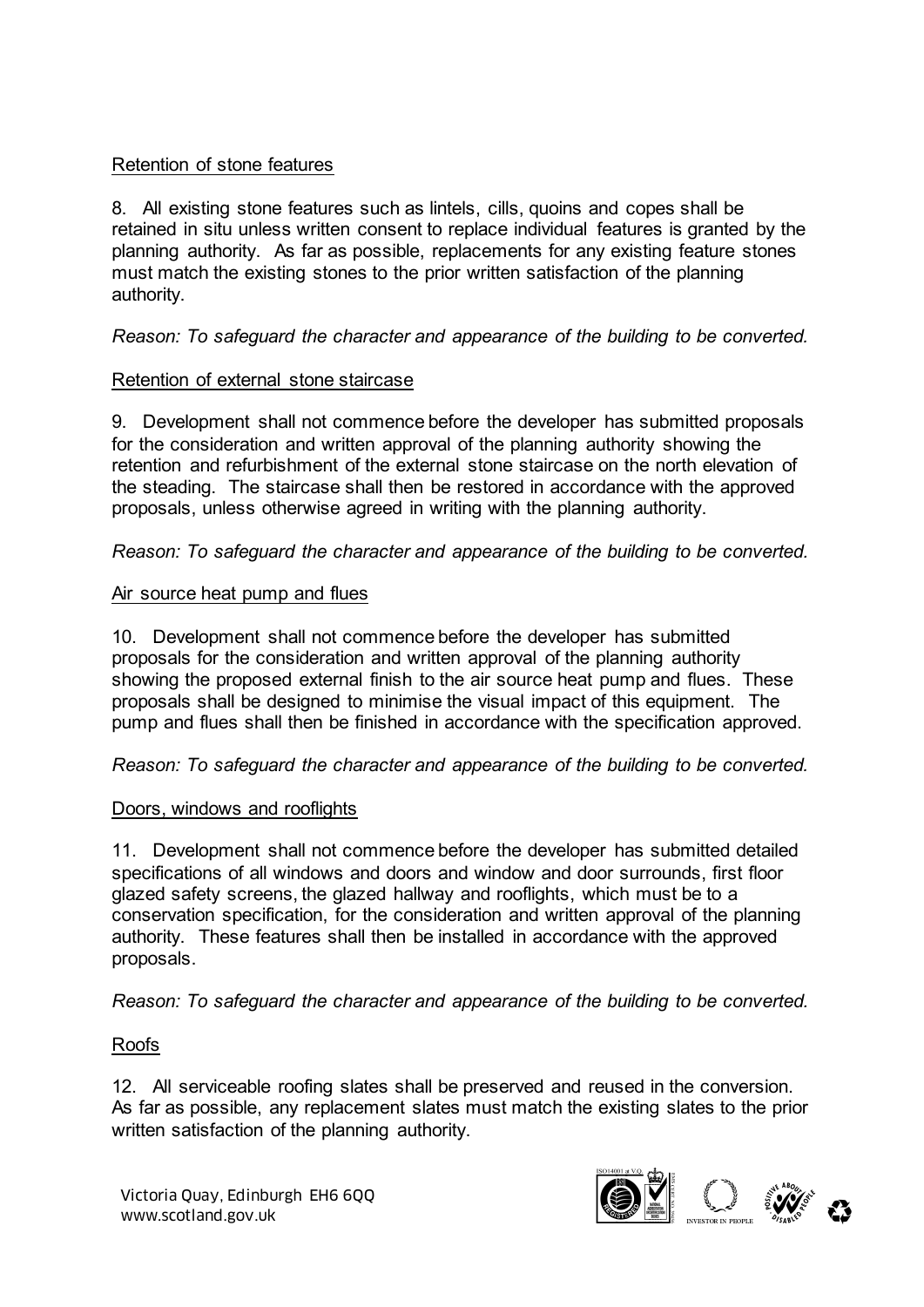# *Reason: To safeguard the character and appearance of the building to be converted.*

13. Development shall not commence before the developer has submitted detailed proposals showing the proposed roof covering of the glazed hall on the east elevation for the consideration and written approval of the planning authority. Thereafter, this part of the development shall be completed in accordance with the details approved.

# *Reason: To safeguard the character and appearance of the building to be converted.*

# Rainwater goods

14. Development shall not commence before the developer has submitted a detailed specification of all rainwater goods, including, dimensions, profile, materials and finish, for the consideration and written approval of the planning authority. The rainwater goods shall then be installed in accordance with the approved proposals.

*Reason: To safeguard the character and appearance of the building to be converted.*

### Vehicular access

15. The house hereby approved shall not be occupied until the vehicular access into the site from the private track and the parking and turning area have been constructed in accordance with the approved drawings and the council's Access to Single Houses and Small Housing Development supplementary guidance.

*Reason: In the interests of road safety on the private access track between the B9006 Inverness to Croy road and B851 Newlands to Daviot road.* 

# **Drainage**

16. Development shall not commence before the developer has submitted full details of all foul and surface water drainage for the consideration and written approval of the planning authority. Thereafter, all drainage infrastructure shall be installed in accordance with the approved details prior to the first occupation of the house. For the avoidance of doubt, this shall accord with the principles of Sustainable Urban Drainage Systems (SUDS) and be designed to the standards outlined in Sewers for Scotland Fourth Edition (or any superseding guidance prevailing at the time).

*Reason: To ensure that the site is adequately drained and in the interests of public health.* 

### Refuse and recycling

17. Development shall not commence before the developer has submitted a scheme for the storage and collection of refuse and recycling within the application site for the consideration and written approval of the planning authority. The

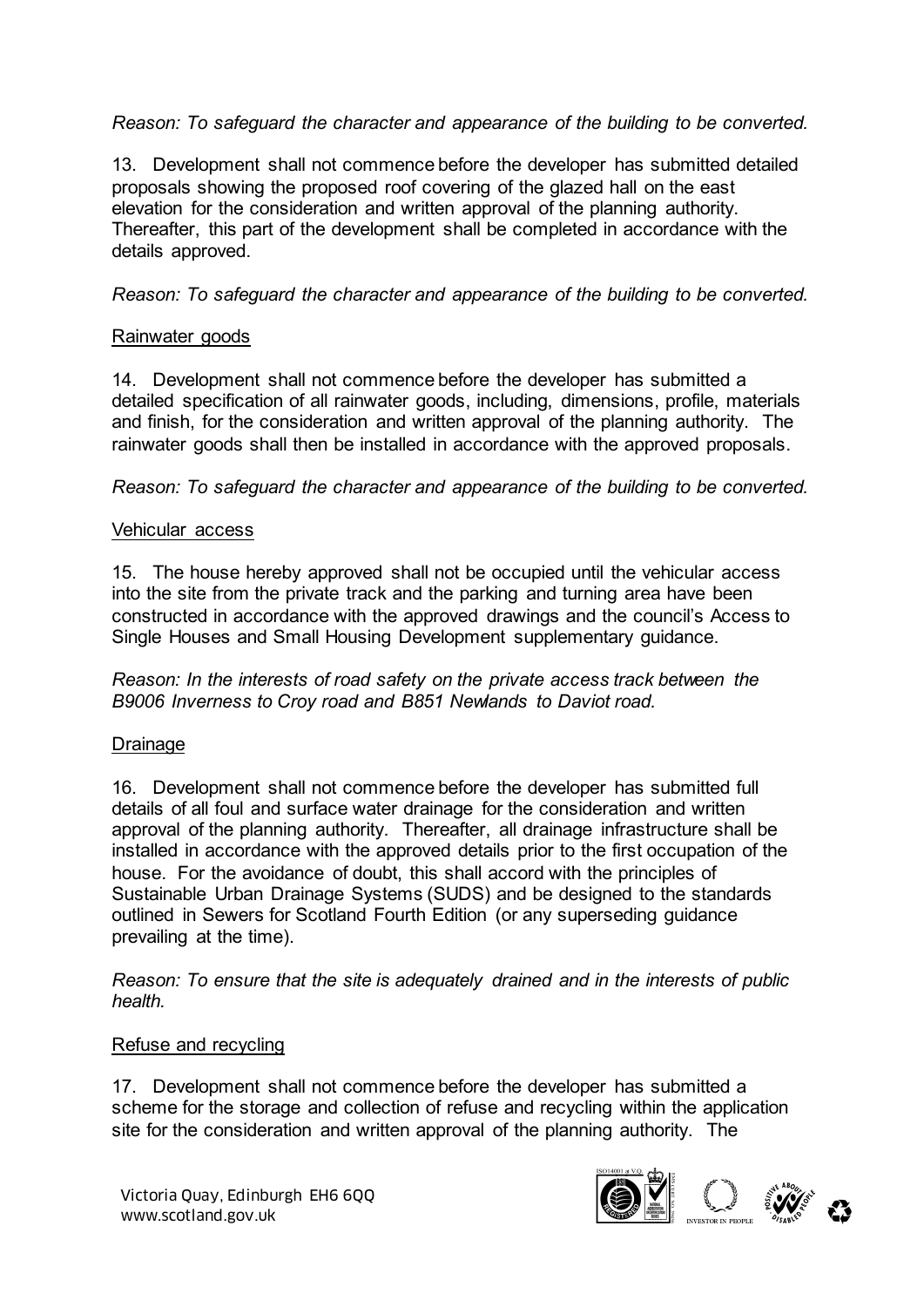approved scheme shall be implemented prior to the first occupation of the house and thereafter maintained in perpetuity.

*Reason: In the interests of road safety.*  Site boundaries

18. The stone dykes on the site boundary shall be retained, protected from damage during construction by the use of temporary fencing and repaired. Prior to the occupation of the house, a one metre length of repaired dyke shall be prepared for inspection by the planning authority to demonstrate the standard of repair work to be carried out. The dykes shall then be repaired in accordance with the standard approved in writing by the planning authority.

*Reason: To safeguard the setting of the building to be converted*.

19. Proposals for any new or replacement boundary fencing, which must be of a rural not suburban specification, must be submitted for the consideration and written approval of the planning authority. The fencing shall then be erected in accordance with the approved proposals.

*Reason: To safeguard the setting of the building to be converted*.

# Landscaping

20. Existing trees and shrubs shall be retained unless prior written consent for their removal is received from the planning authority. No development shall commence until the developer has submitted proposals for the protection during construction of trees and shrubs to be retained and for the planting and establishment of any additional tree and shrub planting for the written consideration and approval of the planning authority. The protection measures and any new planting shall then be implemented in accordance with the approved proposals.

*Reason: To safeguard the setting of the building to be converted.*

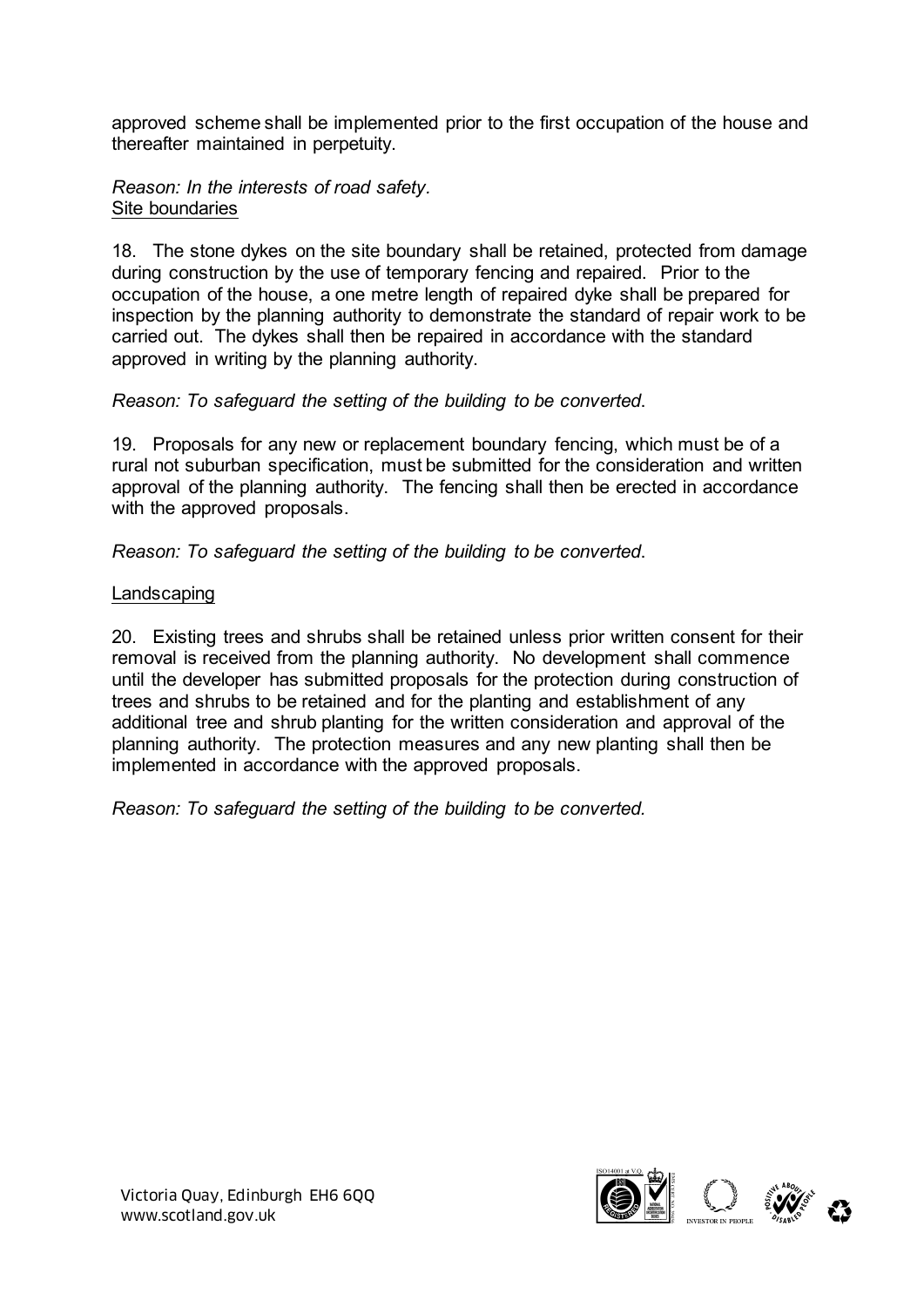# **APPENDIX 2: Recommended Advisory Notes**

### 1. Length of the permission:

This planning permission will lapse on the expiration of a period of three years from the date of this decision notice, unless the development has been started within that period (see section 58(1) of the Town and Country Planning (Scotland) Act 1997 (as amended)).

#### 2. Notice of the start of development:

The person carrying out the development must give advance notice in writing to the planning authority of the date when it is intended to start. Failure to do so is a breach of planning control. It could result in the planning authority taking enforcement action (see sections 27A and 123(1) of the Town and Country Planning (Scotland) Act 1997 (as amended)).

### 3. Notice of the completion of the development:

As soon as possible after it is finished, the person who completed the development must write to the planning authority to confirm the position (see section 27B of the Town and Country Planning (Scotland) Act 1997 (as amended)).

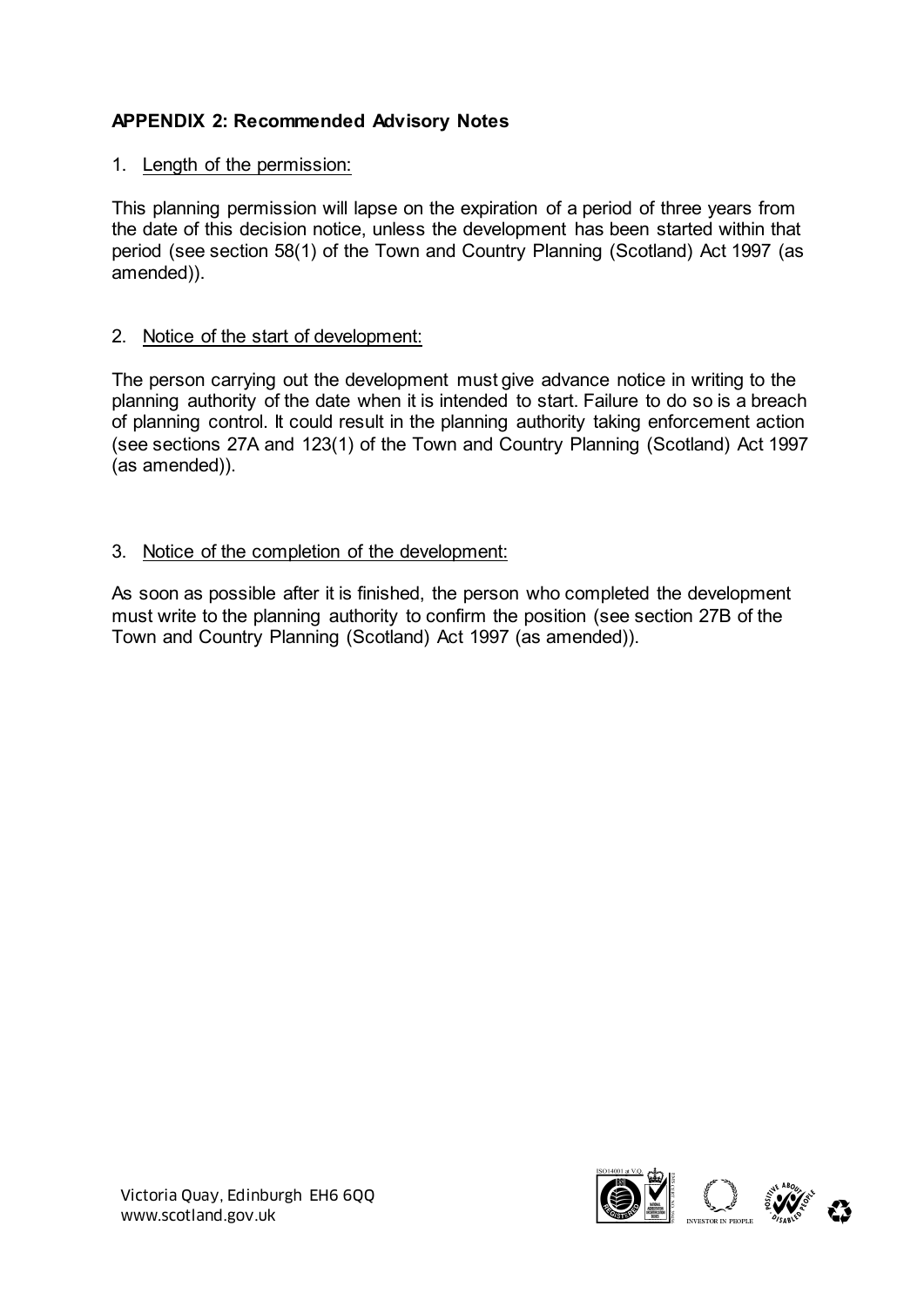Planning and Environmental Appeals Division

Appeal Decision Notice



Decision by Steve Field, a Reporter appointed by the Scottish Ministers

- Planning appeal reference: PPA-270-2257
- Site address: 5 West Heather Road, Inverness, IV2 4WS
- Appeal by Miss Lynne Cordiner against the decision by The Highland Council
- Application for planning permission 21/02073/FUL dated 28 April 2021, refused by notice dated 23 August 2021
- The development proposed: conversion of existing garage to form ancillary accommodation
- Application drawings: listed in schedule at the end of this decision notice
- Date of site visit by Reporter: 30 October 2021

Date of appeal decision: 23 December 2021

# **Decision**

I allow the appeal and grant planning permission. Attention is drawn to the three advisory notes at the end of the notice.

# **Preliminary matter**

I have dealt with the appellant's claim for an award of expenses is a separate decision notice.

# **Reasoning**

1. I am required to determine this appeal in accordance with the development plan, unless material considerations indicate otherwise. The development plan that relates to this site comprises the Highland-wide Local Development Plan 2012 and the Inner Moray Firth Local Development Plan 2015. There are no specific policies in the Inner Moray Firth plan relevant to this appeal although the appeal site falls within the South Inverness Settlement Development Area defined in the plan. Having regard to the provisions of the Highlandwide plan, the main issues in this appeal are whether the proposed development is acceptable in terms of policies relating to design and placemaking, car parking and settlement development areas. I consider these issues below.

### (i) Design and placemaking

2. Highland-wide Local Development Plan (the LDP) Policy 28 Sustainable Design provides support for developments which promote and enhance the social, economic and environmental wellbeing of the people of Highland. Proposed development will be assessed in relation to 13 criteria. Developments judged to be significantly detrimental in

Planning and Environmental Appeals Division Hadrian House, Callendar Business Park, Falkirk, FK1 1XR Planning and Environmental Appeals Division<br>Hadrian House, Callendar Business Park, Falkirk, FK1 1XR<br>www.gov.scot/policies/planning-environmental-appeals/ abcorded about a correct about a correct about a correct

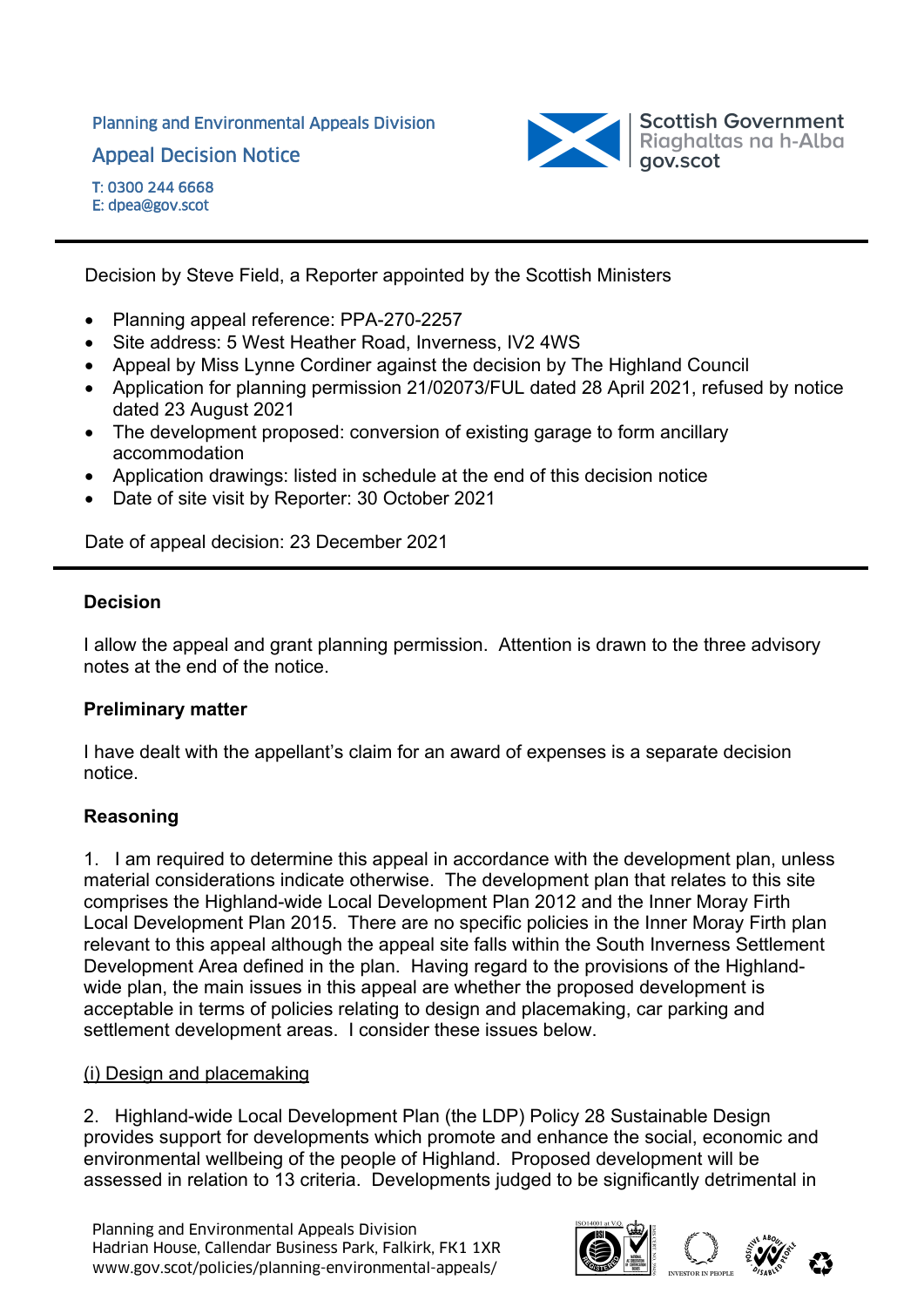terms of these criteria will not accord with the LDP.

3. I set out below my view on the extent to which the proposed development meets the 13 criteria:

- There is no evidence that the proposals would be incompatible with public service provision such as drainage, education, road or water supply capacity. A new wastewater connection would be required.
- The appeal site is accessible by bus, cycling and walking as well as by car. The site connects to established footpath and cycling provision in the city, including the Slackbuie Avenue to Castle Heather Drive cycle route. There is a bus stop on Slackbuie Avenue, within 400 metres of the site, providing a service to the city centre.
- The proposals entail the conversion of an existing building to provide two habitable rooms. The proposed south facing windows to the ground floor living space would provide passive solar gain. Compliance with building standards would ensure energy efficiency is maximised overall.
- The appeal site is not adversely affected by proximity to any of the constraints set out in the council's Physical Constraints on Development Supplementary Guidance such as contaminated land, flood risk or proximity to woodland.
- The proposed development makes use of an existing building, currently a detached garage and games room.
- As the proposed conversion of a small, one and a half storey building, waste generation during construction would be minimal.
- I consider that the design and location of the proposed development are such that it would not have any adverse impact on residential amenity due to loss of daylight, sunlight or privacy. I deal with issues of impact on residential amenity arising from the potential use of the appeal site for short-term holiday lets or potential use as a separate house below.
- There would be no impact on non-renewable resources such as mineral reserves, prime agricultural land or approved transportation routes.
- There would be no impact on built or natural heritage resources.
- The principal proposed external alterations to the building would be relocating a door from the north-west elevation to the south-west elevation, replacing the garage doors in the south-east elevation with windows and the installation of three rooflights on the north-west elevation. All these changes would be in keeping with the residential character of the area.
- There is a limit to what a proposed householder development such as this can do to enhance community safety but the proposed windows in the south-east elevation would improve surveillance of the street.
- Similarly, I would not expect a proposed development of this nature to accommodate the needs of all sectors of the community.
- The proposed development would provide some building work and would have a very modest impact on local housing choice but I consider that the requirement to contribute to the economic and social development of the community is aimed at large scale proposals.

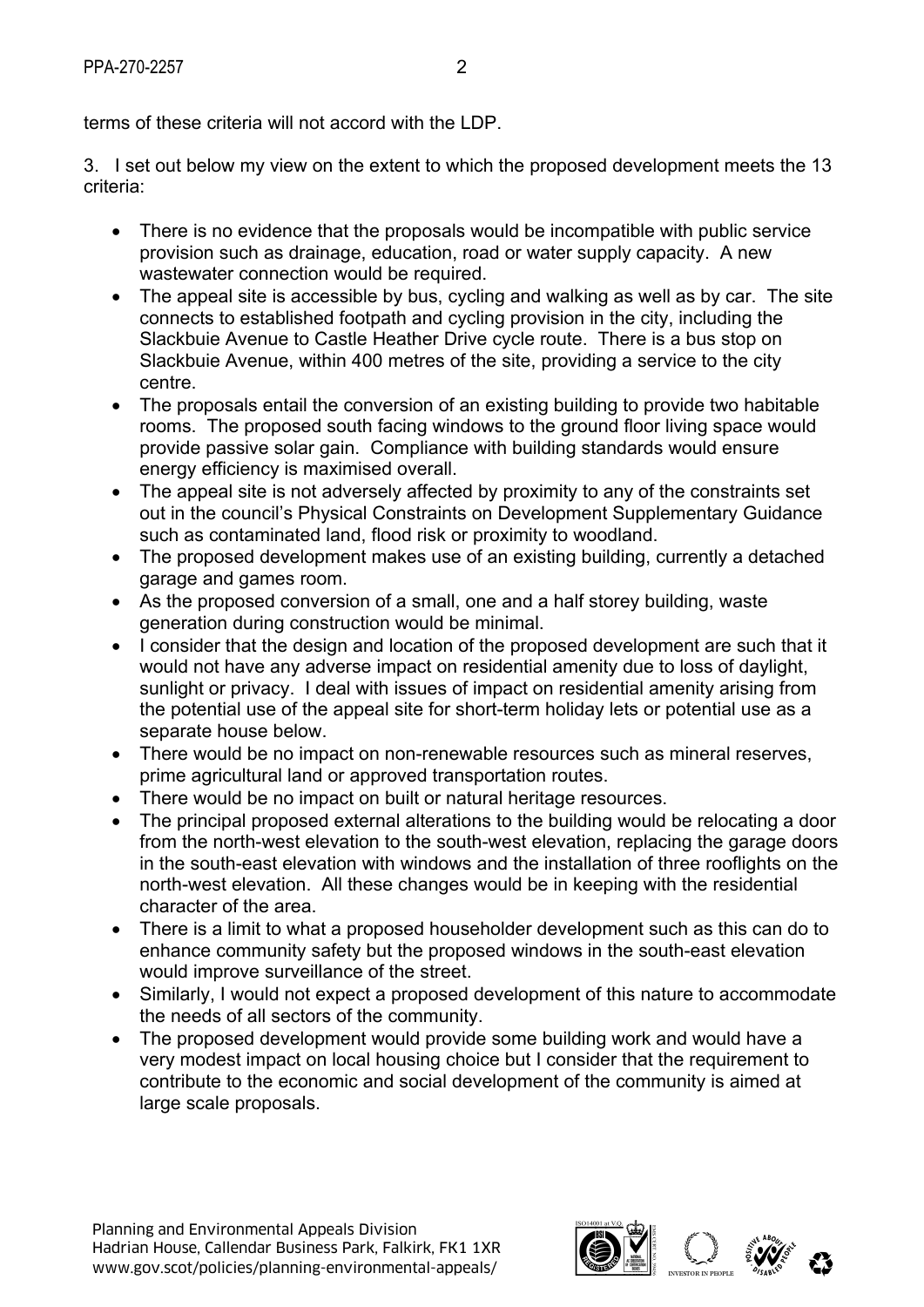4. Policy 28 also requires that development proposals must demonstrate compatibility with the council's Sustainable Design Guide: Supplementary Guidance. This forms part of the adopted LDP and is a material consideration in this appeal. The supplementary guidance requires that development should:

- conserve and enhance the character of the Highland area;
- use resources efficiently;
- minimise the environmental impact of development; and
- enhance the viability of Highland communities.

5. The guidance includes a sustainable design checklist for use in assessing whether proposals meet minimum standards required by the council. This comprises 20 elements. The guide indicates that the size and scale of the proposed development will influence the level at which each issue is considered. That is a factor in this case where the conversion of a relatively small building places some limitations on the extent to which the proposals can reasonably be expected to contribute to sustainable design. I consider that my comments above in relation to the first part of Policy 28 address the following issues set out in the checklist:

- layout, scale, proportions, materials, construction and finishing;
- materials:
- natural heritage;
- energy efficiency:
- renewable energy;
- foul water treatment:
- waste and recycling;
- pedestrians and cyclists;
- efficient use of land and existing buildings; and
- design for flexibility.
- 6. My comments on compliance with the remaining issues in the checklist are as follows:
	- Existing landscaping on the site would be retained. The building that would be converted is existing and additional planting is not required to soften its visual impact or assist with integration into the cul-de-sac. The scale of the development does not justify additional open space provision.
	- There would be no impact on cultural heritage.
	- The majority of materials are existing but there would be some opportunity to utilise sustainable materials in the conversion.
	- There is no evidence of flood risk to the site.
	- The conversion would connect to the sustainable urban drainage provision for the existing house and garage whilst not increasing runoff above existing levels.
	- There would be opportunities to install water-efficient appliances and rainwater collection in undertaking the conversion.
	- As the conversion of a small, free-standing building, I would expect the impact on neighbours and the environment to be modest and short-term.
	- I find below that the proposals meet LDP Policy 57 Travel.
	- The conversion would benefit from the existing private amenity space at the appeal site.

Planning and Environmental Appeals Division Hadrian House, Callendar Business Park, Falkirk, FK1 1XR Planning and Environmental Appeals Division<br>Hadrian House, Callendar Business Park, Falkirk, FK1 1XR<br>www.gov.scot/policies/planning-environmental-appeals/ abcorded about a correct about a correct about a correct

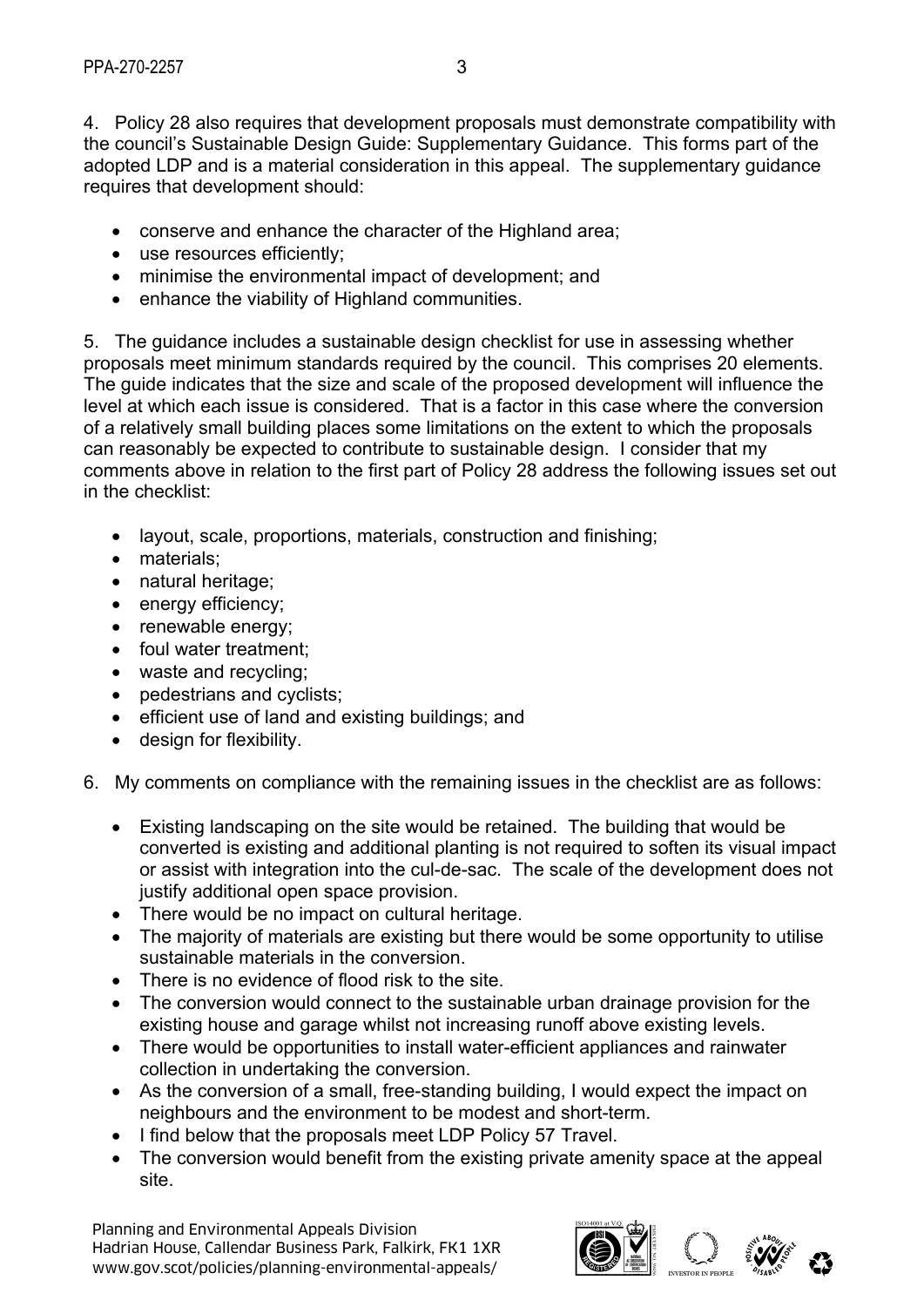Accessibility to health services, schools, shops, financial services and leisure facilities would be good given the urban location of the site.

7. Policy 28 requires that compatibility with the sustainable design guide should be demonstrated through the submission of a sustainable design statement, where required. The guidance suggests that this would only be required for proposed householder development in sensitive situations such as in a conservation area or within the curtilage of a listed building so would not be required in connection with the appeal proposals.

8. Additionally, the policy highlights the need for all developments to comply with the greenhouse gas emissions of the sustainable design guide. I am satisfied that matters relating to energy efficiency and renewable energy would be dealt with through the building standards process.

9. Overall, I consider that the proposed development would not be significantly detrimental in terms of the criteria set out in Policy 28 and demonstrate compatibility with the sustainable design guide supplementary guidance. Consequently, I find that the proposals would comply with LDP Policy 28.

10. LDP Policy 29 Design Quality and Placemaking is also relevant to this part of my assessment. This requires that development should be designed to make a positive contribution to the architectural and visual quality of the place in which it is located, where appropriate, and should consider the incorporation of public art. Applicants should demonstrate respect towards the local distinctiveness of the landscape, architecture, design and layouts in their proposals. Design and layout should focus on the quality of places and living environments for pedestrians rather than movement of vehicles and should incorporate the six qualities of successful places. I provide an analysis below of the extent to which the appeal proposals demonstrate these six qualities.

11. The proposals would adapt a building for ancillary residential use which is clearly designed as part of the development of 10 detached houses in West Heather Road. As such, it would complement the local street and building form. The proposed windows in the south-east elevation would overlook the street, providing additional natural surveillance. Number 5 West Heather Road is situated in an area of shared vehicle and pedestrian road space. This layout, at the end of the cul-de-sac, is designed to prioritise pedestrian movement and would not be disturbed by the proposals. I consider the proposed development would contribute to creating a safe and pleasant place. Welcoming development helps people to find their way around. The proposed conversion would contribute to this by creating a home distinct from the others in the street whilst retaining unifying design features and materials. The council's Public Art Strategy supplementary guidance does not require provision of public art as part of householder developments.

12. The proposals take account of how people use places differently and contributes to the local mix of house types whilst integrating with the existing development. I consider that this demonstrates some of the characteristics of adaptable development. In using an existing building and creating a denser development, sharing infrastructure with the adjacent site, the proposals show efficient use of resources. The location of the site in relation to pedestrian and cycle routes and public transport offers active travel choices which would help to make the development easy to move around and beyond.

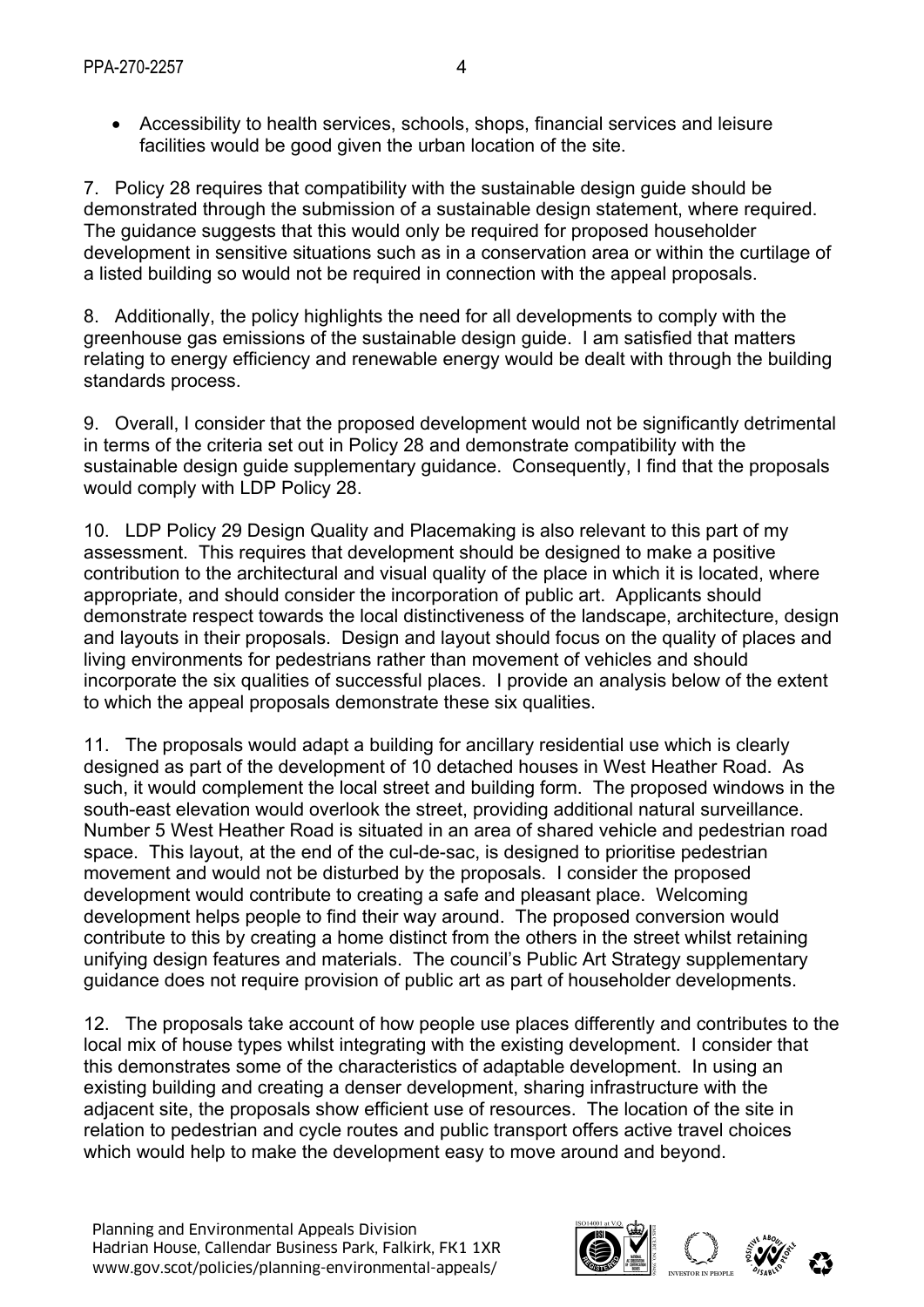13. In so far as it is reasonable to expect a two-room, ancillary residential development to do so, I consider that the proposed development addresses the six qualities of successful places. Therefore, I find that it would comply with LDP Policy 29.

# (ii) Car parking

14. LDP Policy 56 Travel requires development proposals to incorporate an appropriate level of parking provision having regard to the travel modes and services which will be available, key travel desire lines and the maximum parking standards set by the council. The community council and neighbours have expressed concern that the three off-street parking spaces proposed would not be adequate for what would become a six-bedroom house if the garage was converted into additional living space. I note from the planning manager's report to committee that proposed parking provision would meet the council's standards for a six-bedroom house. It appears from the representations that much of this concern relates to alleged use of the property for short-term holiday lets. The council officer advised elected members that this would be adequate even if the house is used as shortterm let. I have set out my comments on this issue below.

15. I have no evidence that the proposed parking provision would not meet the council's guidelines. Given my comments above regarding the availability of active travel choices I consider that three off-street spaces would be reasonable provision. Although not ideal in terms of the outlook from the proposed living space, the existing drive area between the garage and road could be used as short-term visitor parking, if required. Having found that the proposed parking meets the council's standards, I also consider that there would be no detrimental impact on the issues raised by neighbours in relation to access and road safety.

16. I find that the proposed development would comply with Policy 56.

### (iii) Settlement development areas

17. The area planning manager's report draws attention to the location of the appeal site within the South Inverness Settlement Development Area. As such, LDP Policy 34 Settlement Development Areas is a relevant consideration. The first part of Policy 34 provides support for proposals within settlement development areas if they meet the requirements of Policy 28 Sustainable Design and other relevant policies of the plan. Having found that the proposals comply with Policy 28 and Policies 29 and 56, as the other policies I have identified as being relevant, I also consider that they would comply with the first paragraph of Policy 34.

18. The second paragraph of Policy 34 requires that proposals are judged in terms of how compatible they are with the existing pattern of development, how they conform with existing and approve adjacent land uses and the effect on any natural, built and cultural heritage features. The proposed development entails the conversion of a garage into additional living space for the adjoining house in a residential area and would have no impact on any heritage features. As such, I consider it would also comply with the second part of Policy 34 and, therefore, with Policy 34 overall.

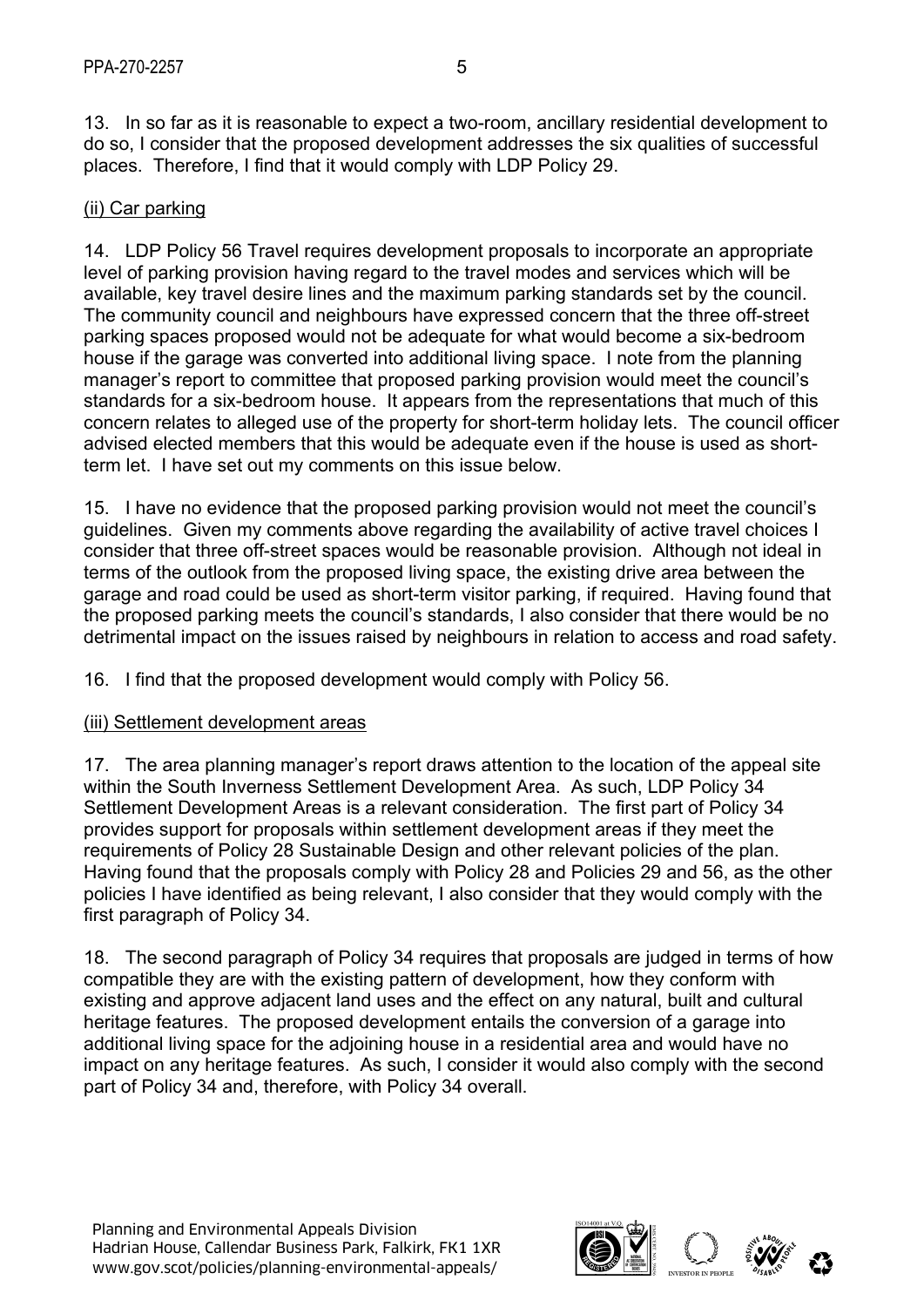# Other considerations

19. Letters of representation received by the council and Division of Planning and Environmental Appeals, including from the community council, refer to a number of issues which I do not consider to be material considerations for the purposes of determining this appeal. However, in order that those making these points can see how their representations have been dealt with, I have commented on these matters in the following paragraphs.

### (i) Use as short-stay commercial visitor accommodation

20. There is concern that the proposed development will exacerbate the detrimental impact on residential amenity caused by the alleged current use of the house at 5 West Heather Road as a short-term holiday let by reason of disturbance, access and parking issues.

21. If, as alleged, and accepted by the council, the proposed and/or existing accommodation is used as short-stay commercial visitor accommodation, it is for the council to decide whether that use falls within Class 9 of The Town and Country (Use Classes) (Scotland) Order 1997, which relates to houses, or if it involves a material change of use requiring planning permission. This does not rely on any future decision to include the appeal site in a short-term let control area or the introduction of the short-term let licensing scheme in 2022, both measures referred to in representations.

22. Consideration as to whether a material change of use requiring planning permission has taken place will be a matter of fact and degree in relation to any particular property. The outcome of this assessment will depend on consideration of matters referred to in representations such as the frequency and pattern of lettings, the number of people staying, relationship with adjoining properties, which might include impact on parking provision, any anti-social behaviour, provision of services and the extent of any effective mitigation by the landlord.

23. The council's report on handling sets out the planning manager's view that no change of use would be involved if the existing house and the proposed annexe are used for shortstay commercial holiday letting. That is an assessment made for the guidance of elected members in anticipation of the garage conversion taking pace and the residential space created being used for that purpose. However, the impact cannot be judged fully until any such use takes place. It is not possible for me to anticipate the outcome of any assessment at that time. That is a matter for the council. I have gone into the detail I have as this appears to be the main issue for neighbours who will wish to understand why I have not supported their objections on this matter. However, this is not an issue within the ambit of the appeal against the refusal of planning permission for the proposed conversion of the garage to ancillary accommodation.

24. There is also a suggestion that the house is used as a bed and breakfast establishment. Use of more than two bedrooms in either the existing or extended property for that purpose would require planning permission. However, that is not a matter which is the subject of this appeal. I also note that a short-term holiday let is not classified as a house in multiple occupation in planning terms.

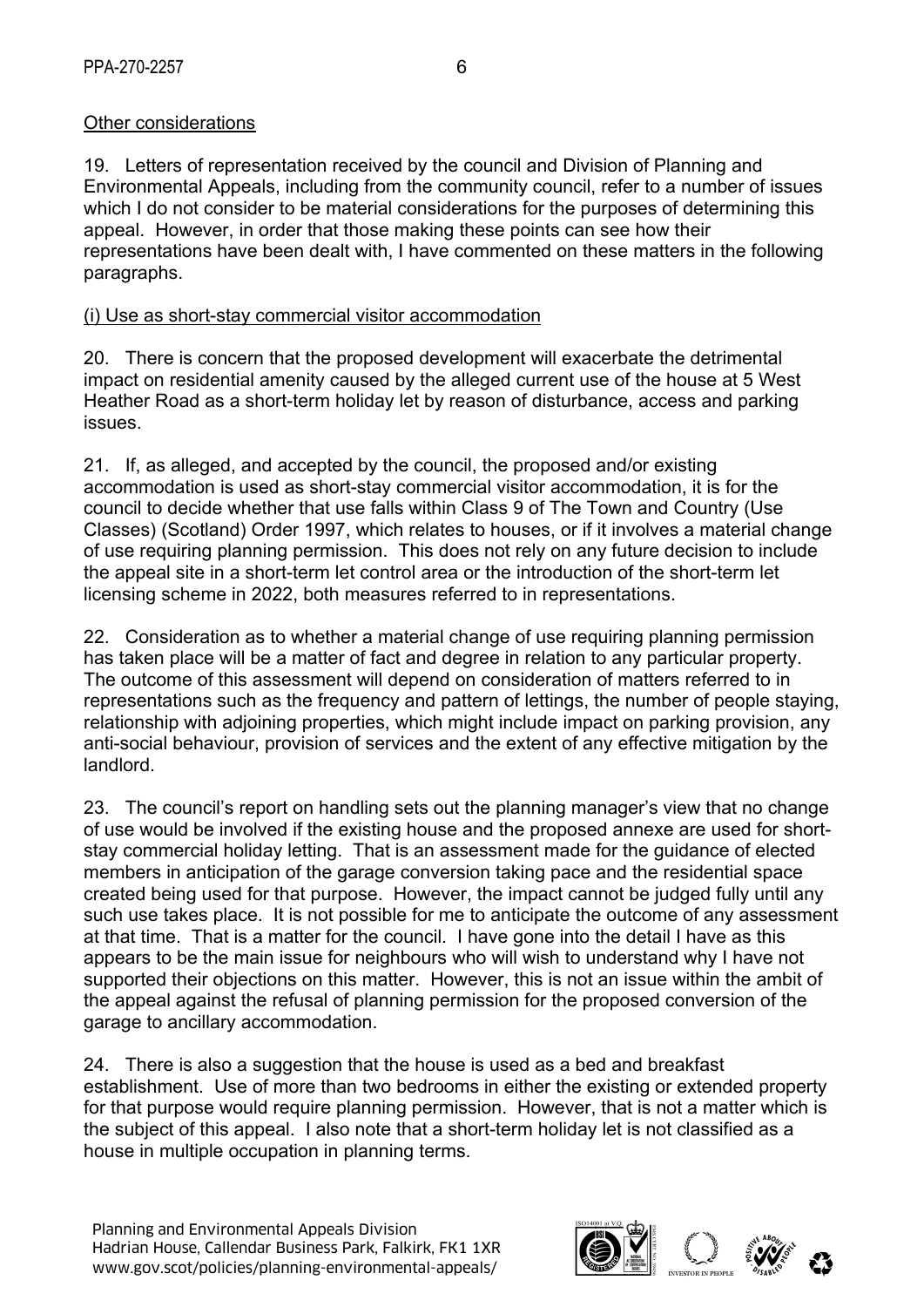#### (ii) Use as a separate house

25. There is also concern from some of those who have submitted representations that the proposals will lead to the creation of a separate dwelling, not in character with the rest of the street. Potential use of the proposed conversion as a separate house would require planning permission. I note that proposed use of the proposed garage as a separate house was the subject of a previous refusal of planning permission but that is not a matter covered by this appeal.

26. In making his report to the council's planning committee on the appeal proposals, the planning manager recommended that planning permission be granted subject to a condition that 'the self-contained accommodation hereby approved shall be used solely as accommodation ancillary to the main dwelling house and no other use'. In deciding to refuse planning permission, elected members felt that such a condition could not be enforced successfully.

27. In support of this view, the council refers to Scottish Government Planning Circular 4/1998: the use of conditions in planning permissions. The circular states that conditions should only be imposed where they meet six tests. The tests are whether the condition is necessary, relevant to planning, relevant to the development to be permitted, enforceable, precise and reasonable in all other respects. In particular, the council refers to paragraph 26 which relates to the practicality of enforcement.

28. Paragraph 26 of the circular states that sometimes a condition will not be enforceable because, in practice, it is impossible to detect an infringement or, more commonly, it will merely be difficult to prove a breach of its requirements. The circular illustrates this point with the example of a condition imposed for traffic reasons restricting the number of persons resident at any one time in a block of flats which would be impracticable to monitor and would pose severe difficulties in proving an infringement. The council considers that, in the case of the appeal site, unless officers stake out the property, interview occupants of the main house and converted garage or regularly scrutinise rental records, it would be impossible to detect an infringement and be difficult to prove a breach of the condition. On that basis, the committee felt the application should be refused.

29. My view is that it would be relatively straightforward for a council enforcement officer to prove any use of the proposed garage conversion as a separate house. Service of a planning contravention notice under section 125 of the Town and Country Planning (Scotland) Act 1997 could require owners and occupiers to advise the council of any use of the land for any purpose specified in the notice, when that use began and to provide the name and address of any person known to have used the land. If, after 21 days, the recipient fails to comply with the notice, or provides a false or misleading response, they would be guilty of an offence. If this process showed that the garage conversion was being used as a separate house, the owner could be required to apply for retrospective planning permission failing which, the council could serve an enforcement notice. Therefore, I consider that any future breach of planning control in this regard would be enforceable and would not depend on the use of the condition recommended by the council's planning manager.

30. The appellant has questioned whether the recommended condition would meet the first test in the circular, which is whether it would be necessary. Paragraph 13 of the

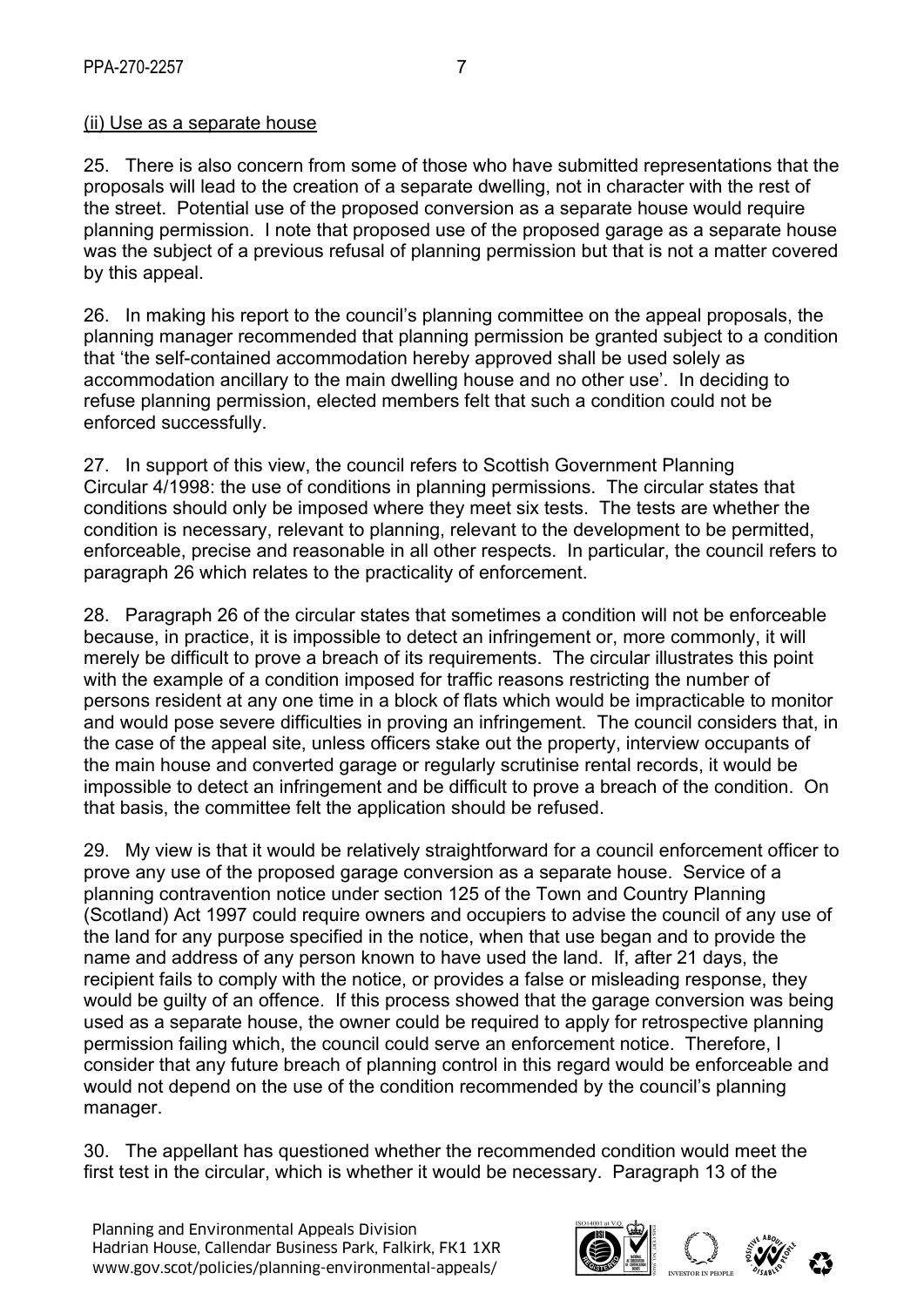circular indicates that, in considering whether a particular condition is necessary, it is important to ask whether planning permission would have to be refused if that condition were not to be imposed. I have found above that permission would not have to be refused were the recommended condition not attached to any approval.

31. Paragraph 13 also states that, if permission would not have to be refused without the condition in question, the proposed condition would require special and precise justification. The recommended reason for the condition is 'to ensure that the development does not become used as a separate dwellinghouse, in recognition of the lack of private amenity space and in accordance with the use applied for'. As this effectively does no more than indicate some of the reasons why planning permission would be required, I do not consider it provides the special and precise justification required by the circular.

32. It seems to me that the main purpose of the recommended condition is to highlight the council's concern about any potential breach. As the circular also states that the argument that a condition would do no harm is not justification for its imposition, I consider that this cannot be regarded as justification for its imposition.

33. Drawing these considerations together, I find that the recommended condition would not meet this first test in the circular.

34. In conclusion on this issue, I find that, as the proposed development relates to the conversion of the garage for residential use ancillary to the main house, consideration of whether it would be acceptable to use this building as a separate house is outwith the scope of this appeal. Any such use would require planning permission and, if that is not obtained, the council could take enforcement action against the developer. I do not believe any such change of use would be difficult for the council's enforcement officer to detect or prove. I also find that whilst, in that sense, the condition recommended by the planning officer would be enforceable, it is not actually necessary.

### (iii) Title deeds

35. Neighbours advise that the title deeds for 5 West Heather Road preclude use of the house for business purposes or occupation by more than one family. Enforceability of burdens on land is governed by the provisions of the Title Conditions (Scotland) Act 2003 and does not fall within the ambit of this appeal.

36. It is also suggested that the existing garage encroaches on the garden ground of the adjoining house at 4 West Heather Road. Any discrepancy in this regard would be a legal matter between the property owners.

37. Similarly, it is suggested that the proposed westward extension of the driveway would be located above a water main. I think it unlikely that a gravel drive would cause a problem in this regard but, if so, that would be a matter for Scottish Water.

#### (iv) Building standards

38. It is suggested that the upper floor of the existing garage has not been built to habitable standards. The appeal proposals would require a building warrant. The application for a building warrant would enable the council's building standards officer to

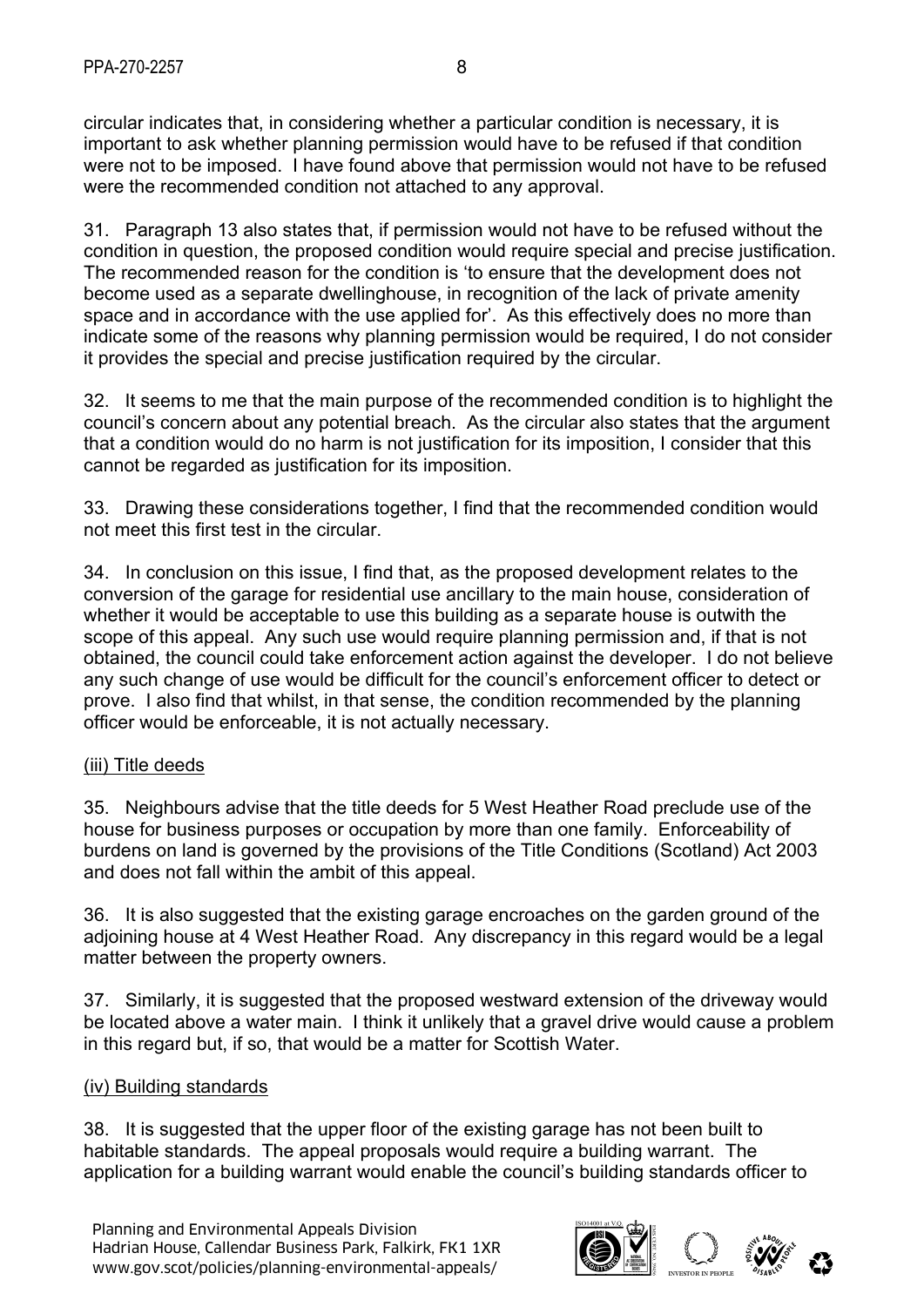ensure that the proposed development is constructed in accordance with the building regulations. This is not a matter for this appeal.

#### Overall conclusion

39. I therefore conclude, for the reasons set out above, that the proposed development accords overall with the relevant provisions of the development plan and that there are no material considerations which would justify refusing to grant planning permission.

40. I have considered all the other matters raised, but there are none which would lead me to alter my conclusions.

*Steve Field*  Reporter

### **Schedule of drawings**

PL001 revision A - Location plan PL002 revision A – Site plan – existing PL003 revision A – Site plan – proposed PL004 – Existing garage PL005 – Proposed annexe floor plans and elevations

### **Conditions**

None.

### **Advisory notes**

### 1. The length of the permission

This planning permission will lapse on the expiration of a period of three years from the date of this decision notice, unless the development has been started within that period (See section 58(1) of the Town and Country Planning (Scotland) Act 1997 (as amended)).

### 2. Notice of the start of development

The person carrying out the development must give advance notice in writing to the planning authority of the date when it is intended to start. Failure to do so is a breach of planning control. It could result in the planning authority taking enforcement action (See sections 27A and 123(1) of the Town and Country Planning (Scotland) Act 1997 (as amended)).

#### 3. Notice of the completion of the development

As soon as possible after it is finished, the person who completed the development must write to the planning authority to confirm the position (See section 27B of the Town and Country Planning (Scotland) Act 1997 (as amended)).

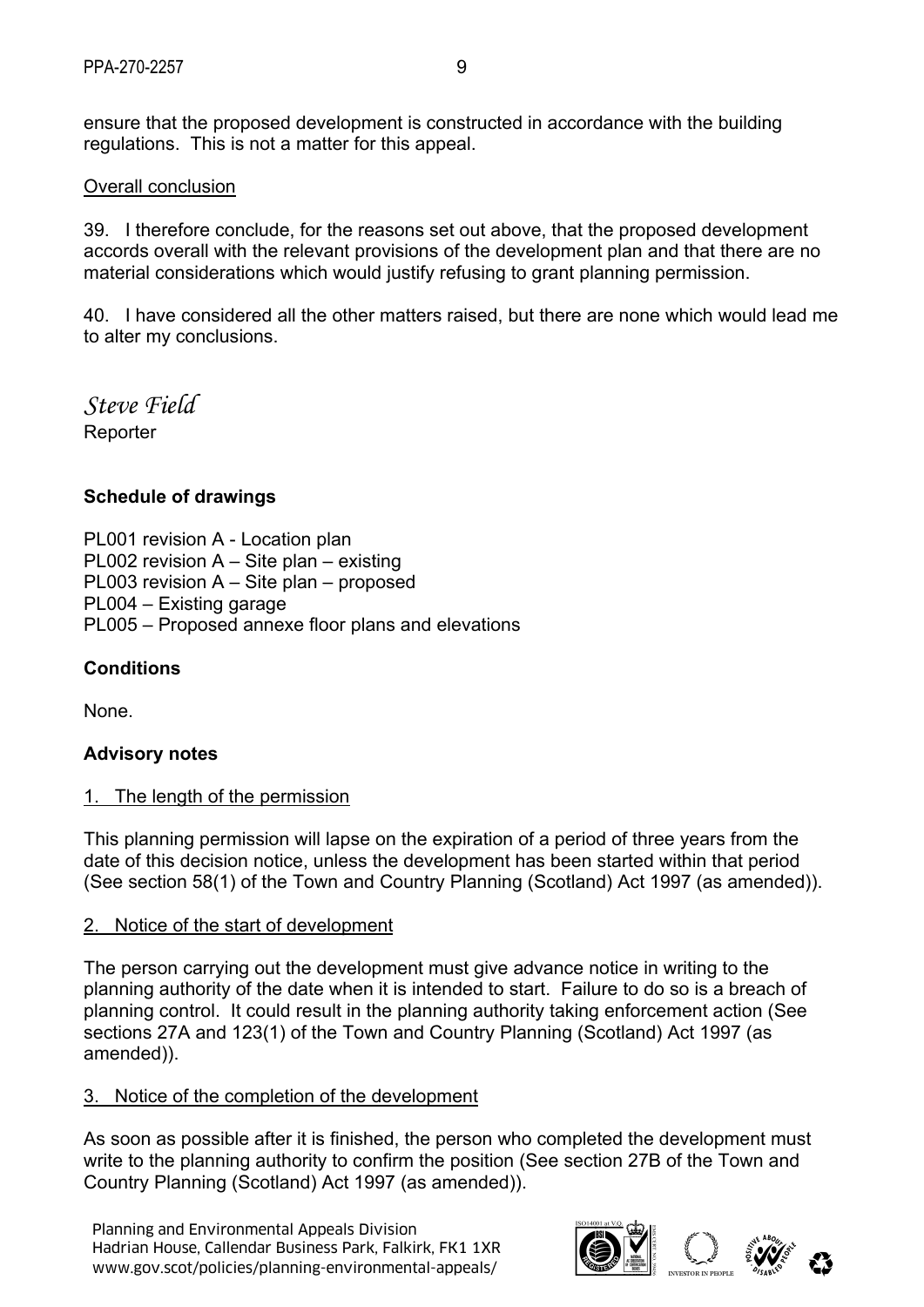Planning and Environmental Appeals Division Hadrian House, Callendar Business Park, Falkirk, FK1 1XR E: dpea@gov.scot T: 0300 244 6668



Claim for an Award of Expenses Decision Notice

Decision by Steve Field, a Reporter appointed by the Scottish Ministers

- Appeal reference: PPA-270-2257
- Site address: 5 West Heather Road, Inverness, IV2 4WS
- Claim for expenses by Miss Lynne Cordiner against The Highland Council
- Date of site visit by reporter: 30 October 2021

Date of decision: 23 December 2021

#### **Decision**

I find that the council has not acted in an unreasonable manner resulting in liability for expenses and, in exercise of the powers delegated to me, I decline to make any award.

#### **Preliminary matter**

My decision on the merits of the appeal to which this claim relates is issued separately.

### **Reasoning**

1. Scottish Government Circular 6/1990 Award of expenses in appeals and other planning proceedings provides that awards of expenses do not follow the decision on the planning merits and are only made where each of the following tests is met:

- the claim is made at the appropriate stage of the proceedings;
- $\bullet$  the party against whom the claim is made has acted unreasonably; and
- this unreasonable conduct has caused the party making the application to incur unnecessary expense, either because it should not have been necessary for the case to come before the Scottish Ministers for determination or because of the manner in which the party against whom the claim is made has conducted its side of the proceedings.

2. In relation to the first test, the claim was made within the time allowed for the appellant to comment on representations made on the appeal to the Division of Planning and Environmental Appeals so was made at the appropriate stage of the proceedings.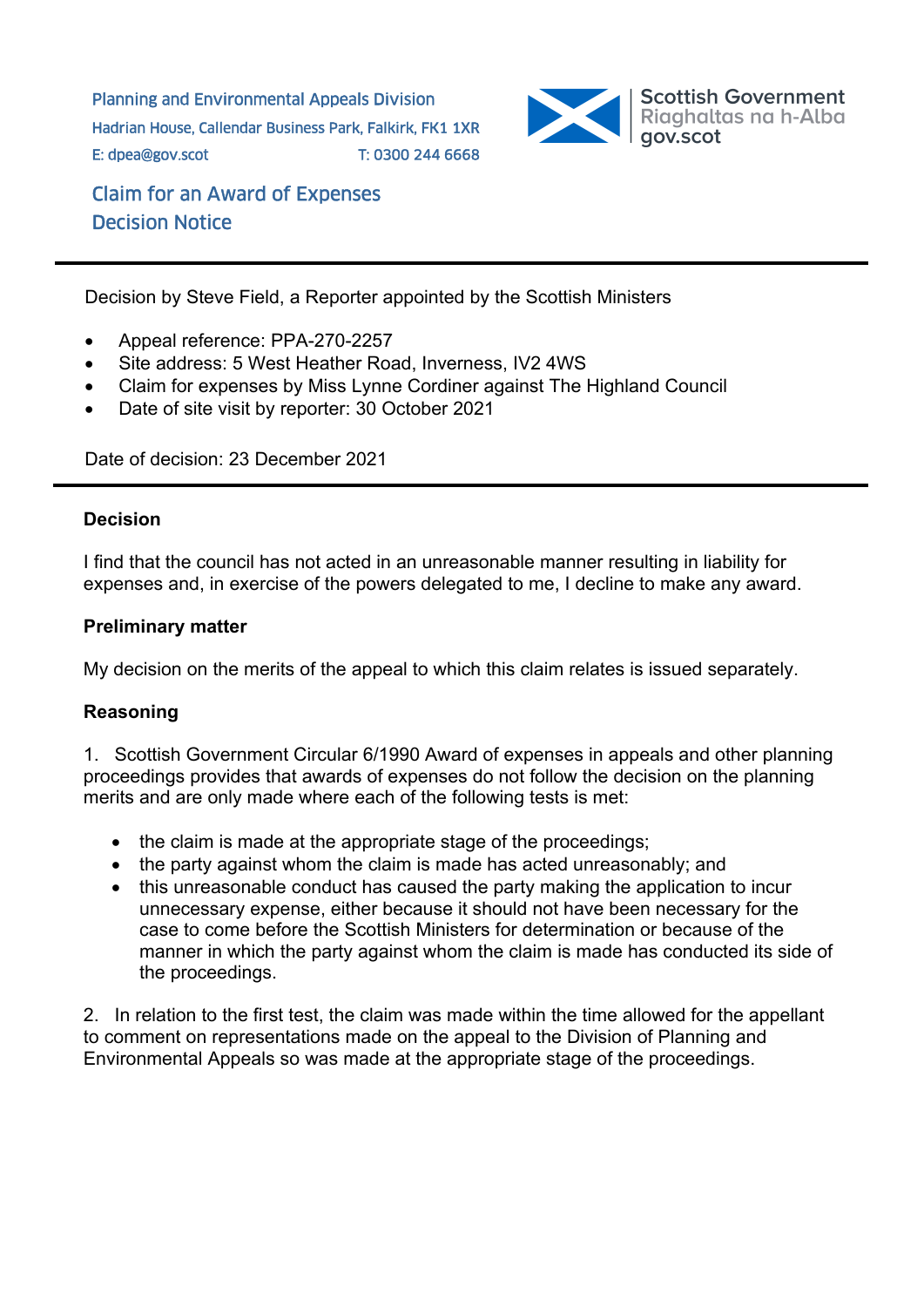3. In relation to the first ground for the appellant's claim, I consider that the council's reason for refusal is complete and precise in that it explains the council's concern relates to adverse impact on residential amenity resulting from increased activity associated with the house. I also consider that it is relevant in that it is founded on local development plan Policy 28 Sustainable Design, the seventh criterion of which states that proposed development will be assessed on the extent to which it would impact on individual and community residential amenity.

4. The council supported its reason for refusal in its appeal response. The key point of the council's response was to explain that elected members considered that the condition recommended by the planning manager which states that the proposed ancillary accommodation shall be used solely for that purpose was unenforceable. The committee considered that planning permission could not be granted without a condition to this effect so decided it had no alternative other than to refuse planning permission. I came to a different conclusion but I consider that the council supported its reason for refusal adequately and showed it had reasonable grounds for its decision

5. I find that the claim fails on the first ground.

6. In relation to the second ground, I consider that, in coming to their decision, elected members had before them a report from the area planning manager which summarises opposition to the proposals in the form of five representations submitted by local residents but also describes the site and the proposed development, explains the section 25 requirement to determine applications in accordance with the development plan unless material considerations indicate otherwise, sets out relevant development plan policy, provides guidance on key issues, including impact on residential amenity, highlights material considerations raised in representations, including issues of road safety, and draws attention to what are considered by the officer to be non-material considerations.

7. Consequently, I consider that, whilst local opposition was a factor in the council's determination of the application, the decision was made in accordance with section 25 of the Act, taking account of representations which raised material considerations.

8. I find that the claim fails on the second ground.

9. In relation to the third ground for the claim, I consider that the conclusions I have come to above in relation to the issues raised in representations, conformity with the development plan and the balance evident in the decision-making process, indicate that he council had reasonable planning grounds for reaching its decision.

10. I find that the claim fails on the third ground.

11. In conclusion on the second test in the circular, although I came to a different conclusion on the council on the evidence, I find that the council's decision to refuse planning permission for the reason set out in its decision notice does not amount to unreasonable behaviour.

12. On that basis, it is not necessary for me to consider whether the appellant incurred unnecessary expense in relation to the third test in Circular 6/1990.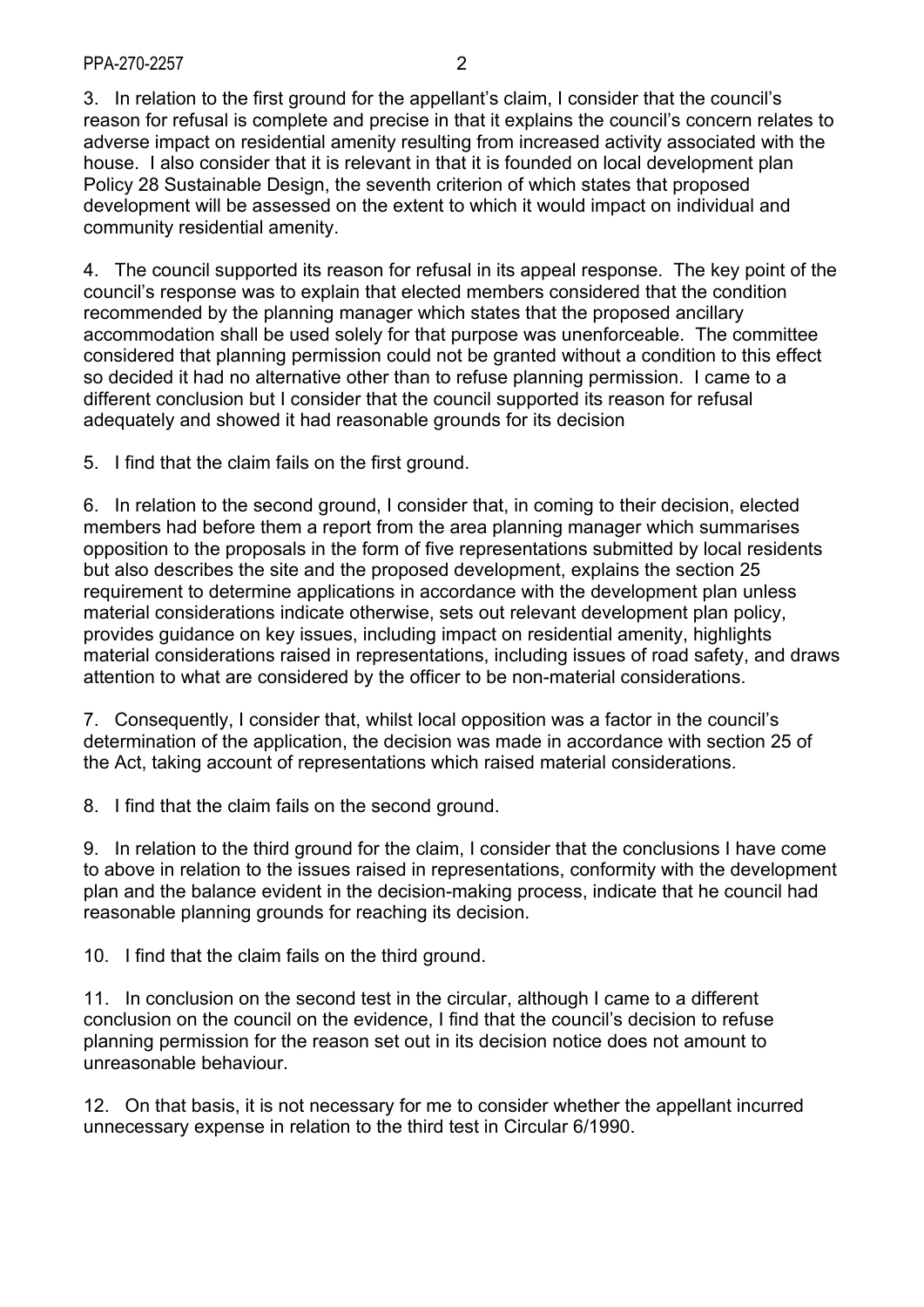13. Therefore, I decline to award any expenses to the appellant.

*Steve Field*  Reporter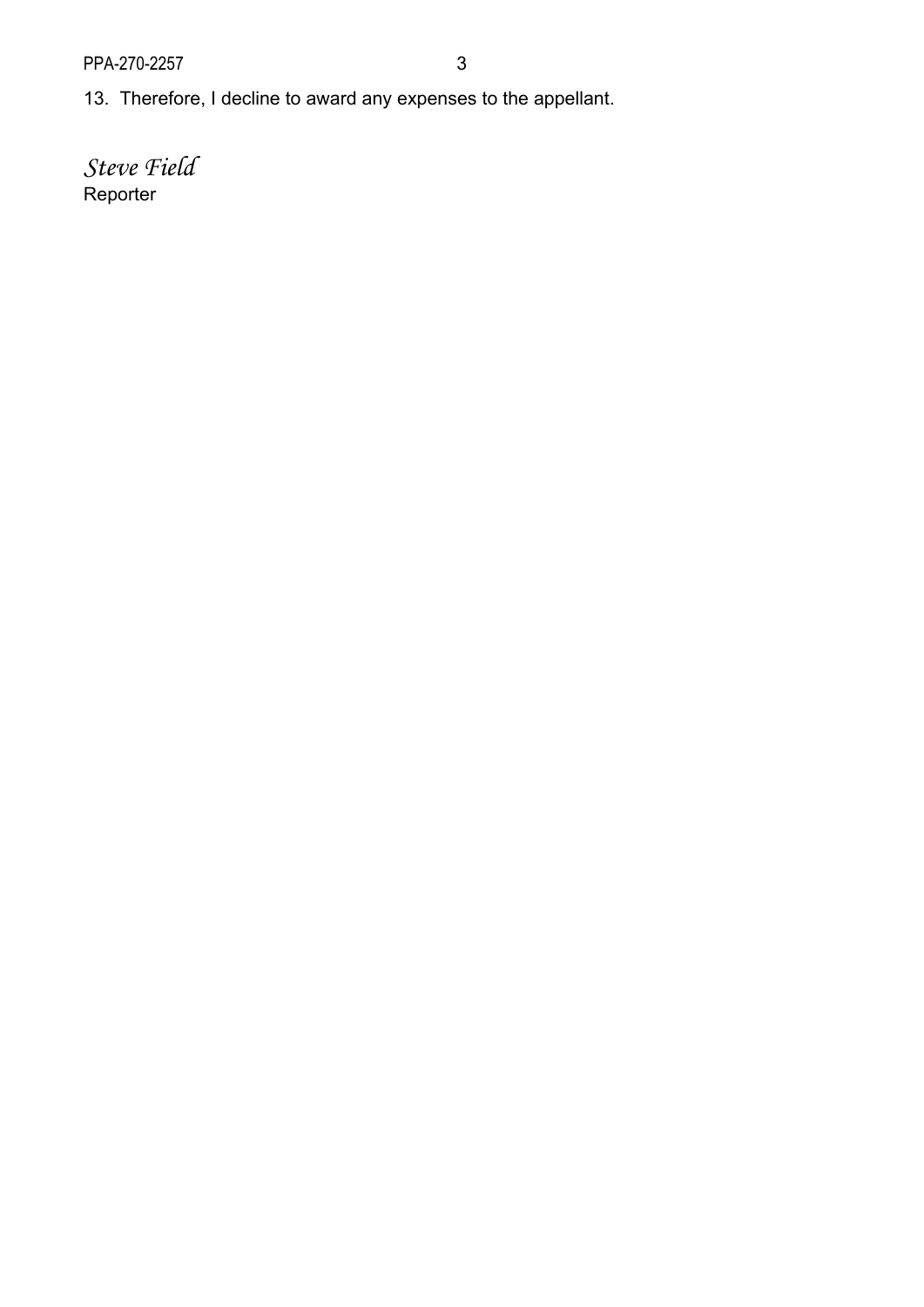Planning and Environmental Appeals Division

Appeal Decision Notice



Decision by Chris Norman, a Reporter appointed by the Scottish Ministers

- Enforcement notice appeal reference: ENA-270-2036
- Site address: Cherry House Caravan, Farr, Inverness IV2 6XG
- Appeal by Salar Ali, against the enforcement notice dated 7 May 2021 served by The Highland Council
- The alleged breach of planning control: The unauthorised engineering of the land to form a hardstanding and an access to the C1068 classified road and the siting upon the land of a static caravan and sheds without the required planning permission (section 123(1)(a) of the Act: (the breach of planning control).
- Date of site visit by Reporter: 25 September 2021

Date of appeal decision: 6 January 2022

#### **Decision**

I dismiss the appeal and I direct that the enforcement notice dated 7 May 2021 be upheld. Subject to any application to the Court of Session, the enforcement notice takes effect on the date of this decision, which constitutes the determination of the appeal for the purpose of Section 131(3) of the Act.

### **Reasoning**

1. The appeal against the enforcement notice was made solely on the following ground as provided for by section 130(1)(f) of the Town and Country Planning (Scotland) Act 1997:

Ground (f) - the steps required by the notice to be taken exceed what is necessary to remedy any breach of planning control stated in the notice, or to remedy any injury to amenity caused by that breach.

#### Ground (f) – the steps required by the notice are excessive

2. Enforcement Notice 20/00378/ENF (the enforcement notice) was issued by the Highland Council (the council) because it considered it expedient to do so as the unauthorised engineering of agricultural land to form an area of hardstanding, the access onto the adajacent classified road and the siting on the land of a static caravan and sheds is unauthorised development that is a breach of planning control.

3. The enforcement notice relates to agricultural land (the land) adjacent to, and east of, the C1068 public road in open countryside some seven kilometres south of Inverness. Development comprising the importation of a coarse aggregate material has been